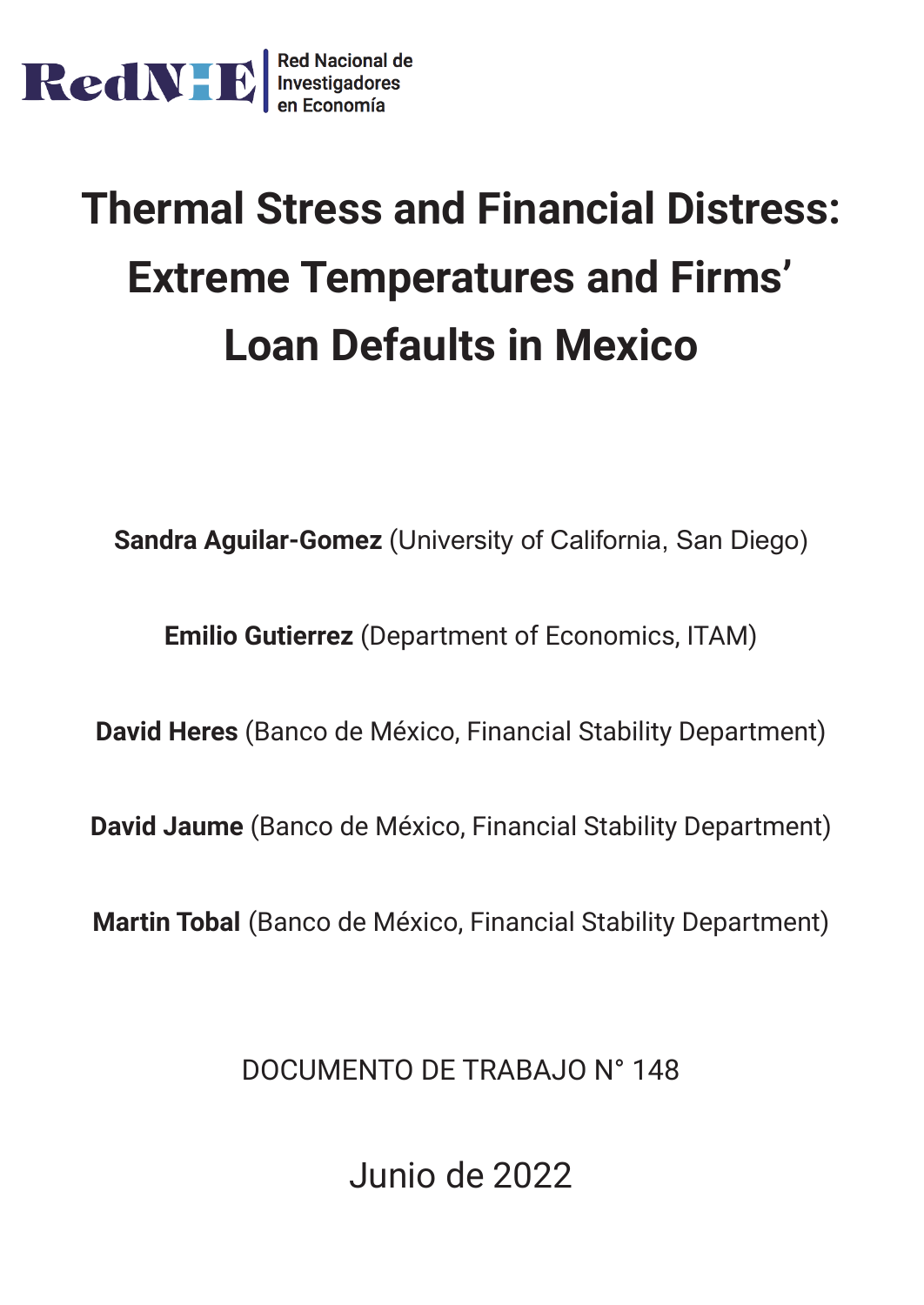Los documentos de trabajo de la RedNIE se difunden con el propósito de generar comentarios y debate, no habiendo estado sujetos a revisión de pares. Las opiniones expresadas en este trabajo son de los autores y no necesariamente representan las opiniones de la RedNIE o su Comisión **Directiva** 

The RedNIE working papers are disseminated for the purpose of generating comments and debate, and have not been subjected to peer review. The opinions expressed in this paper are exclusively those of the authors and do not necessarily represent the opinions of the RedNIE or its Board of Directors.

## Citar como:

Aguilar-Gomez, Sandra, Emilio Gutierrez, David Heres, David Jaume y Martin Tobal (2022). Thermal Stress and Financial Distress: Extreme Temperatures and Firms' Loan Defaults in Mexico . *Documento de trabajo RedNIE N°148.*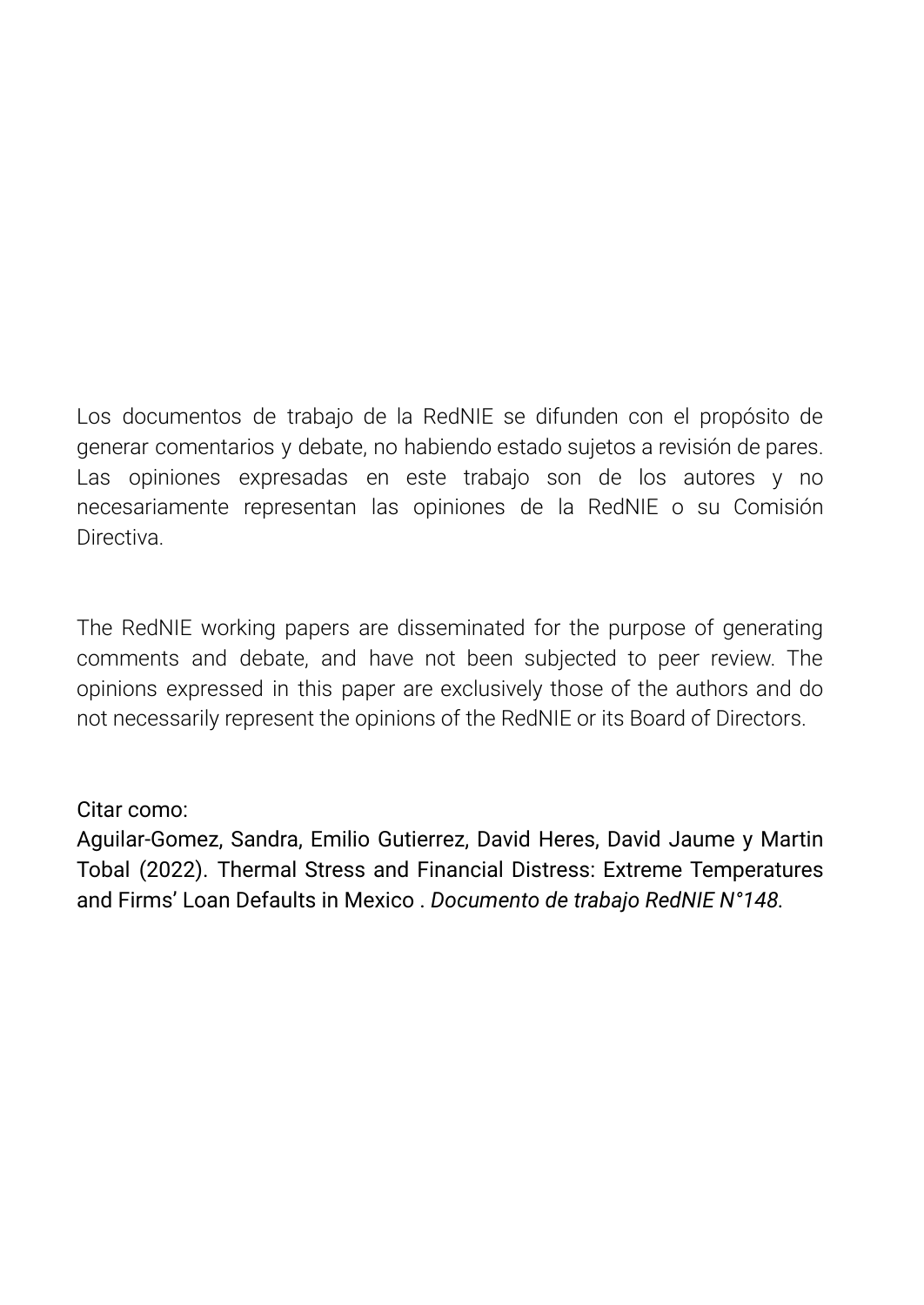# Thermal stress and financial distress: Extreme temperatures and firms' loan defaults in Mexico<sup>\*</sup>

Sandra Aguilar-Gomez<sup>†</sup>, Emilio Gutierrez<sup>‡</sup>, David Heres<sup>§</sup>, David Jaume¶ , Martin Tobal‖

#### May 18, 2022

#### **Abstract**

The frequency and intensity of extreme weather events are likely to increase with climate change. Although a growing body of literature shows that extreme weather has a negative impact on economic outcomes, there is lack of evidence about how it affects firm's credit delinquency and credit use. This question is relevant for Low and Middle Income Economies, where institutions are frequently less prepared to deal with informational asymmetries and credit market are frequently shallow. We fill this gap by exploiting an extraordinarily detailed data set with loan-level information for the universe of loans extended by commercial banks to private firms in Mexico. Exploiting differences across Mexican counties over time, we find that anomalous days of extreme temperature increase the rate of non-performing loans and that this result is mainly driven by extreme heat. The effect is concentrated in the agricultural sector but there is also a nonnegligible impact on the non-agriculture industries that are more dependent on local demand. Our results are consistent with general equilibrium effects originated in agriculture that expand to non-agriculture sectors in agricultural regions.

**JEL-codes:** D25; Q54; Q14. **Keywords:** Extreme temperatures, Default, Firm credit, Agriculture.

<sup>∗</sup>Banco de México shall have no liability to any person for any errors or omissions in any of the data, charts or information contained within this paper or for any actions taken in reliance on the same, which are entirely at the risk of the reader. The authors thank Sandra Avalos and Everardo Tellez for outstanding research assistance.

<sup>†</sup>University of California, San Diego, School of Global Policy and Strategy. Email: [saguilargomez@ucsd.edu.](mailto:saguilargomez@ucsd.edu)

<sup>‡</sup>Department of Economics, ITAM. Email: [emilio.gutierrez@itam.mx.](mailto:emilio.gutierrez@itam.mx.)

<sup>§</sup>Banco de Mexico, Financial Stability Department. Email: [david.heres@banxico.org.mx](mailto:david.heres@banxico.org.mx )

<sup>¶</sup>Banco de Mexico, Financial Stability Department. Email: [djaumep@banxico.org.mx](mailto:djaumep@banxico.org.mx)

<sup>‖</sup>Banco de Mexico, Financial Stability Department. Email: [martin.tobal@banxico.org.mx](mailto:martin.tobal@banxico.org.mx )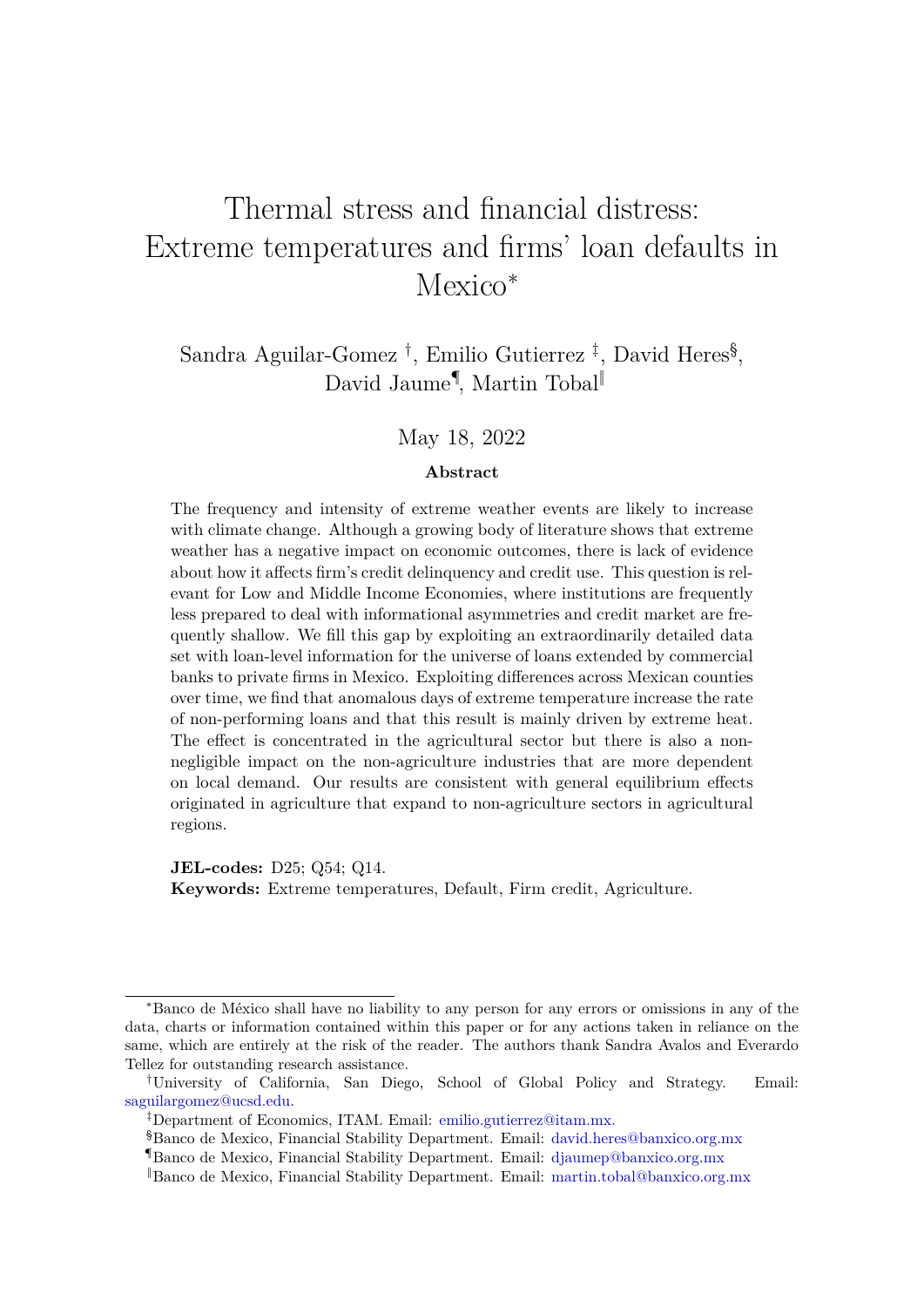#### **1 Introduction**

Global temperatures have registered the highest level in the last decade since the 1850s, and the frequency and intensity of extreme temperatures are likely to increase in the future with climate change [\(IPCC,](#page-24-0) [2021\)](#page-24-0). This outlook has risen concerns about the potential impacts of extreme weather, particularly in low- and middleincome economies (LMIEs), where the equipment to cope with environmental insults is scarce and the resources to invest in adaptive technologies are few (Dell *[et al.](#page-23-0)*, [2012;](#page-23-0) [Oppenheimer](#page-25-0) *et al.*, [2014;](#page-25-0) [Burke](#page-23-1) *et al.*, [2015;](#page-23-1) [Carleton and Hsiang,](#page-23-2) [2016;](#page-23-2) [Hsiang](#page-24-1) *[et al.](#page-24-1)*, [2019\)](#page-24-1). In the economic arena, recent studies suggest that extreme weather events increase firms costs and reduce local demand. There is evidence that these events diminish agricultural yields, reduce labor productivity, increase absenteeism, diminish local spending and, when they induce adaptation, they raise operational costs [\(Graff Zivin and Neidell,](#page-24-2) [2014;](#page-24-2) [Blanc and Schlenker,](#page-22-0) [2017;](#page-22-0) [Jessoe](#page-24-3) *et al.*, [2018;](#page-24-3) [Zhang](#page-25-1) *[et al.](#page-25-1)*, [2018;](#page-25-1) [Colmer,](#page-23-3) [2021;](#page-25-2) [Somanathan](#page-25-2) *et al.*, 2021; [Addoum](#page-22-1) *et al.*, [2021\)](#page-22-1).<sup>1</sup>

These impacts on costs and demand may create liquidity shortages for firms that may turn into solvency problems, especially for small and medium-sized enterprises (SMEs). SMEs have a more limited access to credit than large firms, and thus they find it more difficult to cope with liquidity shortages [\(Gourinchas](#page-24-4) *et al.*, [2020;](#page-24-4) [Eggers,](#page-24-5) [2020\)](#page-24-5). Furthermore, access to credit is more limited in LMIEs, where credit markets are shallow and institutions are less prepared to deal with informational asymmetries [\(Beck](#page-22-2) *et al.*, [2004;](#page-22-2) [Djankov](#page-24-6) *et al.*, [2007;](#page-24-6) [Calomiris](#page-23-4) *et al.*, [2017;](#page-23-4) [Gutierrez](#page-24-7) *et al.*, [2021\)](#page-24-7).<sup>2</sup> All in all, this suggests that SMEs may not obtain the financing they need to cope with the negative effects of extreme weather in LMIEs, and this impossibility may lead them to default on their loans.

Thus, in this paper we investigate the effects of extreme weather events on credit default and credit use of SMEs in Mexico, a middle-income economy. Finance is vital for SMEs growth in developing countries, where these enterprises are the primary source of employment and job creation [\(Ayyagari](#page-22-3) *et al.*, [2012;](#page-22-3) Beck *[et al.](#page-22-2)*, [2004\)](#page-22-2).<sup>3</sup>

<sup>&</sup>lt;sup>1</sup>See Dell *[et al.](#page-23-5)* [\(2014\)](#page-23-5) for an earlier review of this literature.

<sup>2</sup>SMEs in these countries face higher interest rates and larger credit constraints. In Mexico, where we focus our study, 36.8 percent of SMEs needed external financing in 2018 but did not use banking credit because their applications were rejected or because the offered interest rate was too high, compared to only 3 percent of large firms [\(INEGI,](#page-24-8) [2019\)](#page-24-8).

<sup>&</sup>lt;sup>3</sup>Failure to timely repay debts denotes financial stress at the time of default. Delinquency can also deteriorate firms' future access to credit, for example, because credit scores are downloaded after a default. In Mexico, any default is part of the firm's credit history, and its record is kept in the credit bureau up to six years. All commercial banks have access to the same information independently of the institution that granted the defaulted loan. In our sample, only around 10% of SMEs that default a loan regain access to new credit in the following 12 months, as opposed to 70% of SMEs that do not default. For other countries, [Bonfim](#page-22-4) *et al.* [\(2012\)](#page-22-4) shows that after a default episode in Portugal, it is particularly difficult to regaining access to credit for small firms who borrow from only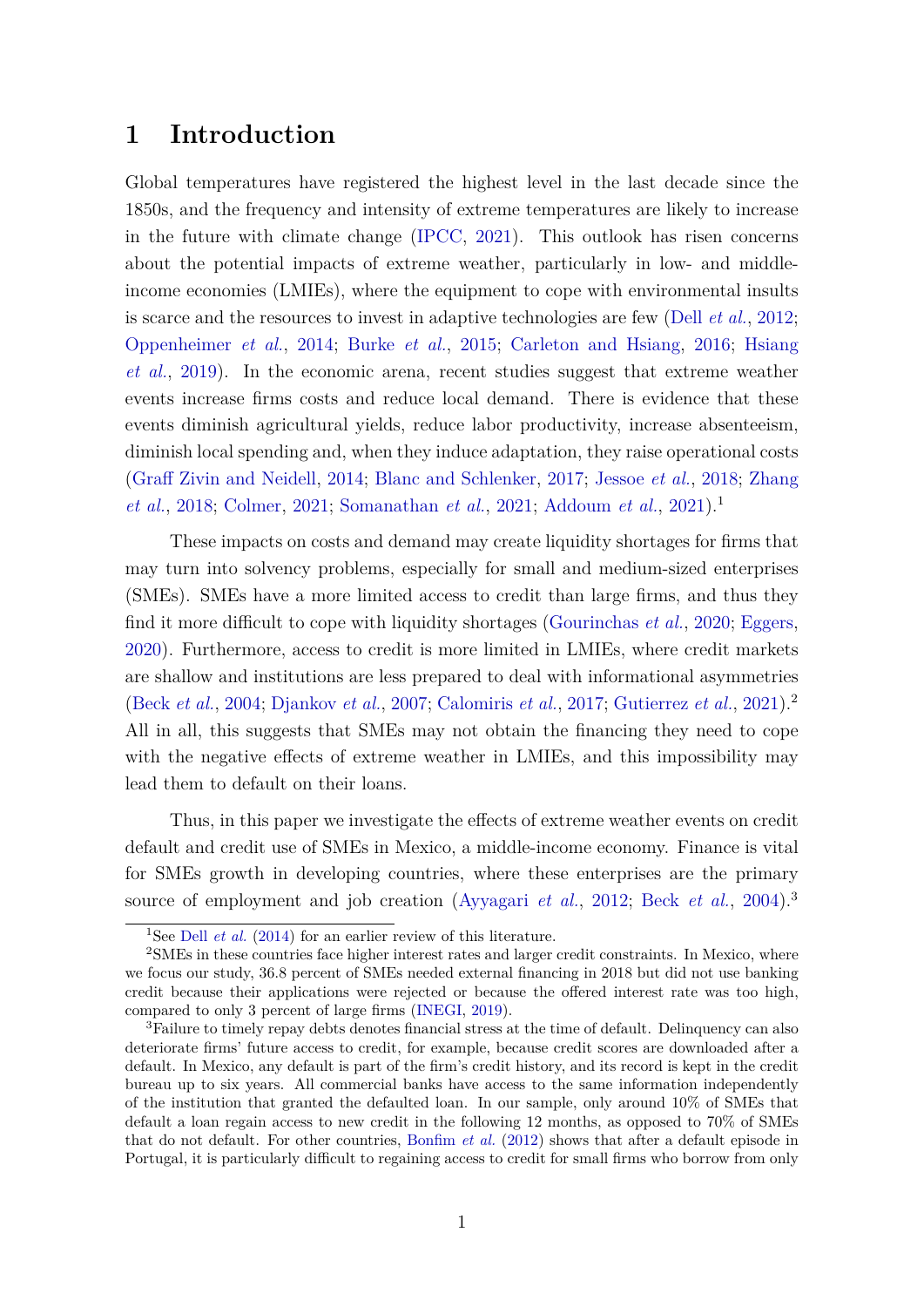To the best of our knowledge, this is the first paper to study the impact of extreme temperatures on credit performance of firms of any size, and therefore, the first one to study credit delinquency of SMEs in a middle-income economy.

To analyze these effects, we exploit an extraordinarily detailed dataset with loanlevel information for the universe of loans extended by commercial banks to private firms in Mexico between 2010 and 2018. This dataset enables us to identify loans for which the borrower was not able to meet its loan obligations (i.e., non-performing loans), to distinguish between large and small and medium-sized firms, to classify loans by the firm's industry and to identify the municipality where each loan is used.<sup>4</sup>

To measure exposure to extremes, we follow [Addoum](#page-22-5) *et al.* [\(2020\)](#page-22-5) and [So](#page-25-2)[manathan](#page-25-2) *et al.* [\(2021\)](#page-25-2) and define absolute extreme temperature thresholds. In particular, our exposure variable is defined as the number of days in a quarter that minimum and maximum temperature are below 3◦C and above 36◦C, respectively, which correspond to the bottom 5 percent and the top 5 percent of daily minimum and maximum temperature distribution in the country. The use of absolute thresholds enables us to capture extremes that may be masked using average measures. In the robustness section we also test the sensibility of our results to the definition of alternative absolute thresholds as well as relative thresholds that depend on municipality-specific daily minimum and maximum temperature distribution.

We build delinquency rates as the ratio of non-performing loans to outstanding credit (the sum of performing and non-performing loans). We then construct quarterly delinquency rates at the municipality level and relate them to the number of anomalous days of extreme temperature that occurred in a given municipality and quarter. The identification strategy relies on the assumption that these extreme temperatures shocks (i.e., the number of anomalous days of extreme temperature) are exogenous after controlling for seasonality and smooth time trends specific to each municipality, as well as for national-level changes in credit delinquency rates over time.

The results show that extremely hot days increase the credit delinquency rates of SMEs but not those of large firms. Specifically, for every ten days of exposure to unusual extreme heat in a quarter, the delinquency rate of SMEs increases by 0.16 percentage points (8% of the sample mean). On the contrary, none of the specifications yields a statistically significant result for the case of large firms. This finding is consistent with the idea that extreme weather events have a negative impact on loan defaults of SMEs because these firms are less-equipped to deal with extreme

one bank. Likewise, [de Roux](#page-23-6) [\(2021\)](#page-23-6) finds that coffee farmers in Colombia that incur in default due to extreme precipitation are more often denied loan applications in the future, even when they have recovered their ability to repay.

<sup>&</sup>lt;sup>4</sup>Municipalities are the second-level administrative units (after states) in Mexico.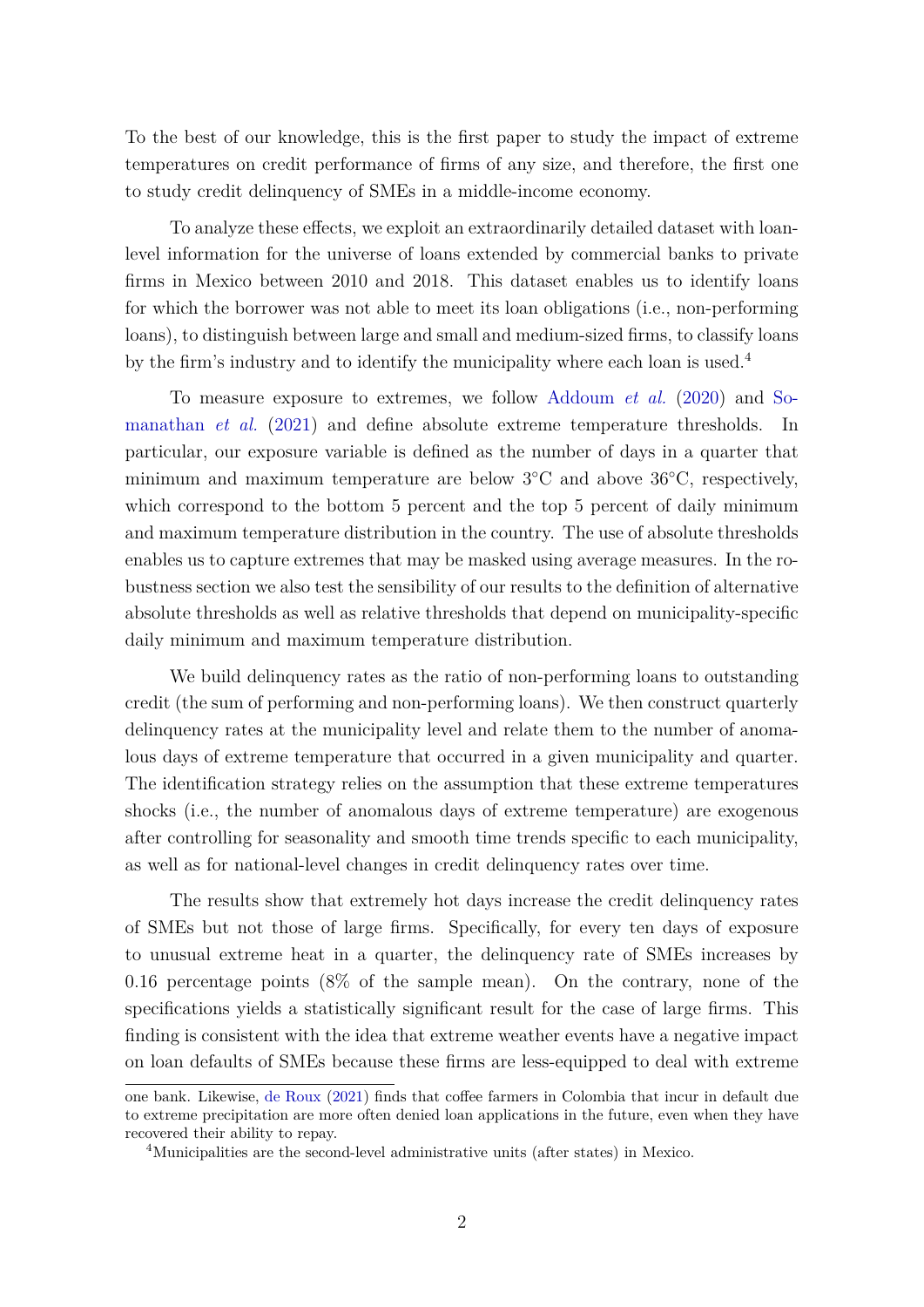temperatures and because they find it more difficult to access further credit in times of financial stress in LMIEs. The outcomes are robust to using different thresholds for the definition of extreme temperature events, as well as to including lagged shocks.

Since delinquency rates are constructed as the ratio of non-performing loans to outstanding credit, they may increase due to a rise in non-performing credit, a reduction in performing credit, or both. Thus, we further investigate the sources of increased default. The results show that credit delinquency rates increase because nonperforming loans of SMEs (defaults) rise, that is, SMEs fail to honor their obligations. Extreme weather events have no statistically significant impact on performing loans that is consistent with the idea that total credit to SMEs does not increase to alleviate negative effects of extreme weather. In contrast with the evidence found for the US, according to which firms use credit lines to buffer against liquidity shortages during extreme weather [\(Brown](#page-23-7) *et al.*, [2021;](#page-23-7) [Collier](#page-23-8) *et al.*, [2020\)](#page-23-8), Mexican SMEs do not seem, then, to smooth their cash flows with new loans.

We also investigate potential heterogeneous impacts of extreme temperatures across industries and regions. Temperature shocks affect economic outcomes through several channels, some of which are stronger for some industries than for others, and have different implications for extreme heat and extreme cold. First, weather is used as direct input in the process of plant growth, and thus extreme heat has a particularly sizeable impact on agriculture [\(Mendelsohn](#page-25-3) *et al.*, [1994;](#page-25-3) [Blanc and Schlenker,](#page-22-0) [2017\)](#page-22-0). Second, extreme heat reduces task efficiency and hours worked because it creates fatigue and cognitive impairment. However, the evidence is less conclusive for extreme cold [\(Colmer,](#page-23-3) [2021;](#page-23-3) [Graff Zivin and Neidell,](#page-24-2) [2014;](#page-24-2) [Hsiang,](#page-24-9) [2010;](#page-24-9) [Somanathan](#page-25-2) *et al.*, [2021\)](#page-25-2). Finally, thermal stress creates discomfort and diminishes demand. These effects are larger for leisure and outdoor activities, such as shopping, dining, traveling and personal services [\(Addoum](#page-22-1) *et al.*, [2021;](#page-22-1) [Chan and Wichman,](#page-23-9) [2021\)](#page-23-9).

Consistent with these mechanisms, we find that the negative impacts of extreme heat are stronger in agriculture. Interestingly, however, in regions with a sufficiently large proportion of agricultural workers, extreme heat also has sizeable effects in nonagricultural industries. These effects are concentrated in services and retail, that is, non-tradable sectors that rely heavily on local demand. The results are, then, suggestive of spillovers effects originated in agriculture that expand to non-agriculture industries through reduced local spending. Hence, our outcomes suggest that extreme heat is damaging not only for agriculture but also for non-tradable industries.

For extreme cold, there is a relatively small effect on delinquency rates in nontradable industries, which is consistent with the possibility that consumer discomfort reduces the demand for leisure activities during cold days. It is also consistent with existing evidence that outdoor leisure activities are more sensitive to extreme cold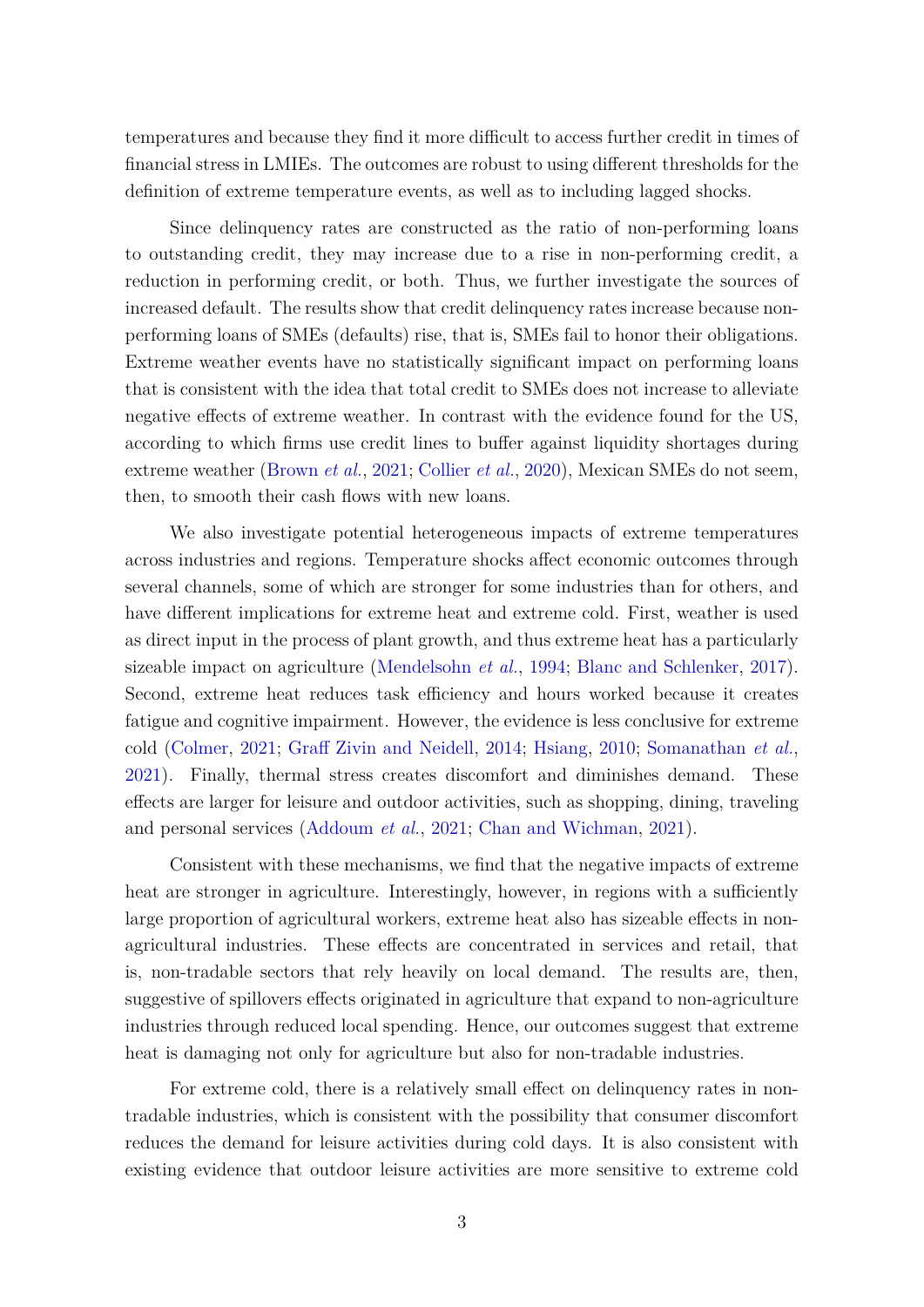than extreme heat [\(Graff Zivin and Neidell,](#page-24-2) [2014;](#page-24-2) [Chan and Wichman,](#page-23-9) [2021\)](#page-23-9).

Mexico is an ideal setting for this type of study for several reasons. First, the high quality of the bank-loan level data covering the universe of firms with bank loans in Mexico provides information that is usually scarce. These data allow us to circumvent identification problems that are common in studies with survey data, such as measurement error, and external validity challenges that arise in studies with restricted samples of firms. Second, as in other LMIEs, employment and job creation in Mexico are disproportionately dependent on SMEs. Third, the service, retail and agricultural sectors are among the industries that hire more workers in Mexico, for example, the median share of employment in the agricultural sector is about a third of the total employment across Mexican municipalities. Finally, the variation in degrees of economic development across Mexican regions allows us to study effects in heterogeneous areas, so that our results shed light on the potential importance of extreme weather events for other countries.

This paper contributes to a growing literature studying the impact of weather shocks on economic outcomes. Closely linked to our study, [Addoum](#page-22-5) *et al.* [\(2020\)](#page-22-5) analyze the detrimental effect of extreme temperatures on firms' sales, [Graff Zivin](#page-24-2) [and Neidell](#page-24-2) [\(2014\)](#page-24-2) and [Colmer](#page-23-3) [\(2021\)](#page-23-3) study labor allocation responses, [Somanathan](#page-25-2) *[et al.](#page-25-2)* [\(2021\)](#page-25-2) analyzed the effect on labor productivity and [Blanc and Schlenker](#page-22-0) [\(2017\)](#page-22-0) discuss the literature analyzing impacts on agricultural yields. We show that the economic effects found in this literature affect firms' ability to meet their loan obligations. An additional contribution of this paper is that we exploit differences not only across locations but also across economic sectors. We believe that this additional dimension of analysis is relevant to inform about the heterogeneity of the effects and the corresponding design of climate adaptation policies in LMIEs [\(Davlasheridze and](#page-23-10) [Geylani,](#page-23-10) [2017;](#page-23-10) [Kousky,](#page-25-4) [2014\)](#page-25-4).<sup>5</sup>

In addition, our study contributes to the emerging literature on the effect of climate on financial outcome. Following the increased interest of policy-makers [\(Bolton](#page-22-6) *[et al.](#page-22-6)*, [2020;](#page-22-6) [Semenenko and Yoo,](#page-25-5) [2019;](#page-25-5) [Furukawa](#page-24-10) *et al.*, [2020;](#page-24-10) [IMF,](#page-24-11) [2019\)](#page-24-11), a number of studies have emphasized this effect. [Brown](#page-23-7) *et al.* [\(2021\)](#page-23-7) find that the loans obtained by small solvent firms in the aftermath of abnormal snow in the US had shorter maturities and higher interest rates. [Collier](#page-23-8) *et al.* [\(2020\)](#page-23-8) show that the loan applications of firms that were negatively affected by a hurricane were more likely to be denied or be

<sup>5</sup>A limitation of our study is the interpretation of our estimates in the context of long-term permanent changes in climate such as expected increases of warm days and nights across the globe [\(IPCC,](#page-24-0) [2021\)](#page-24-0). To the extent that there exists a potential for long-run adaptation that can mitigate adverse effects from extreme temperature, our estimates would overstate the impact of future climate change. Although hybrid approaches that aim to assess both short and long-run consequences of extreme events are emerging [\(Kolstad and Moore,](#page-24-12) [2020\)](#page-24-12), the results from our current empirical setting are best interpreted in the context of near-future occurrence of unexpected extreme events.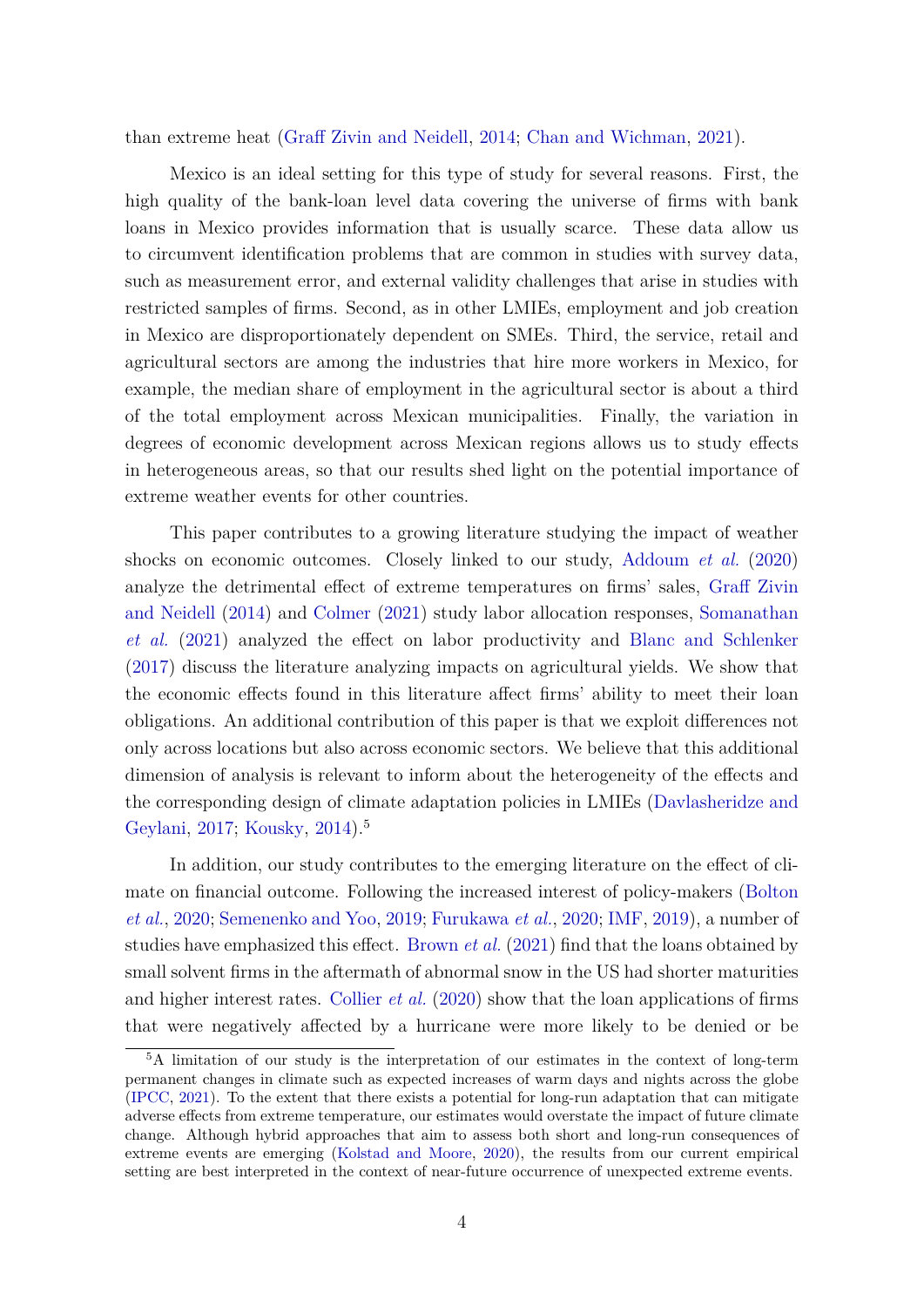granted at a higher cost. [Gallagher and Hartley](#page-24-13) [\(2017\)](#page-24-13) show that homeowners in the most flooded areas of New Orleans used insurance payouts to pay off mortgages after hurricane Katrina. Inundated residents ten years after this hurricane had higher insolvency rates and lower home-ownership than their non-flooded neighbors [\(Bleemer](#page-22-7) [and van der Klaauw,](#page-22-7) [2019\)](#page-22-7). In the context of a LMIE, [de Roux](#page-23-6) [\(2021\)](#page-23-6) finds that the probability of defaulting loans among Colombian coffee farmers increases upon exposure to extreme precipitation. While the contribution of these studies to a better understanding of financial climate-related risks is indisputable, none of these papers investigated the effect of these temperatures on firms' loan defaults in a LMIE.<sup>6</sup>

The remainder of this paper is organized as follows: Section [2](#page-7-0) describes the Mexican context and theoretical predictions based on previous literature. Section [3](#page-11-0) describes the data used in our analysis. Section [4](#page-13-0) lays out our empirical strategy. Section [5](#page-15-0) presents the main results while Section [6](#page-18-0) display heterogeneous effects by sector and region that shed light on the potential mechanisms driving our results. Section [7](#page-19-0) shows a series of robustness checks. Section [8](#page-20-0) concludes.

## <span id="page-7-0"></span>**2 Background and theoretical predictions**

#### **2.1 The Mexican context**

The climate of Mexico is highly diverse due to its sizeable territorial extension, seven mountain ranges, and 9,330-kilometer coastline. The Tropic of Cancer effectively divides the country into temperate and tropical zones. Land north of the twentyfourth parallel experiences lower temperatures during the winter months. South of the twenty-fourth parallel, temperatures are relatively consistent all year round and vary solely as a function of elevation. Notably, due to its location in the Tropic of cancer, the variety of climatic conditions still ranges within what would be considered warm temperatures. As shown in Figure [1,](#page-26-0) minimum temperatures range between -10◦C and 40◦C, with 95% of daily minimum temperatures being higher than 3◦C while virtually all the maximum temperatures reached in the period 2010-2018 were registered above 10◦C.

<sup>6</sup>Another set of papers also analyze the impact of extreme climate events on financial intermediaries. [Schüwer](#page-25-6) *et al.* [\(2019\)](#page-25-6) found that small US banks increased risk-based capital ratios to buffer against future shocks, and this increase tightened credit constraints. Brei *[et al.](#page-23-11)* [\(2019\)](#page-23-11) found that it was a reduction in the capitalization of banks that drove credit crunches after hurricanes in Caribbean countries. [Cortés and Strahan](#page-23-12) [\(2017\)](#page-23-12) and [Koetter](#page-24-14) *et al.* [\(2020\)](#page-24-14) investigated the effect of floods on credit reallocation and mortgages' use and conditions. [Bayangos](#page-22-8) *et al.* [\(2021\)](#page-22-8) showed that extreme precipitation events increased banks' default rates in the Philippines, and [Klomp](#page-24-15) [\(2014\)](#page-24-15) found that natural disasters reduced a banking sector's distance to default. For the effects of climate phenomena on repricing of real estate and on firms' stock prices, see [Bunten and Kahn](#page-23-13) [\(2014\)](#page-23-13); [Ortega](#page-25-7) [and Taspinar](#page-25-7) [\(2018\)](#page-25-7); [Hallstrom and Smith](#page-24-16) [\(2005\)](#page-24-16); [Bakkensen and Barrage](#page-22-9) [\(2017\)](#page-22-9); [Bernstein](#page-22-10) *et al.* [\(2019\)](#page-22-10); [Baldauf](#page-22-11) *et al.* [\(2020\)](#page-22-11); [Hino and Burke](#page-24-17) [\(2020\)](#page-24-17); [Bansal](#page-22-12) *et al.* [\(2016\)](#page-22-12); [Hong](#page-24-18) *et al.* [\(2019\)](#page-24-18).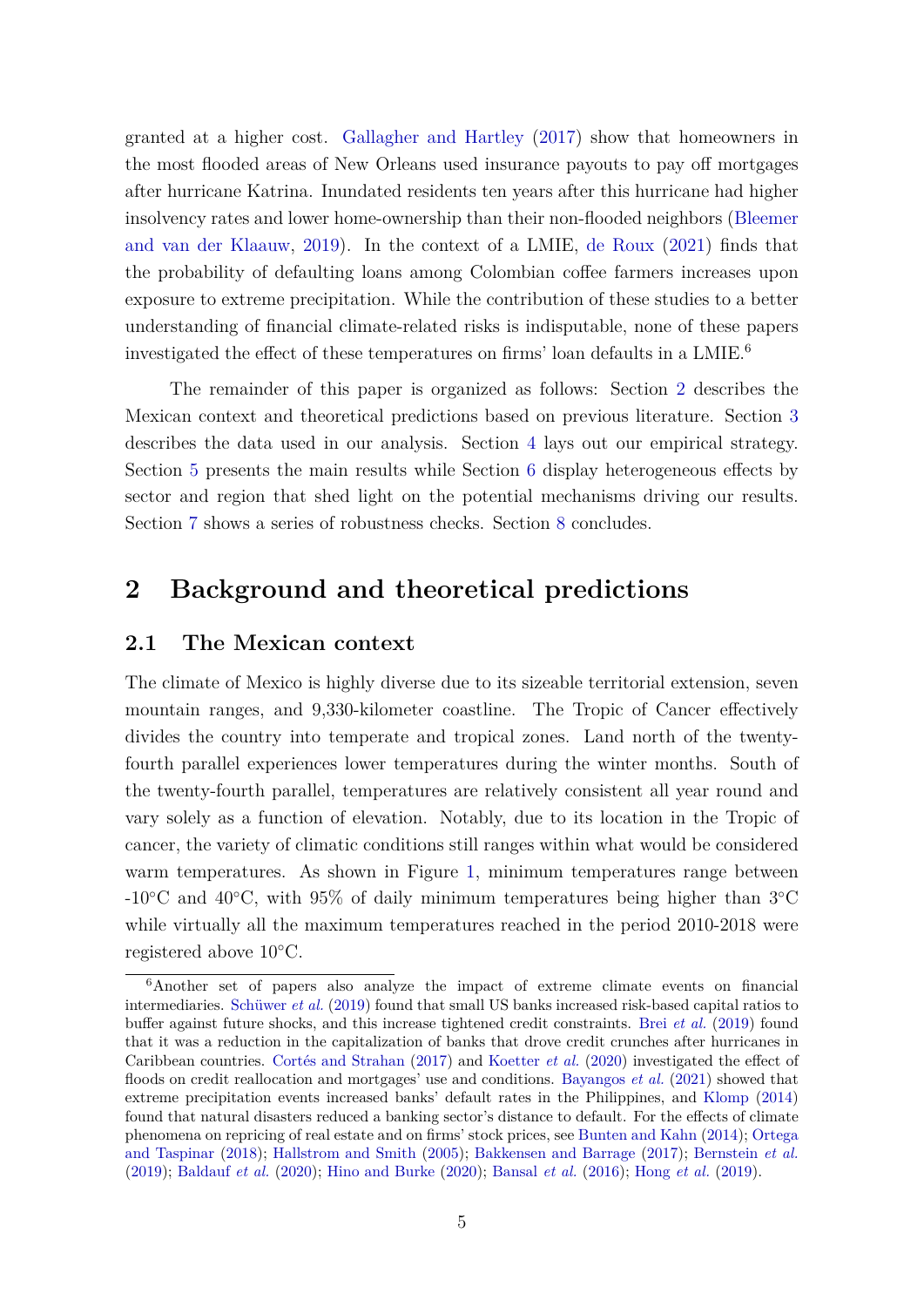Mexico is a desirable setting to study the effects of extreme temperatures on credit default and credit use. Being among the 15 largest countries globally regarding territorial extension, Mexico encompasses different regions that present diverging degrees of economic development and industrial composition. During 2013-2017, the contribution of industries highly sensitive to weather such as agriculture, fishing and agribusiness to the national GDP was 7.6 percent [\(SAGARPA,](#page-25-8) [2017\)](#page-25-8). While this figure may not seem particularly large, the median share of employment in the agricultural sector is about a third of the total employment across Mexican municipalities which may ease the propagation of negative effects into other industries.

LMIEs have lower saving rates than rich countries and their institutions are less prepared to deal with informational asymmetries. Thus, SMEs face worse credit conditions and greater credit constraints than large firms in their own countries and than other SMEs in rich nations [\(Gutierrez](#page-24-7) *et al.*, [2021\)](#page-24-7). According to a recent survey, 36.8 percent of Mexican SMEs needed external financing in 2018 but did not use banking credit because their applications were rejected or because the offered interest rate was too high, compared to only 3 percent of large firms [\(INEGI,](#page-24-8) [2019\)](#page-24-8). In other Latin American countries, Eastern Europe and Central Asia, SMEs also report being credit constrained [\(Kuntchev](#page-25-9) *et al.*, [2013\)](#page-25-9). Moreover, lack of credit access and inadequate credit conditions are an important obstacle for SMEs growth in LMIEs [\(Ayyagari](#page-22-3) *et al.*, [2012\)](#page-22-3).

Thus, the relevance of looking at SMEs in LMIEs cannot be stressed enough. In Mexico, SMEs represent 99.8 percent of all firms and employ more than two-thirds of the labor force. Although not the focus of this study, it is noteworthy that loan defaults can affect future access to credit for SMEs [\(Bonfim](#page-22-4) *et al.*, [2012;](#page-22-4) [de Roux,](#page-23-6) [2021\)](#page-23-6). In Mexico, any default is part of a firm's credit history, and its record is kept in the credit bureau for up to six years. All commercial banks have access to the same information independently of the institution that granted the defaulted loan. In our sample, only around 10% of SMEs that default a loan regain access to new credit in the following 12 months, as opposed to 70% of SMEs that do not default.

#### <span id="page-8-0"></span>**2.2 Theoretical predictions**

There is vast evidence that extreme temperatures can impose deleterious effects on economic outcomes increasing firms cost and reducing firms demand (Dell *[et al.](#page-23-5)*, [2014\)](#page-23-5). These channels can have heterogeneous impacts depending on firms' industry and local market where they operate, as well as on their size. In addition, hot and cold extremes may be more harmful for some industries than for others. In this section we summarize findings from the literature that are relevant to our research question and context to motivate the potential channels upon which temperatures may harm the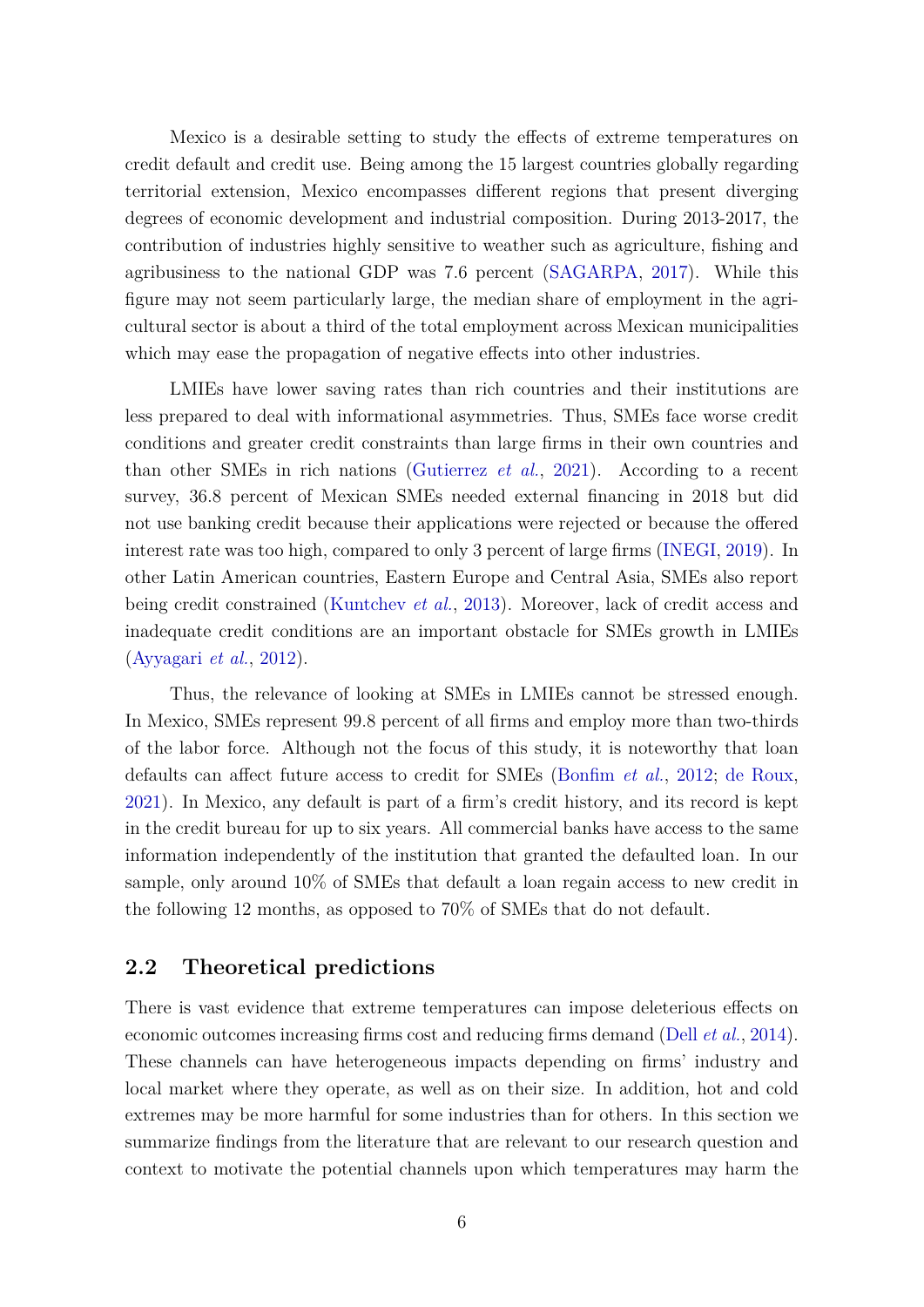financial performance of firms. Importantly, these findings inform about the relevant dimensions of heterogeneity that we explore in our results.

We begin this section by discussing a labor productivity channel that is common to all industries. It has been shown that thermal stress creates discomfort, fatigue and cognitive impairment and thus may reduce hours worked and task efficiency [\(Colmer,](#page-23-3) [2021;](#page-23-3) [Graff Zivin and Neidell,](#page-24-2) [2014;](#page-24-2) [Hsiang,](#page-24-9) [2010;](#page-24-9) [Somanathan](#page-25-2) *et al.*, [2021\)](#page-25-2). Negative effects of extreme temperatures on labor productivity and absenteeism are expected to be larger for workers that are more exposed to weather such as those in agriculture, mining, construction and transportation [\(Graff Zivin and Neidell,](#page-24-2) [2014\)](#page-24-2).

In the case of manufacture and other industries that are in principle less exposed to ambient temperatures, actual exposure partially depends on climate control technologies in place. For instance, [Somanathan](#page-25-2) *et al.* [\(2021\)](#page-25-2) find that productivity declines and absenteeism rises in Indian manufacturing in weeks with more days of extreme heat. They also find mixed evidence regarding the alleviating effect of indoor climate control in the workplace. While climate control dampens the negative effect on productivity, it does not mitigate the adverse impact on absenteeism. They interpret this result as evidence that extreme heat creates discomfort and affects health at home and during commutes. Existing evidence is less conclusive about the effect of extreme cold on labor productivity and absenteeism, so that the labor productivity channel may emerge more clearly in our data for extreme heat.<sup>7</sup>

In the case of agriculture, productivity may decline when workers are highly exposed to ambient temperatures, as in other industries. Furthermore, due to the role of weather as a direct input into plant growth, yields in this sector can deteriorate through an additional channel. Therefore, it is not surprising that the sensitivity of agriculture to temperature has been long studied [\(Mendelsohn](#page-25-3) *et al.*, [1994;](#page-25-3) [Blanc](#page-22-0) [and Schlenker,](#page-22-0) [2017\)](#page-22-0). For instance, [Schlenker and Roberts](#page-25-10) [\(2009\)](#page-25-10) find harmful effects on crop yields in the US and [Cui](#page-23-14) [\(2020\)](#page-23-14) finds, in addition, negative impacts on crop abandonment (areas not harvested). In these studies there is not evidence of detrimental effects of cold temperatures in the US growing season (Spring through Fall).<sup>8</sup> Hence, we hypothesize that in our data the agricultural yield channel may materialize more clearly upon exposure to extreme heat than extreme cold.

Extreme temperatures may also create consumer discomfort, reduce the appeal of outdoor leisure activities and thus also reduce their demand. Conversely to the

<sup>&</sup>lt;sup>7</sup>[Zhang](#page-25-1) *et al.* [\(2018\)](#page-25-1) find that the output of Chinese manufacturing firms responds negatively to cold temperatures, but only at extremely low levels that are not typically observed in the Mexican territory.

<sup>8</sup>Because the number of days with low temperatures is not negligible in the relatively warmer season on which these studies concentrate, the lack of effects is unlikely to be driven by a loss of precision due to low level of exposure to cold days that could increase standard errors.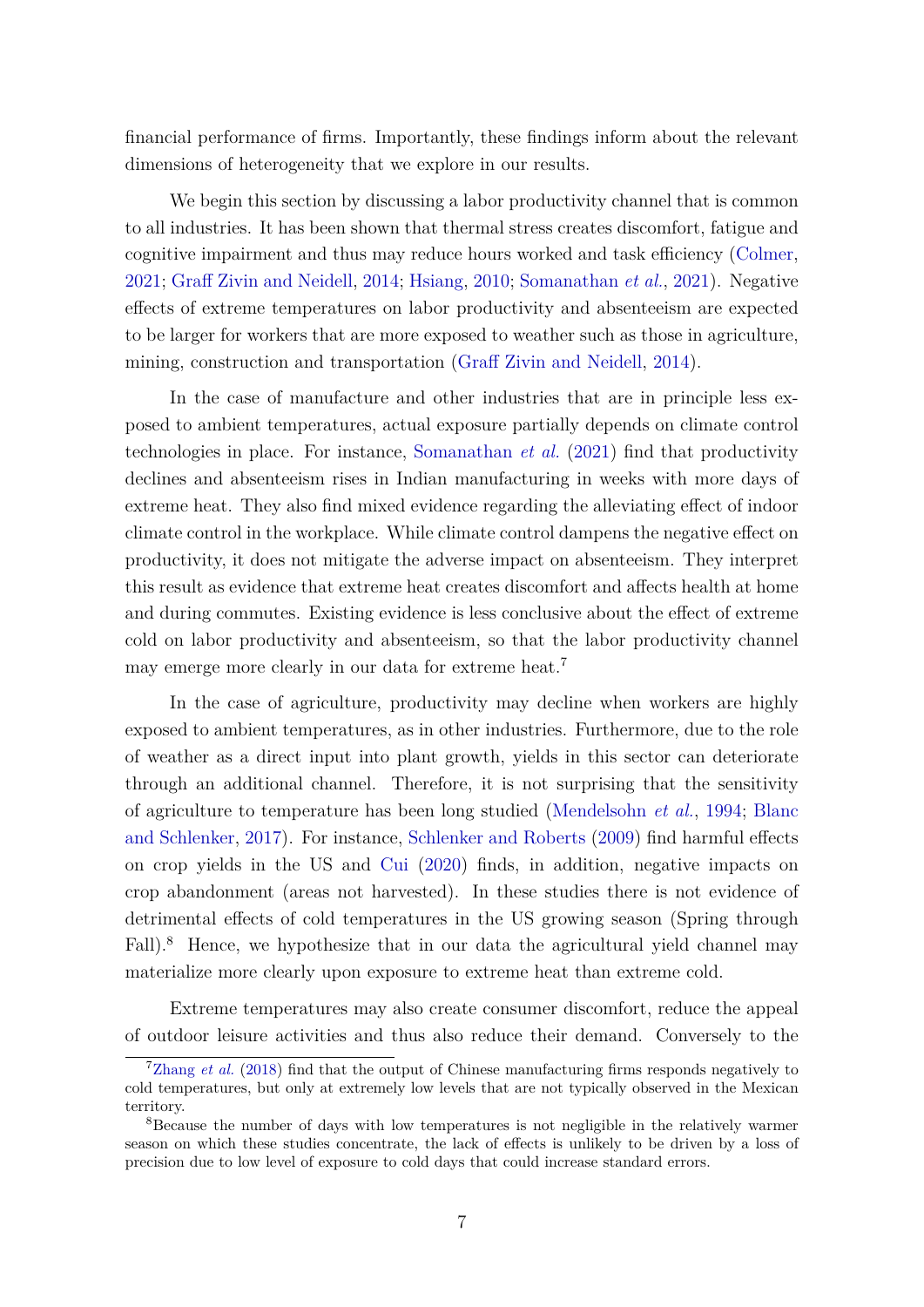labor and land productivity channels, empirical evidence supports the idea that discretionary consumer demand is responsive to low temperatures. For example, in their study on earnings from 60 industries across four seasons [Addoum](#page-22-1) *et al.* [\(2021\)](#page-22-1) finds that unusually hot seasons do not reduce earnings of firms in the leisure and travel industries, but unusually cold seasons do, mainly due to revenue declines. This is in line with the results in [Graff Zivin and Neidell](#page-24-2) [\(2014\)](#page-24-2) and [Chan and Wichman](#page-23-9) [\(2021\)](#page-23-9) who find that time allocated to outdoor leisure tends to fall with low temperatures.<sup>9</sup> Based on this evidence, we hypothesize that the consumer discomfort channel may emerge emerge more clearly on days with extreme cold.

Another mechanism that is common to all industries is the increase in operating costs. While harmful effects of extreme temperatures, and heat in particular, may be partially contained by the implementation of protective measures such as air conditioning, this type of adaptation may require substantive investments and may significantly increase costs. Indeed, indirect evidence from the US shows that sales from the energy sector increase during unusually cold and hot seasons [\(Addoum](#page-22-1) *et al.*, [2021;](#page-22-1) [Auffhammer](#page-22-13) *et al.*, [2017\)](#page-22-13). In the case of agriculture, protective measures such as irrigation and crop substitution may limit the negative effects of extreme heat as [Cui](#page-23-14) [\(2020\)](#page-23-14) finds. These adaptation strategies are also costly to put in place and operate. In the case of extreme cold, restaurants, hotels and other leisure related activities may also increase heating expenditures to ameliorate its impact on customers' thermal discomfort. We hypothesize that the operating cost channel could affect all industries and could activate upon exposure to either heat or cold extremes.

In addition to the direct effects of extreme temperatures on productivity and demand, indirect effects can emerge from spillover effects originated in a particular sector. Extreme temperatures may reduce wages and employment in agriculture, and these reductions may diminish local spending in other industries [\(Jessoe](#page-24-3) *et al.*, [2018\)](#page-24-3). These spillover effects are expected to be larger for non-tradable activities that depend strongly on local income, such as retail, services, and construction. Conversely, nonagricultural tradable industries, mainly manufacturing, may be more resilient.<sup>10</sup>

Finally, firm size matters since SMEs tend to lack risk management systems [\(Asgary](#page-22-14) *et al.*, [2020\)](#page-22-14), lack internal resources [\(Eggers,](#page-24-5) [2020\)](#page-24-5) and are typically more credit constrained, particularly in LMIEs [\(Gourinchas](#page-24-4) *et al.*, [2020;](#page-24-4) [Chodorow-Reich](#page-23-15)

<sup>9</sup>[Chan and Wichman](#page-23-9) [\(2021\) finds that among eight outdoor recreation categories, only time](#page-23-15) [allocated to boating, fishing and hiking falls with higher temperatures. In another study for cities](#page-23-15) [in Canada, Unites States and Mexico, these authors find that cold temperatures reduce cycling time](#page-23-15) [but that bikers respond to days with heat extremes only through modification of their intraday](#page-23-15) [scheduling of cycling towards cooler times \(Chan and Wichman,](#page-23-15) [2020\)](#page-23-16).

<sup>&</sup>lt;sup>10</sup>[The tradable sector might even benefit slightly from a decline in agricultural employment.](#page-23-15) [\(Colmer,](#page-23-3) [2021\) finds that manufacturing benefited by absorbing excess labor in the agricultural](#page-23-15) [sector in India after a temperature shock, but only in regions with more flexible labor markets.](#page-23-15)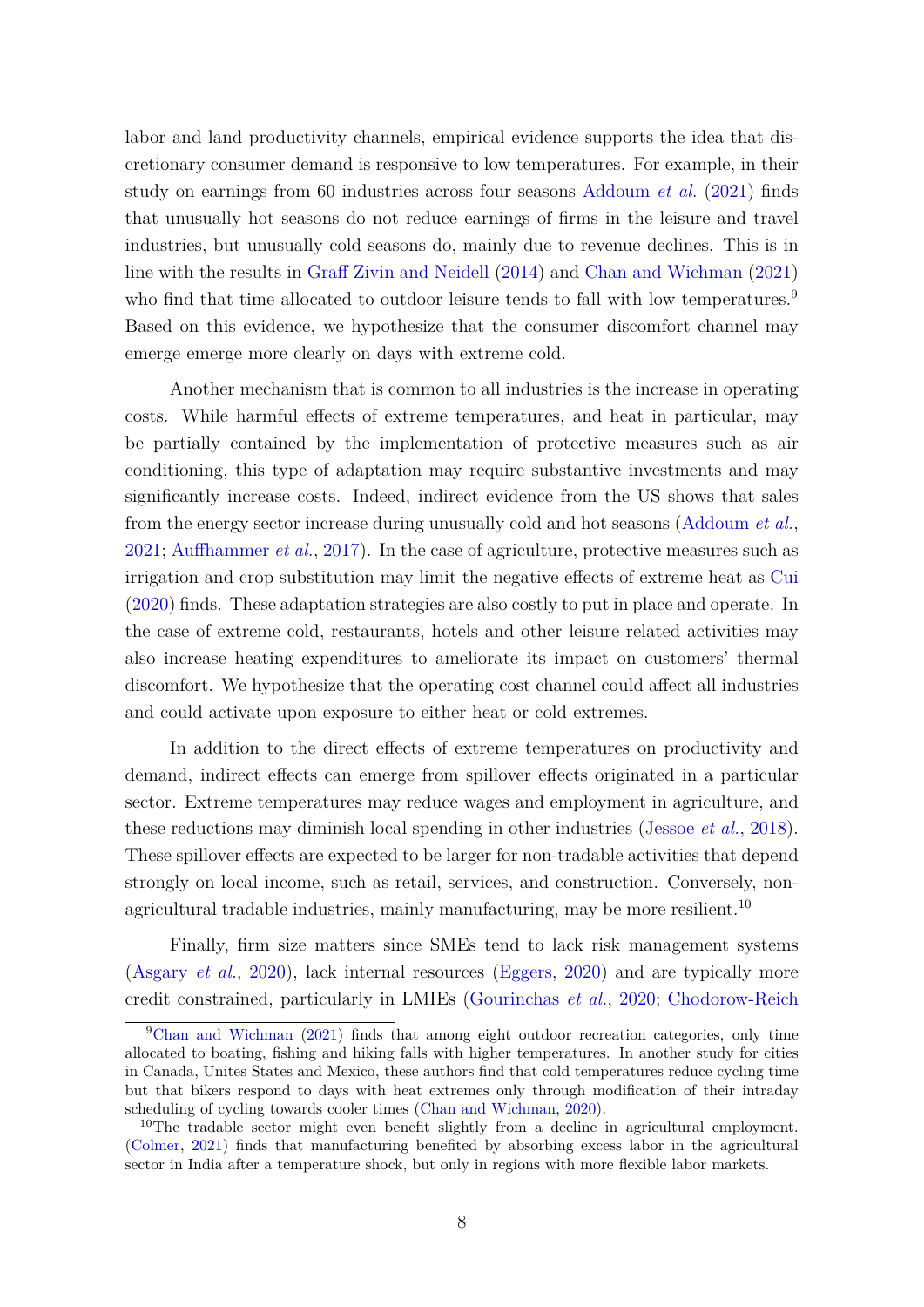*[et al.](#page-23-15)*, [2021\)](#page-23-15). Thus, SMEs are less likely to be equipped with costly protective measures that can mitigate the negative impacts of extreme temperatures such as irrigation and indoor climate control. Indeed, as mentioned earlier, days with extreme heat have a smaller negative effect on the productivity of industries that use air conditioning more intensively compared to industries in which climate control equipment is uncommon [\(Somanathan](#page-25-2) *et al.*, [2021\)](#page-25-2). Hence, we hypothesize that small firms may suffer more from extreme temperature shocks than large firms, and that the main driver of changes in delinquency rates upon extreme temperature shocks will be an increase in nonperforming loans.

## <span id="page-11-0"></span>**3 Data and descriptive statistics**

To evaluate the relationship between extreme temperature and delinquency rates in Mexico, we use a proprietary data set from the country's central bank (Banco de Mexico, Banxico). This data contains detailed information on the universe of credit lines issued by private banks to firms in the country during the period January 2010- December 2018. All commercial banks are mandated to submit monthly reports to the regulator, the National Banking and Values Commission (Comisión Nacional Bancaria y de Valores, CNBV), with detailed information about all new and existent loans extended to firms in the country, regardless of firm and loan size. .

For each loan, a large set of characteristics is reported. Importantly for the purpose of this study, for each loan we observe the firm's location (municipality) and economic sector, the loan size and whether the loan is non-performing or not. Nonperforming loans refer to loans in which the borrower is unable to meet its obligations for a specific period. $^{11}$ 

In our main specifications, non-performing loans are normalized by total outstanding credit that includes both performing and non-performing loans. This normalization results in a ratio that is equivalent to the delinquency rate, an indicator that is widely used for monitoring financial systems around the globe (also known as default rate or non-performing loans to total gross loans ratio).<sup>12</sup>

<sup>11</sup>Banks self-report if a loan is non-performing. According to regulatory norms, a loan should be classified as non-performing if its payment date has been past due for a certain period of time, which is defined between 1 to 90 days depending on loan's characteristics (e.g., amount and repayment time).

<sup>&</sup>lt;sup>12</sup>The ratio of nonperforming loans to total gross loans is part of the International Monetary Fund Financial soundness indicators. It is calculated by using the value of nonperforming loans (NPLs) as the numerator and the total value of the loan portfolio (including NPLs, and before the deduction of specific loan- loss provisions) as the denominator. Our classification of NPLs is in accordance to that from [IMF](#page-24-19) [\(2019\)](#page-24-19) that defines them "...as those loans for which (1) payments of interest or principal are past due by 90 days or more; or (2) interest payments equal to 90 days or more have been capitalized (reinvested into the principal amount), refinanced, or rolled over (payment delayed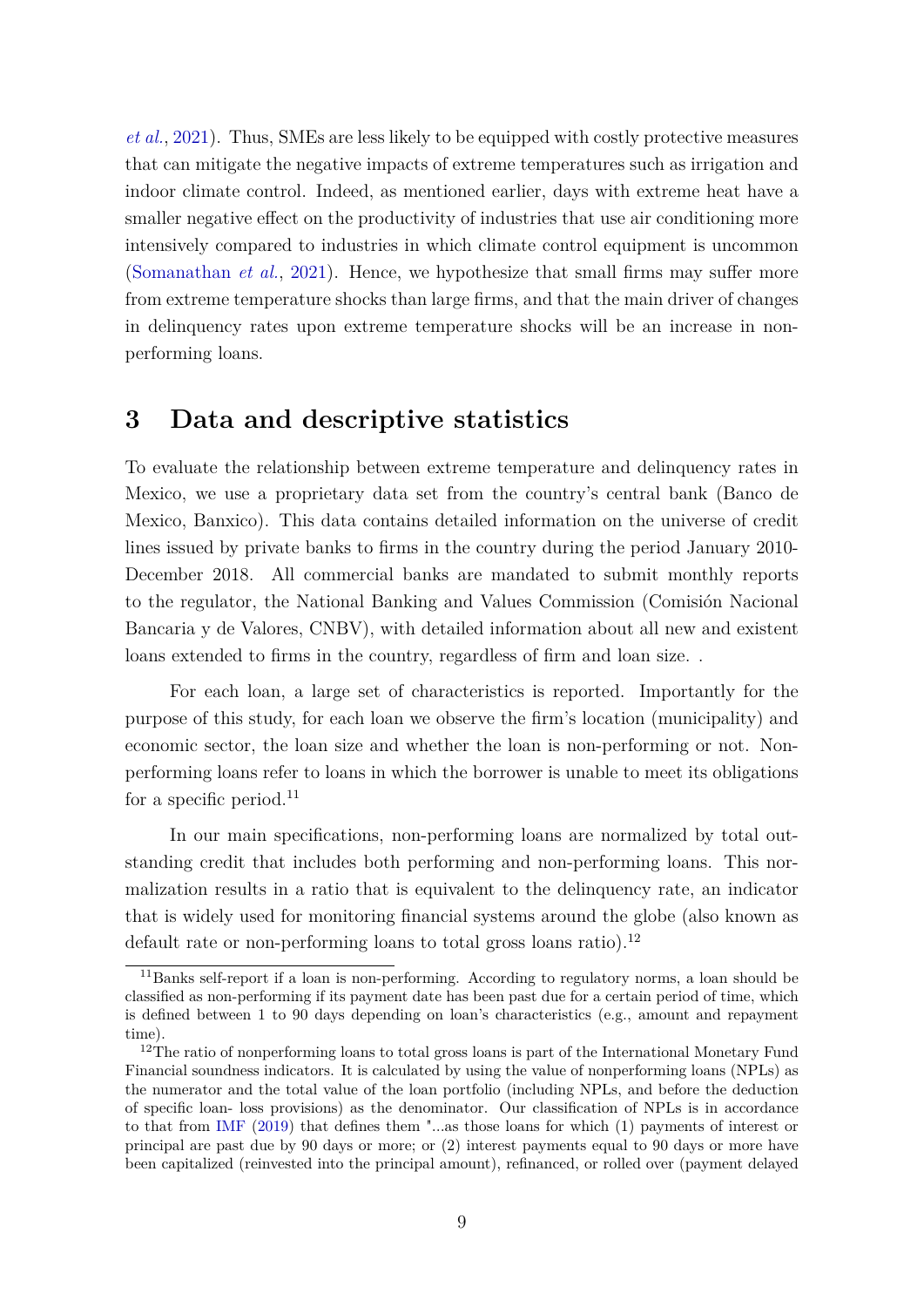We define small firms based on their credit history. A firm is considered SME if it has never obtained a credit for more than 100 million pesos at 2018 constant prices (approximately 5 million USD in 2018). The central bank commonly uses this definition of SMEs in its flagship reports. Since the municipality is the most granular level for which we can identify firms' location in the loan database, we aggregate these data at the quarterly municipality-level to construct delinquency rates for subsamples of the data based on firms' size, economic sector and type of region.

To measure local exposure to extreme temperature, we use data from NASA's Oak Ridge National Laboratory (ORNL). The Daymet data product is derived from a collection of algorithms designed to interpolate and extrapolate daily meteorological observations to produce gridded estimates of daily weather indicators. Daymet data includes daily minimum and maximum temperature measures on a 1km x 1km gridded surface. We process this information and construct municipality-level variables by obtaining the average maximum and minimum temperature for the municipality surface. Additionally, daily data on precipitation is obtained from the ERA5 dataset, a data product from the European Centre for Medium-Range Weather Forecasts. The data covers the surface of interest on a 30km grid. Monthly total rainfall at the municipality level was calculated by overlaying the municipality polygons to the gridded data.

Figure [1](#page-26-0) shows the distribution of maximum and minimum daily temperatures at the municipality level in Mexico. The figure reveals some general aspects of temperature extremes in the country: First, both minimum and maximum temperatures are centered at relatively mild levels (at about 12◦C and 30◦C, respectively). Second, minimum temperatures seem to be more variable compared to maximum temperatures. Third, extreme cold temperatures, defined by those below the 5% percentile of the minimum daily temperature distribution or 3◦C, may not represent a threat to economic activity (especially as these temperatures typically occur during the early morning). Fourth, extreme hot temperatures, defined by those above the 95% percentile of the maximum daily temperature distribution or 36◦C, exceed the temperature at which detrimental effects on health, labor, and land productivity have been documented. In general, the figure shows that Mexico tends to be more exposed to harmful extreme heat than to extreme cold temperatures.<sup>13</sup>

by agreement); or (3) evidence exists to reclassify them as nonperforming even in the absence of a 90-day past due payment, such as when the debtor files for bankruptcy. The amount of loans recorded as non-performing should be the gross value of the loan as recorded on the balance sheet, not just the overdue amount."

<sup>&</sup>lt;sup>13</sup>Extreme hot temperatures lie within a range for which there are negative impacts through the channels discussed in Section [2.2.](#page-8-0) In particular, agricultural yields (34 C) [\(Schlenker and Roberts,](#page-25-10) [2009\)](#page-25-10), labor productivity (33 C) [\(Somanathan](#page-25-2) *et al.*, [2021\)](#page-25-2), labor supply (37 C) [\(Graff Zivin and](#page-24-2) [Neidell,](#page-24-2) [2014;](#page-24-2) [Somanathan](#page-25-2) *et al.*, [2021\)](#page-25-2), and electricity consumption (27 C) [\(Auffhammer](#page-22-13) *et al.*, [2017\)](#page-22-13) are all negatively affected by extreme heat. For extreme cold, the threshold lies within a range for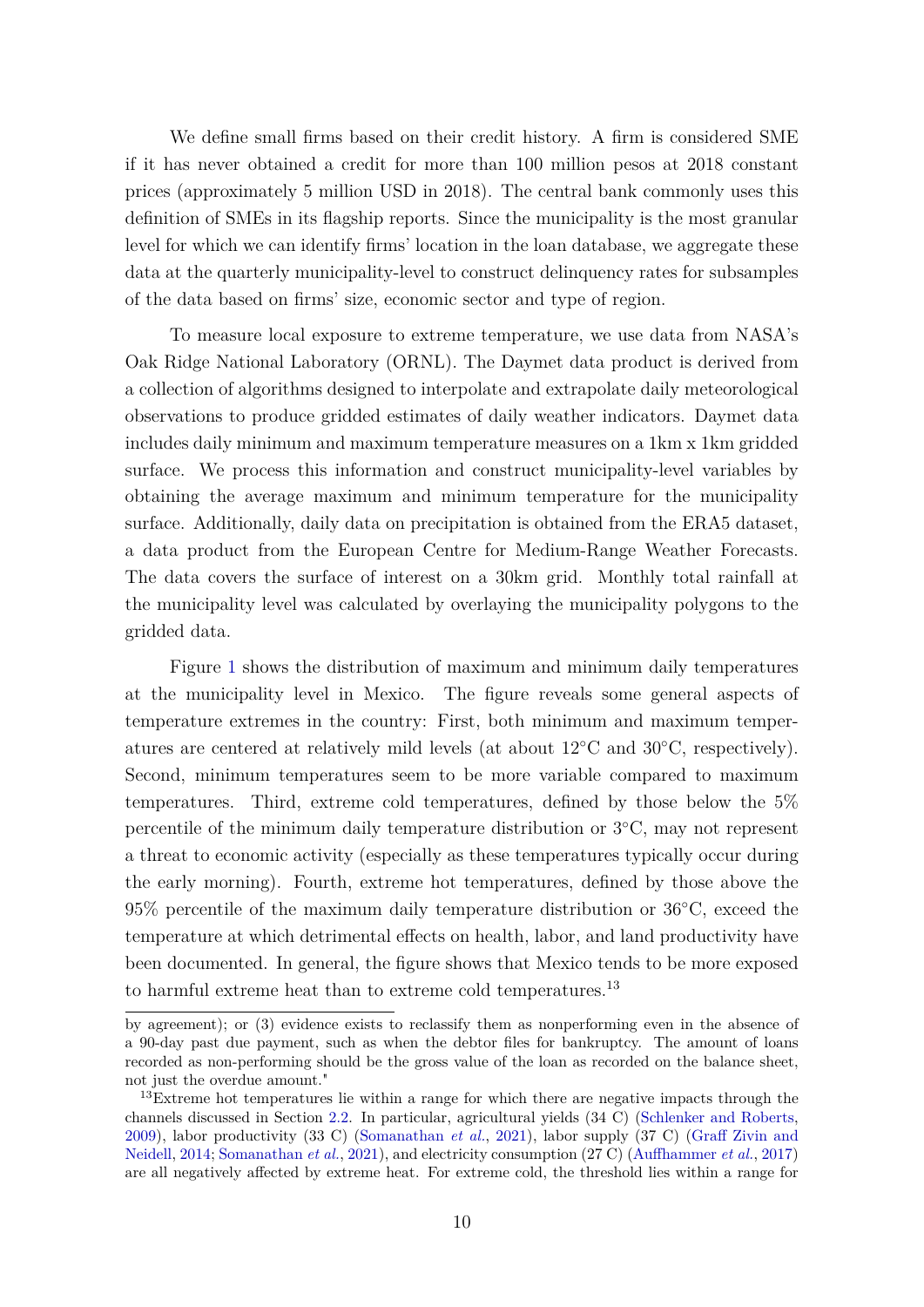Finally, to distinguish between agricultural and non-agricultural municipalities, we use individual-level occupation data from the Mexican Census conducted in 2010 by the Mexican Statistics and Geography Institute (Instituto Nacional de Estadística, Geografía e Informática, INEGI). This information corresponding to the first year for which we have data on credit at the local level. From this Census, we define agricultural municipalities as those for which employment in agriculture is above our sample's median (28 percent).

Table [1](#page-28-0) shows sample means and standard deviations of the variables used for all municipalities in our sample, and for two sub-samples distinguished by the percentage of agricultural employment in the municipality. Mean temperatures also indicate the presence of relatively mild weather across the territory. However, the number of days with extreme temperatures is non-negligible and highly variant. This pattern is also present in the two sub-samples. However, mean temperature is slightly higher and the mean number of days with extreme temperature is slightly smaller in municipalities with a large share of agricultural employment. Abstracting from any other differences between the two sub-samples, this characterization suggests that slightly warmer and more stable regions are more suitable for agricultural activity.

The table also shows that delinquency rates in all sectors are about 2% in both groups of municipalities, but they are larger for agricultural firms that hold an economically relevant share of the credit (12.6%). Looking at differences across groups of municipalities, delinquency rates in agricultural (non-agricultural) sectors are more extensive in municipalities with higher (smaller) agricultural employment shares. This difference may suggest that in municipalities specialized in industries different from that of borrowers', relatively less risky firms have access to credit. As it would be expected, the percentage of credit in agricultural sectors is larger in municipalities with more agricultural employment.

## <span id="page-13-0"></span>**4 Empirical Framework**

The goal of our empirical strategy is to quantify the impact of days of extreme temperature on credit delinquency. To define days of extreme temperature, we first obtain the daily distribution of minimum and maximum temperatures of all municipalities

which there are negative impacts over some dimensions but not all. There is no consistent evidence of an effect of cold extremes on agricultural yields [\(Schlenker and Roberts,](#page-25-10) [2009\)](#page-25-10), labor productivity [\(Somanathan](#page-25-2) *et al.*, [2021\)](#page-25-2) and labor supply [\(Graff Zivin and Neidell,](#page-24-2) [2014\)](#page-24-2). Conversely, there is indication that outdoor leisure (10 C) [\(Chan and Wichman,](#page-23-9) [2021;](#page-23-9) [Graff Zivin and Neidell,](#page-24-2) [2014\)](#page-24-2) and electricity consumption (4 C) [\(Auffhammer](#page-22-13) *et al.*, [2017\)](#page-22-13) are responsive to cold extremes. This tendency of extreme heat to negatively affect economic outcomes through more channels compared to extreme cold is consistent with findings from studies that find no effect of cold temperatures on aggregate economic output [\(Burke](#page-23-1) *et al.*, [2015;](#page-23-1) [Burke and Tanutama,](#page-23-17) [2019\)](#page-23-17).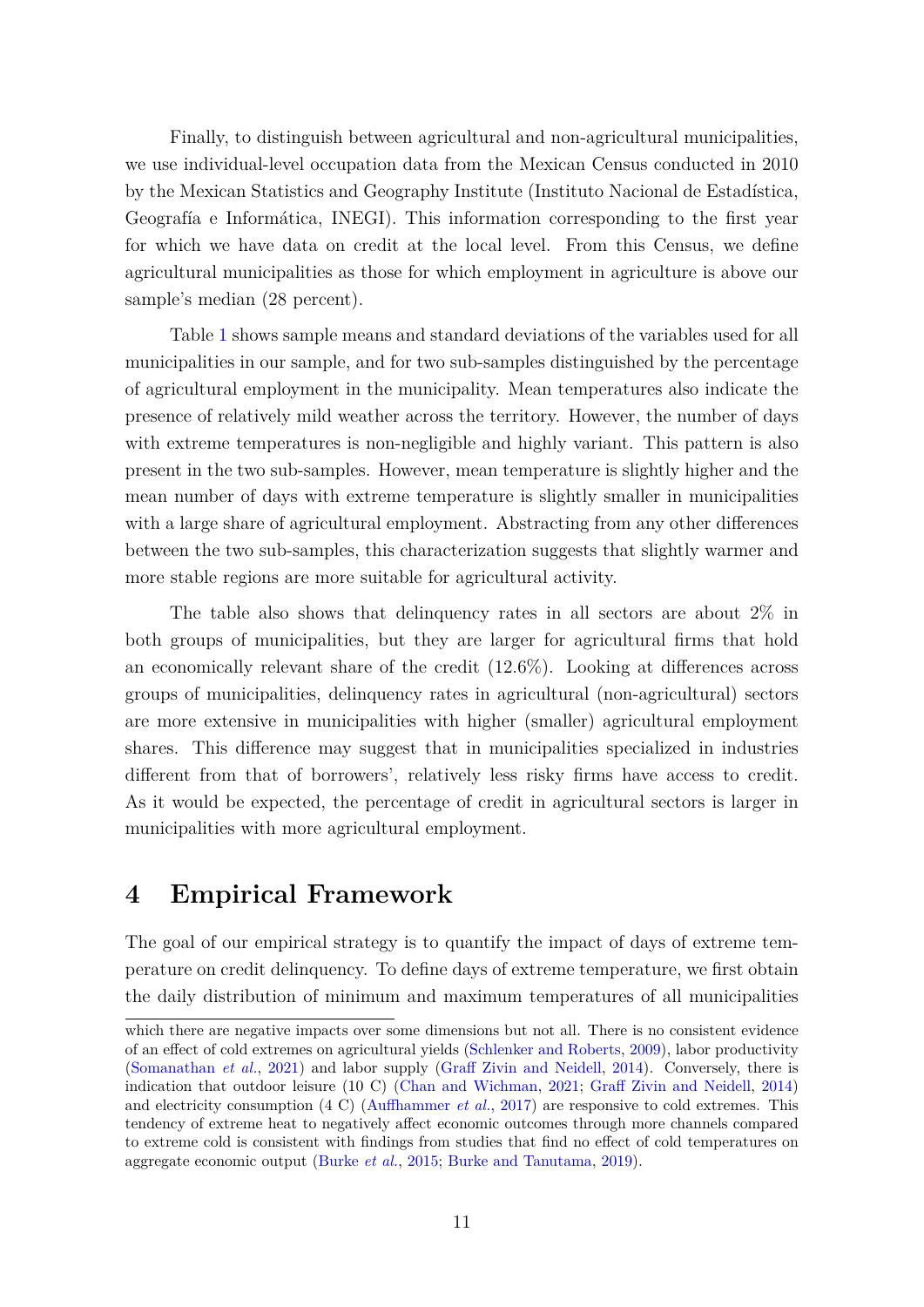in Mexico during 2010-2018. Then, following [Addoum](#page-22-5) *et al.* [\(2020\)](#page-22-5) and [Somanathan](#page-25-2) *[et al.](#page-25-2)* [\(2021\)](#page-25-2) we use absolute thresholds for daily minimum and maximum temperatures, that is, thresholds that are common to all municipalities.<sup>14</sup> In particular, we consider that a municipality was exposed to extreme cold if the minimum temperature during the day dropped below the fifth percentile of the minimum temperature distribution, equal to 3◦C. Similarly, we consider that a municipality was exposed to extreme heat if the maximum temperature rose above the 95th percentile of the maximum temperature distribution, equal to 36◦C. Section [6](#page-18-0) shows that our results are robust to defining different absolute thresholds (e.g., 2.5 -97.5th percentiles and 1-99th percentiles of the minimum-maximum daily temperature distribution) and to defining municipality-specific thresholds based on the distribution of daily temperature within municipalities, known as relative temperature shocks.<sup>15</sup>

Our main empirical specification is defined as follows:

<span id="page-14-0"></span>
$$
Delinquency_{mqy} = \beta_1 * DaysExtremeTemp_{mqy} + \gamma_{my} + \delta_{mq} + \theta_{qy} + \epsilon_{mqy}, \qquad (1)
$$

where *Delinquency*<sub>*mqy*</sub> is the delinquency rate of municipality  $m$  in the last month of quarter *q* of year *y*,  $DaysExtremeTemp_{mqy}$  is the number of days of extreme temperature of municipality *m* during quarter *q* of year *y*;  $\gamma_{my}$  are municipality by year fixed effects;  $\delta_{mq}$  are municipality by quarter fixed effects; and  $\theta_{qy}$  are quarter by year fixed effects.

The municipality by year fixed effects are included to flexibly control for trends at the municipality level. For instance, time-trending variables such as migration, technological changes and public safety at the municipality level, which may be correlated with both delinquency rates and extreme temperature, are captured by these fixed effects. In addition, the municipality by quarter fixed effects control for municipality-specific seasonality in the exposure to extreme days, which could be important for municipalities with a larger share of firms in seasonal sectors like those related to tourism or agriculture. Finally, the quarter by year fixed effects control for national-level variations over time (common shocks across municipalities). In all

<sup>&</sup>lt;sup>14</sup>A subset of the literature uses a flexible function of temperature bins to characterize the impacts of weather on relevant economic outcomes. For instance, [\(Deryugina and Hsiang,](#page-23-18) [2014\)](#page-23-18) use 3◦C bins to estimate the effect of daily temperature on annual income in United States, and [Schlenker and](#page-25-10) [Roberts](#page-25-10) [\(2009\)](#page-25-10) use 1<sup>°</sup>C bins to calculate the climate-agricultural production relation. The goal of our paper is qualitatively different to that line of work: while such studies seek to characterize the temperature-outcome relationship, we seek to estimate how firms deal with the cumulative impact of extreme temperatures, hence we count the days per quarter that they are exposed to extreme heat and cold.

<sup>&</sup>lt;sup>15</sup>The robustness of our results when using relative temperature shocks is reassuring. Our main results are based on specifications that use the definition of days with extreme temperatures obtained from absolute thresholds to facilitate comparability to other research considering different periods and regions of analysis.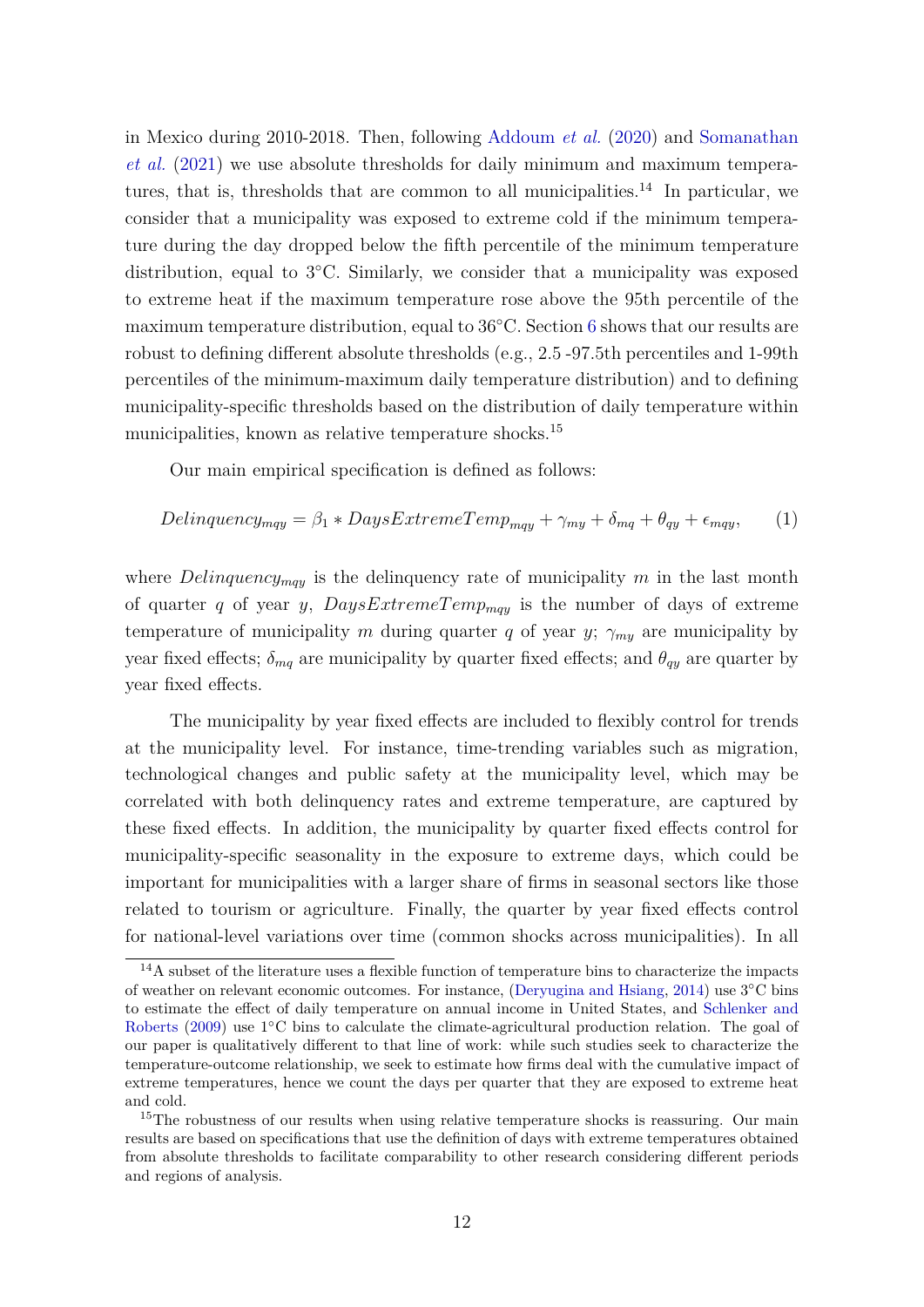the regressions presented in the paper we also control for average precipitation at the municipality level in each quarter.

The coefficient of interest is  $\beta_1$ , which measures the percentage point change in delinquency rates for each day of anomalous extreme temperature. Note that the variation exploited is the difference in the number of days with extreme temperature with respect to the municipality-quarter-specific historical averages, after controlling for yearly changes.

In order to investigate whether the impact of extreme temperatures differ between extreme hot and extreme cold days, we run regressions of the following form:

<span id="page-15-1"></span>
$$
Delinquency_{mqy} = \beta_1 * DaysExtremeHeat_{mqy} + \beta_2 * DaysExtreme Cold_{mqy} + \gamma_{my} + \delta_{mq} + \theta_{qy} + \varepsilon_{mqy},
$$
\n(2)

where  $\beta_1$  and  $\beta_2$  measure the effect of each additional anomalous day of extreme heat and cold on firms' delinquency rate, respectively.

Further, in order to explore whether the impact of the number of days with extreme temperatures on our outcomes of interest is non-linear, we run regressions of the following form:

<span id="page-15-2"></span>
$$
Delinquency_{mqy} = \gamma_{my} + \delta_{mq} + \theta_{qy} + \beta_1 * (1 < Days\times true \leq 10)_{mqy} +
$$
\n
$$
\beta_2 * (10 < Days\times true \leq 20)_{mqy+}
$$
\n
$$
\beta_3 * (Days\times true \geq 20)_{mqy+} + \varepsilon_{mqy},
$$
\n
$$
(3)
$$

where the three explanatory variables included take value of one if the number of extreme temperature days a municipality-quarter is between 2 and ten, between eleven and twenty, and higher than twenty, respectively. Each of the point estimate is interpreted in relation to the omitted category, that is 0 or 1 day of exposure to extreme temperature.

## <span id="page-15-0"></span>**5 Main Results**

We start by presenting the results of the main specifications for all firms and for large and small firms separately. Table [2](#page-29-0) shows combined results for any extreme temperature and distinguishing between extreme heat and extreme cold. Specifically, the first line shows the outcomes for equation [1](#page-14-0) and the second and third lines show the outcomes for equation [2.](#page-15-1) The table shows a statistically significant negative effect of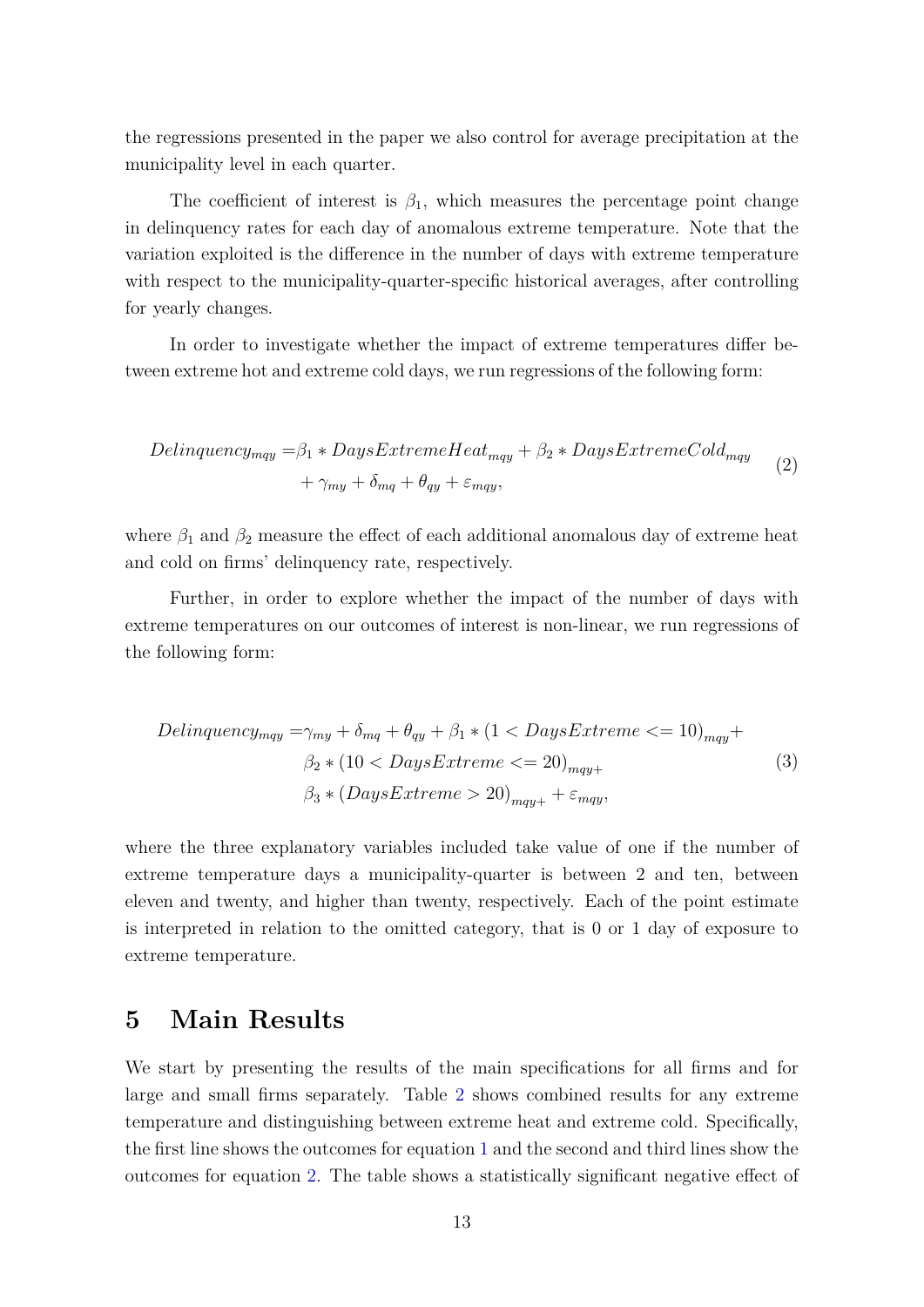extreme temperatures on SMEs firms, and that none of the specifications we consider yield a statistically significant result for the case of large firms. As discussed earlier, these results are consistent with SMEs being more vulnerable to temporary shocks. SMEs have low internal resources and limited access to credit, implying that the liquidity shortages may easily turn into solvency problems for them and these problems may risk their survival or their ability to repay existent debt [\(Gourinchas](#page-24-4) *et al.*, [2020;](#page-24-4) [Eggers,](#page-24-5) [2020\)](#page-24-5). Nonetheless, some caution is encouraged when comparing the results from large and SMEs given that the number of observations drops significantly for the sample of large firms, which are present in a fewer number of municipalities.

In terms of its magnitude, one unusual day of extreme temperature per quarter increases the delinquency rate of SMEs by 0.012 percentage points. These results imply that ten days of extreme weather per quarter cause an increase in delinquency rate of 0.12 percentage points representing  $6\%$  of the sample mean  $(1.99\%)$ . When distinguishing between extreme heat and cold (Columns 4 through 6), we find that the increase in delinquency is driven by days of extreme heat which is consistent with harmful effects upon exposure to our definition of extreme heat being transmitted through more channels than those from extreme cold as discussed in Section [3.](#page-11-0) Specifically, for every ten days of exposure to unusual extreme heat in a quarter, the delinquency rate of SMEs increases by 0.16 percentage points (8% of the sample mean). $^{16}$ 

Under the standard definition of the delinquency rate as the ratio between nonperforming credit to total outstanding credit (performing plus non-performing credit), its increase can arise from a rise in non-performing credit, a reduction in performing loan volume, or both. The implications for both financial outcomes and future access to credit for SMEs are different, depending on whether the increases in delinquency rates stem from the fact that firms are not paying their current loans or from a decrease in outstanding loan volume.

Table [3](#page-30-0) shows the estimation of equations (1) and (2) replacing delinquency rates by the log of performing and non-performing credit to examine the source of the increased default rates found for SMEs. The results from this exercise show that the increase in delinquency rates is entirely driven by defaults of current loans, which increases the stock of non-performing credit. Moreover, we find that in the event of a temporary negative shock produced by extreme temperatures, there is no increase in performing loans. This points to striking differences between conditions faced by firms in LMIEs and those in developed economies. In particular, contrary to the case of US firms that use credit lines to buffer against liquidity shortages during

<sup>16</sup>Results are robust to allowing for spatial correlation in error terms applying [Conley](#page-23-19) [\(1999\)](#page-23-19) approach using different values of the reference distance (see Appendix Table [A1\)](#page-38-0).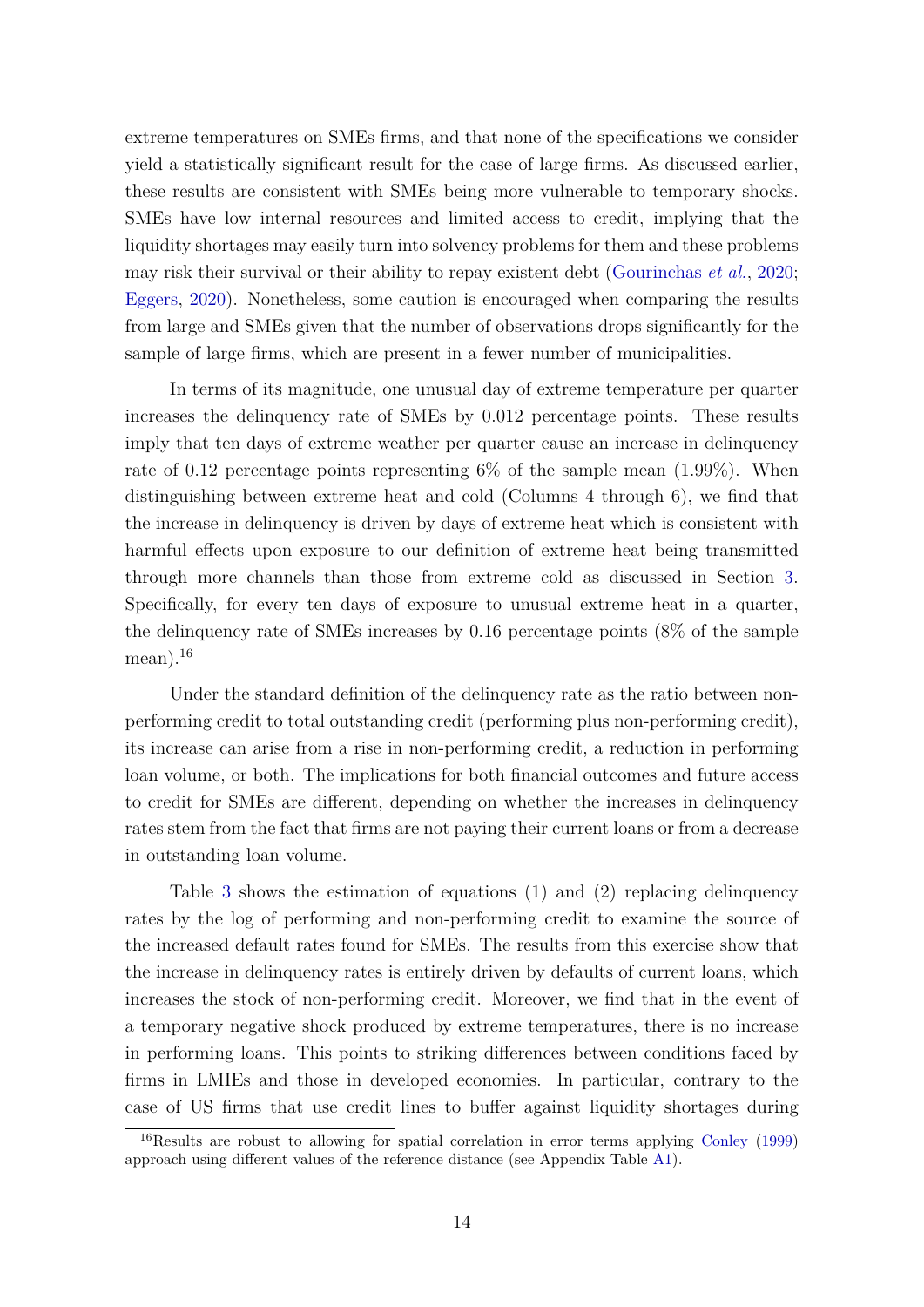extreme weather events [\(Brown](#page-23-7) *et al.*, [2021;](#page-23-7) [Collier](#page-23-8) *et al.*, [2020\)](#page-23-8), Mexican SMEs are not smoothing their cash flows by taking new loans but by defaulting on their current ones. Hence, these episodes might have long run consequences if default hinder future access to credit. [Bonfim](#page-22-4) *et al.* [\(2012\)](#page-22-4) shows that after a default episode in Portugal, only a small fraction of firms have access to new loans in the following quarters, and it is particularly difficult to regaining access to credit for small firms who borrow from only one bank. Likewise, [de Roux](#page-23-6) [\(2021\)](#page-23-6) finds that coffee farmers in Colombia that incur in default due to extreme precipitation are more often denied loan applications in the future, even when they have recovered their ability to repay.

To the best of our knowledge, there are no studies showing to effects of firm default in future access to credit in Mexico. However, banks use credit scores to determine access and interest rate of new loans, which automatically decline with defaults. Moreover, the regulatory framework establishes that for each new loan, the banks have to keep a proportion of it as reserves. These reserve requirements increase with previous defaults generating higher costs for the bank, and likely translating into less approval rates or higher interest rates for firms that have recently defaulted a loan. Consistent with that idea, in our sample only a small fraction of SMEs that default a loan regain access to new credit in the following 12 months (10%), as opposed to the majority of of firms that do not default (70%). In the following, we restrict our analysis to delinquency rates which normalize the non-performing portfolio in a municipality by its corresponding total outstanding credit and that are equivalent to one of the leading indicators used to monitor the health of financial systems around the world.

Results from exploring whether the impacts on delinquency rates are linear (equation [3\)](#page-15-2) are presented graphically in Figure [2.](#page-27-0) The figure shows that the only coefficient that is statistically distinguishable from zero at a high significance level is the one associated with the indicator of whether there were more than twenty days with extreme temperatures in a quarter. This result suggests that extreme temperatures only affect delinquency rates once they accumulate. As before, only extreme days of heat have an impact on delinquency rates. The accumulation of more than 20 days within the same quarter increases this rate by about 0.6 percentage points (about 24% of the mean). These findings highlight that the baseline results obtained from estimation of equations (1) and (2) represent the average effects of temperature extremes, and that the effects of shorter exposure may be different from that of longer exposure. However, to facilitate interpretation and increase the precision of our estimates, we focus on average effects in the remainder of the paper.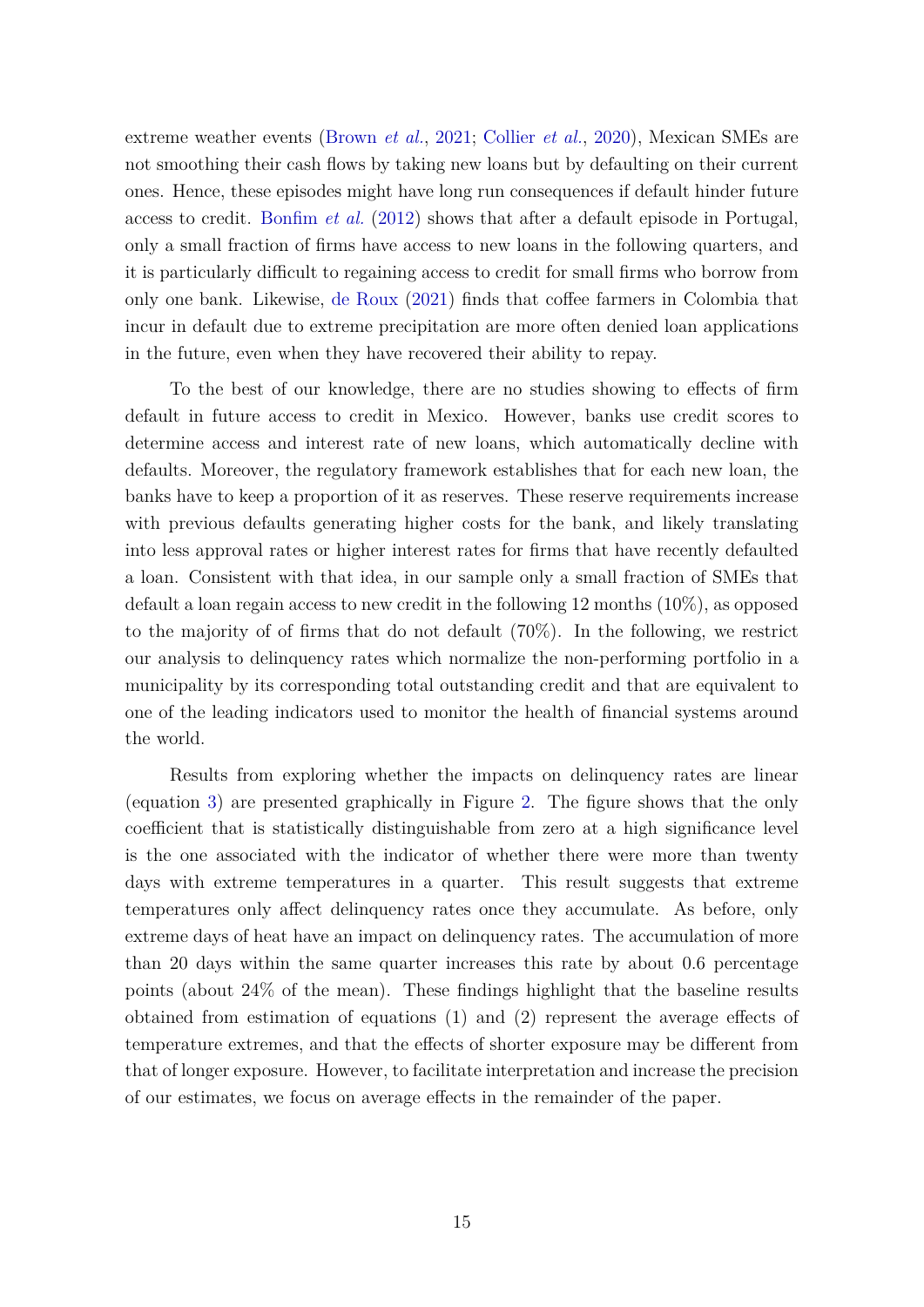## <span id="page-18-0"></span>**6 Heterogeneous effects by economic sector and region**

To further explore the outcomes displayed in the previous section, Table [4](#page-31-0) shows the results of equations (1) and (2) separating delinquency rates in each municipality for firms in the agriculture sector and the non-agriculture sector. We find effects in both sectors, although the point estimate for extreme heat is almost three times as large in agriculture compared to that in non-agriculture. This is consistent with extreme temperature directly affecting crop-yields in the agriculture sector as a large body of literature has documented [\(Blanc and Schlenker,](#page-22-0) [2017\)](#page-22-0). It is also consistent with extreme temperatures directly affecting non-agricultural firms through the labor productivity, operating costs and consumer discomfort channels, and indirectly affecting these firms through general equilibrium effects from a reduction in local aggregated demand.

Table [5](#page-32-0) presents additional evidence suggesting that non-agricultural firms may suffer from extreme temperature days through general equilibrium effects. In particular, it presents the results of our main specifications further splitting the sample between municipalities above and below the median fraction of the population working in agriculture. The impact of days of extreme heat on non-agricultural firms' delinquency rates is concentrated in municipalities with an above-median share of the population working in agriculture.<sup>17</sup> Moreover, we also find that there is a small albeit statistically significant effect of extreme cold in the non-agriculture sector in municipalities that do not depend heavily on agriculture. This latter result is explained in more detailed below.

The local general equilibrium effects are likely to be stronger for sectors that are highly dependant on local demand, such as retail and services. To explore this, Table [6](#page-33-0) divides the non-agriculture sectors into tradables (manufacturing) and non tradables (construction, retail and services). Consistent with changes in demand being partly responsible for the effects found, the effects of extreme heat are concentrated in the non-tradable sector in high agricultural regions. These results are consistent with these shocks directly affecting agriculture in agricultural regions, generating negative spillovers to the rest of the economy. This finding is in line with the detrimental effects of extreme heat on local rural employment previously found for Mexico [\(Jessoe](#page-24-3) *[et al.](#page-24-3)*, [2018\)](#page-24-3). In contrast, recent literature for developed countries find a null effect of extreme heat on sales and earnings of large US retail and services firms [\(Addoum](#page-22-5) *[et al.](#page-22-5)*, [2020,](#page-22-5) [2021\)](#page-22-1), highlighting the diverging impacts that extreme heat can have on

<sup>&</sup>lt;sup>17</sup>Municipalities with a larger fraction of workers in agriculture also tend to be poorer and less developed than non-agriculture regions and may have less resources to cope with extreme temperature shocks.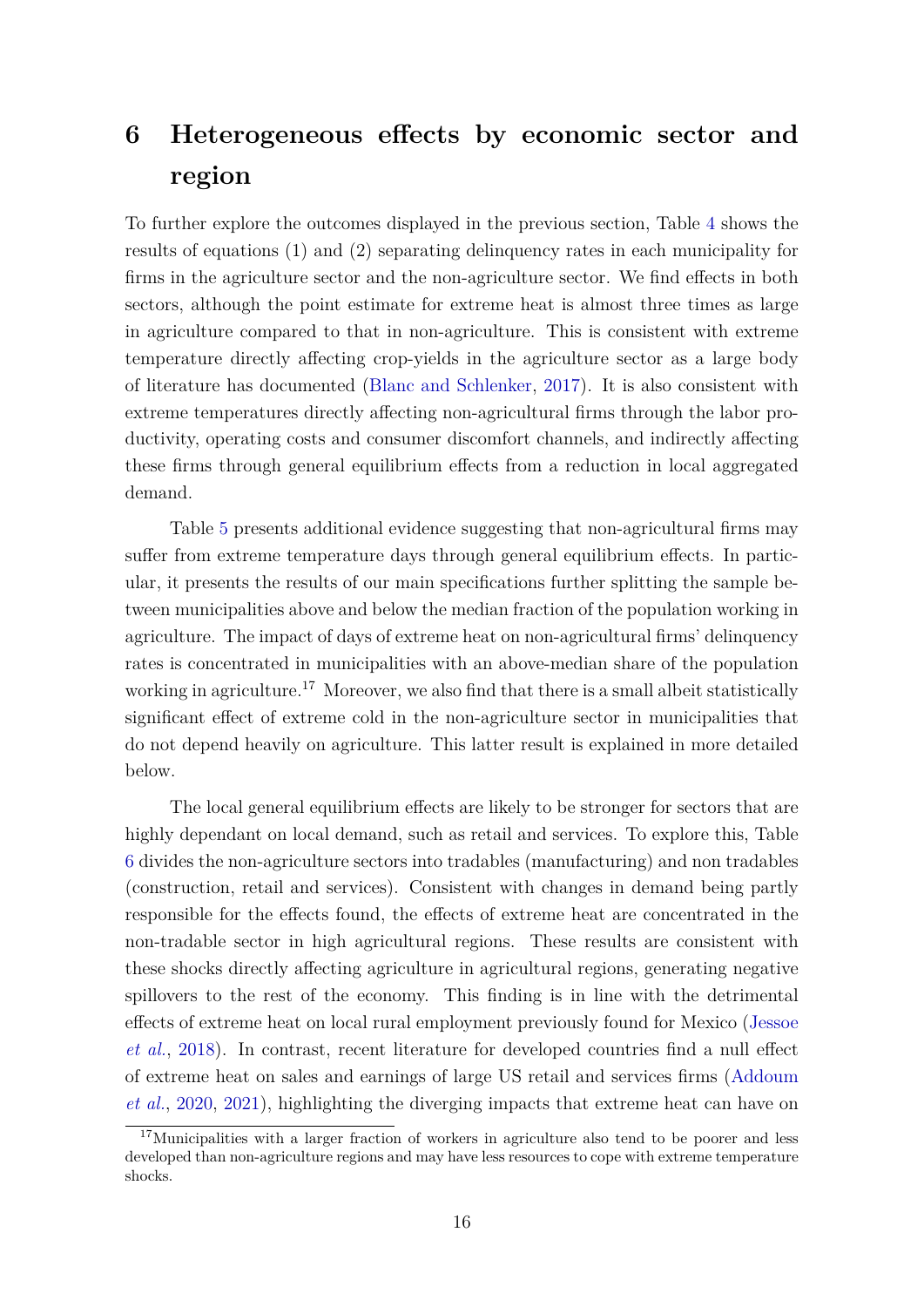firms depending on their size and socioeconomic context.

Additionally, we do not find evidence that the potential negative effects of heat on the tradable sector translate into higher delinquency rates in the Mexican case. The lack of effect is consistent with two opposite effects operating in the tradable sector, potentially offsetting each other. Previous literature has found adverse effects in labor productivity in manufacturing in other developing countries [\(Somanathan](#page-25-2) *[et al.](#page-25-2)*, [2021\)](#page-25-2), which should increase delinquency rate. On the contrary, other recent papers have found that firms in the tradable sector might benefit from a negative local economic shock to agriculture by taking advantage of the decline in agricultural employment demand and the consequential detriment in local wages for all sectors [\(Colmer,](#page-23-3) [2021\)](#page-23-3). If this is the case, there is a reduction in labor cost for firms in the manufacturing sector that should reduce delinquency rates.

Finally, we also find an effect of extreme cold temperature on delinquency rates in the non-tradable sector in low agricultural regions. The result is consistent with the consumer discomfort channel, which reduces demand for leisure activities during cold days. For instance, [Graff Zivin and Neidell](#page-24-2) [\(2014\)](#page-24-2) and [Chan and Wichman](#page-23-9) [\(2021\)](#page-23-9) find that people spend less time outdoors on colder days, and [Addoum](#page-22-1) *et al.* [\(2021\)](#page-22-1) finds that colder springs reduce earnings of consumer discretionary industries such as those related to travel, shopping and dining. The economic importance of these leisure-related activities tend to increase with the level of disposable income and leisure time that increase with economic development [\(Beauregard,](#page-22-15) [1998\)](#page-22-15) and are thus more important in low agricultural regions that tend to be richer than high agricultural ones. However, this result could also be driven by low agriculture regions being more exposed to extreme cold than high agriculture regions, allowing for more precise estimates in the former regions. Table [1](#page-28-0) shows that low agriculture regions are exposed, on average, to 5.7 days of extreme cold each quarter as opposed to 4.26 in high agriculture regions. The lack of precision is observed in Table [6,](#page-33-0) where the standard deviation of extreme cold in high agricultural regions in the non-tradable sector (column (3) is twice as large compared to that of low agricultural regions (column 5).

#### <span id="page-19-0"></span>**7 Robustness**

Our main definition of extreme temperature is based on a threshold that is somehow arbitrary. Table [7](#page-34-0) shows the sensitivity of our main results for SMEs to different definitions of days of extreme temperature based on the temperature distribution. In particular, we show that results are similar when considering thresholds based on the percentiles 7.5-92.5, 5-95, 2.5-97.5 of the distribution of daily minimum-maximum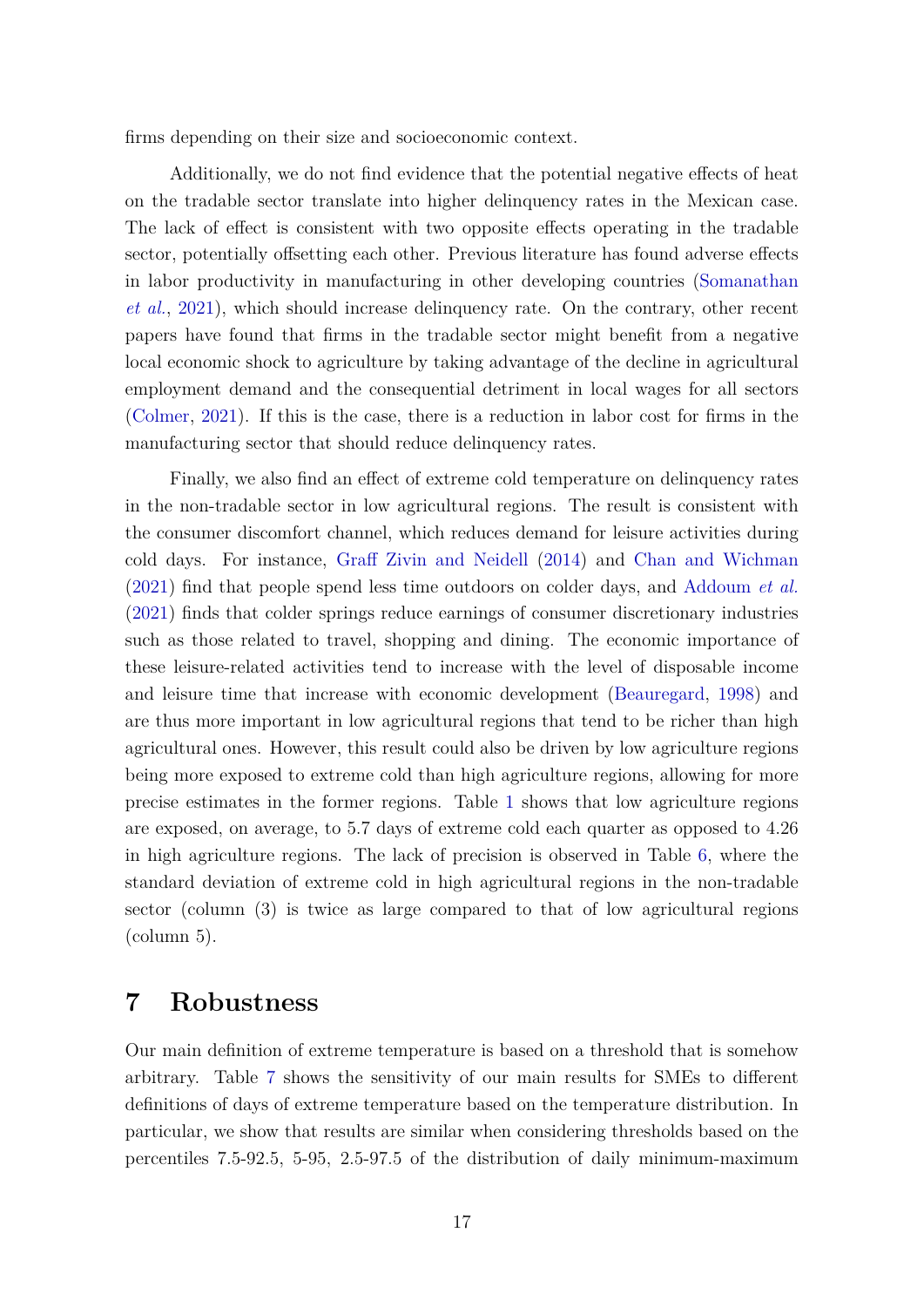temperature. In addition, Appendix Table [A2](#page-39-0) shows results using municipalityspecific thresholds to define extreme temperature days. Our main findings are robust to this alternative definition of temperature shocks. In particular, the point estimate for days of extreme temperature is equal to 0.014 compared to 0.012 in our main specification, and it is also driven by days of extreme heat. As expected, our estimates' precision declines given that some municipalities in Mexico have mild temperatures, introducing some noise to the definition of days of extreme weather.

Table [8](#page-35-0) tests if our results hold when defining days of extreme temperature based on mean temperature instead of the distribution of minimum and maximum temperature. To this end, we first estimate the 5-95 percent thresholds for the distribution of daily mean temperature, and then count the number of days in a quarter that mean temperature was below or above this threshold in each municipality. The Table shows that results hold for this alternative definition: we obtained the same point estimate for total days of extreme temperature and a slightly larger coefficient for extreme heat.

Finally, it could be possible that shocks of extreme temperature have dynamic effects by anticipating default rates that would otherwise occur anyway or affecting delinquency rates in a longer horizon than a quarter. We test this by adding three lags to our main specifications in equations (1) and (2), and the results are presented in Table [9.](#page-36-0) We find that our point estimate and significance on the contemporary effect is maintained when lags are included, and that these lags are not statistically significant in any case. These results combined suggest that the dynamic effects, if they exist, are not large.

## <span id="page-20-0"></span>**8 Discussion**

To the best of our knowledge, this is the first study that estimates the effect of extreme temperatures on firm delinquency rates. Our results are particularly relevant in LMIEs, where small and medium-sized firms are more likely to lack the necessary resources to adapt to extreme temperatures and may have insufficient access to credit to shelter from adverse climate shocks. These findings have additional importance in the context of climate change projections and the underlying increase in the frequency and intensity of extreme weather events.

We combine an extraordinarily detailed data set containing loan-level information for the universe of loans extended by commercial banks to private firms in Mexico with satellite weather data to build a quarterly county-level panel that links cumulative exposure to extreme heat and firms' credit outcomes. We find evidence of a detrimental effect of extreme temperature shocks on delinquency rates. In particular,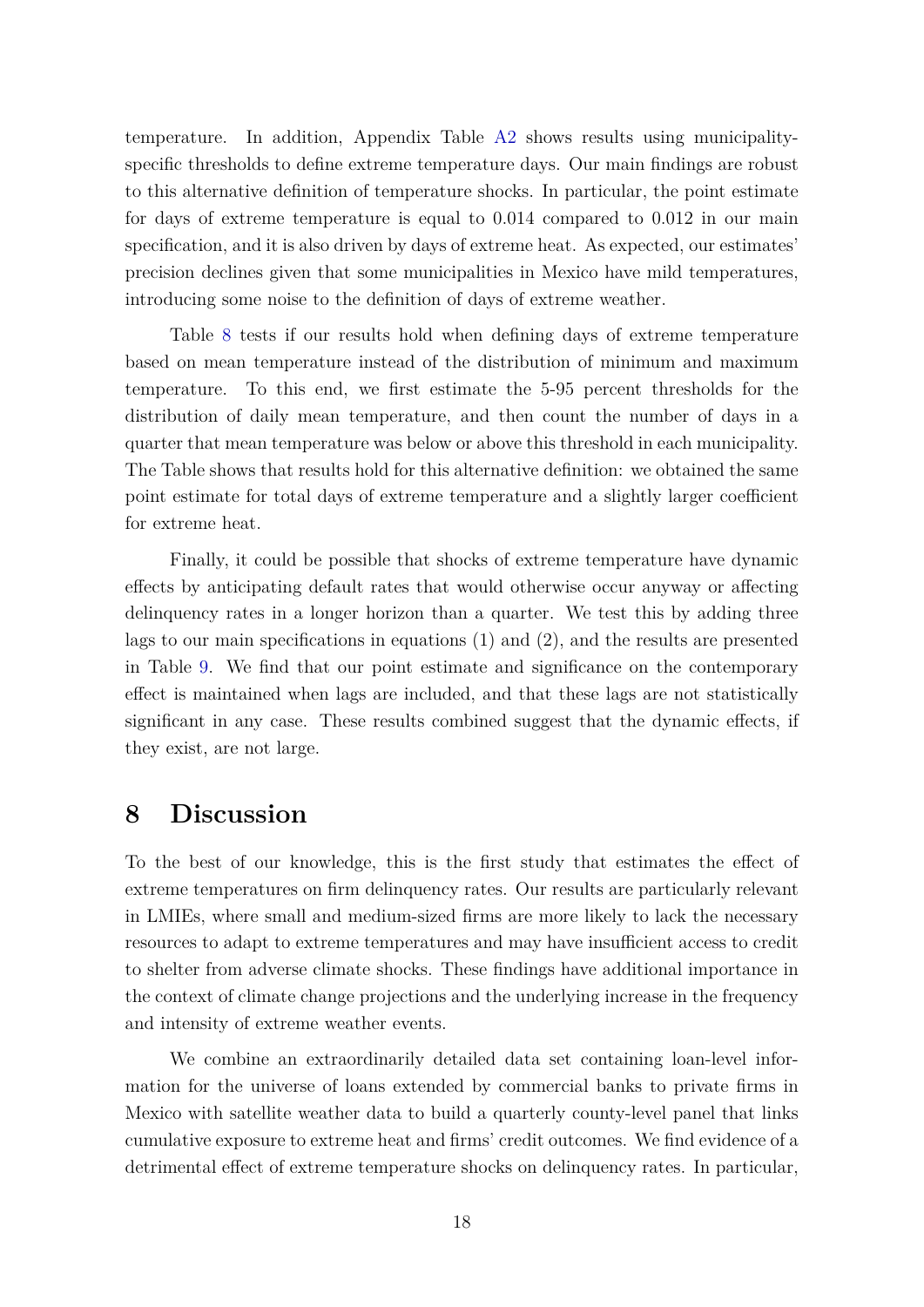we find that one day of extreme temperature per quarter increases the delinquency rate, measured as the ratio between non-performing credit to total credit, by 0.012 percentage points. This effect is concentrated in SMEs and driven by hot extremes. The results for SMEs imply that ten days of extreme weather per quarter cause an 8% increase in the local delinquency rate. Importantly, the increase in delinquency rates is entirely driven by defaults of current loans, which increases the stock of nonperforming credit. The flip side of this result is that there is no increase in performing loans, which means that firms are not smoothing their cash flows by taking new loans but by defaulting on their current ones. Hence, these episodes might have long-run consequences if they hinder future access to credit.

Our results also reflect important differences across economic sectors and regions. We find effects in both the agricultural and non-agricultural sectors. The point estimate for extreme heat is larger in agriculture compared to non-agriculture. The impact of extreme heat on non-agricultural sectors is concentrated in municipalities with an above-median share of the working population in agriculture. Within these municipalities, we find detrimental effects of extreme heat on delinquency rate in industries that depend on local demand such as construction, retail and services. Taken together, these findings are consistent with extreme temperature directly affecting crop yields and labor productivity in the agriculture sector and indirectly affecting nonagricultural firms through general equilibrium effects from local income contractions. In addition, we find a negative effect of extreme cold in non-tradable industries. This is in line with findings from previous literature in which outdoor leisure activities are more sensitive to extreme cold compared to extreme heat.

The findings in this paper provide empirical support to concerns regarding the potential effects of extreme weather on the financial system [\(Bolton](#page-22-6) *et al.*, [2020\)](#page-22-6). Regulatory authorities and central banks across the world are considering the inclusion of climate risks in the design of policies that can contribute to reducing banks' exposures to those risks [\(Litterman](#page-25-11) *et al.*, [2020;](#page-25-11) [PRA,](#page-25-12) [2021\)](#page-25-12). While these policies may effectively reduce direct exposure of banks' balance sheets to these risks, they can also generate unintended consequences by further restricting SMEs' financial access upon realizations of weather shocks. These firms may not access financing precisely when they most need it as an extreme weather event hits or in the future when they had already recovered their solvency after a default episode. Thus, our results suggest that financial climate risk policies would ideally be complemented with other policies that deepen SMEs' access to credit.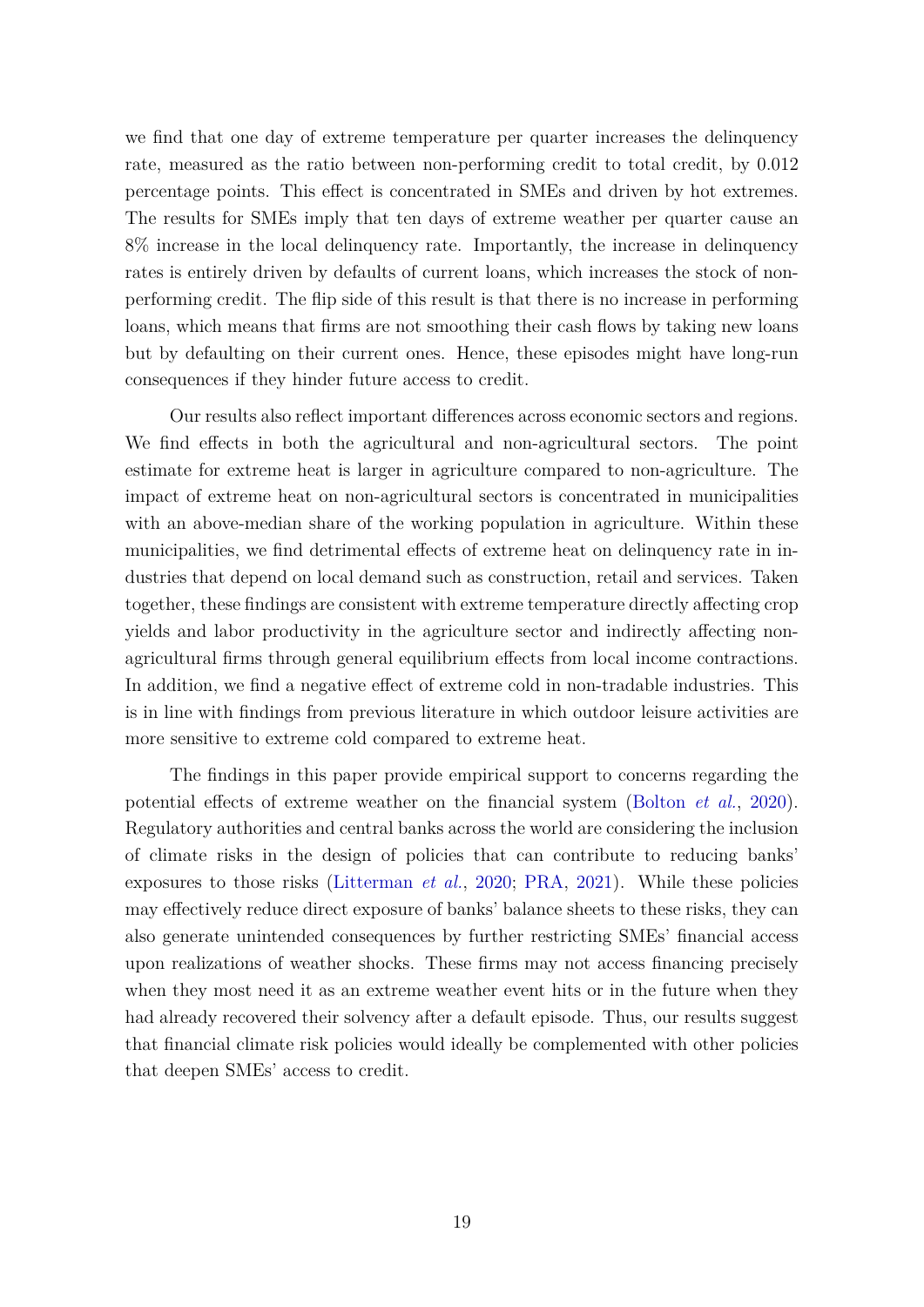## **References**

- <span id="page-22-5"></span>Addoum, J. M., Ng, D. T. and Ortiz-Bobea, A. (2020). Temperature shocks and establishment sales. *The Review of Financial Studies*, **33** (3), 1331–1366.
- <span id="page-22-1"></span>—, — and — (2021). Temperature shocks and industry earnings news. *Available at SSRN 3480695*.
- <span id="page-22-14"></span>ASGARY, A., OZDEMIR, A. I. and ÖZYÜREK, H. (2020). Small and medium enterprises and global risks: evidence from manufacturing smes in turkey. *International Journal of Disaster Risk Science*, **11** (1), 59–73.
- <span id="page-22-13"></span>AUFFHAMMER, M., BAYLIS, P. and HAUSMAN, C. H. (2017). Climate change is projected to have severe impacts on the frequency and intensity of peak electricity demand across the united states. *Proceedings of the National Academy of Sciences*, **114** (8), 1886–1891.
- <span id="page-22-3"></span>Ayyagari, M., Demirgüç-Kunt, A. and Maksimovic, V. (2012). Financing of firms in developing countries: lessons from research. *World Bank Policy Research Working Paper*, (6036).
- <span id="page-22-9"></span>Bakkensen, L. A. and Barrage, L. (2017). *Flood risk belief heterogeneity and coastal home price dynamics: Going under water?* Tech. rep., National Bureau of Economic Research.
- <span id="page-22-11"></span>BALDAUF, M., GARLAPPI, L. and YANNELIS, C. (2020). Does climate change affect real estate prices? only if you believe in it. *The Review of Financial Studies*, **33** (3), 1256–1295.
- <span id="page-22-12"></span>Bansal, R., Kiku, D. and Ochoa, M. (2016). *Price of long-run temperature shifts in capital markets*. Tech. rep., National Bureau of Economic Research.
- <span id="page-22-8"></span>BAYANGOS, V. B., CACHUELA, R. A. D. and DEL PRADO, F. L. E. (2021). Impact of extreme weather episodes on the philippine banking sector–evidence using branch-level supervisory data. *Latin American Journal of Central Banking*, **2** (1), 100023.
- <span id="page-22-15"></span>BEAUREGARD, R. (1998). Tourism and economic development policies in urban areas. In D. Ioannides and K. Debagge (eds.), *The economic geography of the tourist industry: A supply-side analysis*, Routledge.
- <span id="page-22-2"></span>BECK, T., DEMIRGÜÇ-KUNT, A. and MAKSIMOVIC, V. (2004). Bank competition and access to finance: International evidence. *Journal of Money, Credit and Banking*, pp. 627–648.
- <span id="page-22-10"></span>BERNSTEIN, A., GUSTAFSON, M. T. and LEWIS, R. (2019). Disaster on the horizon: The price effect of sea level rise. *Journal of financial economics*, **134** (2), 253–272.
- <span id="page-22-0"></span>Blanc, E. and Schlenker, W. (2017). The use of panel models in assessments of climate impacts on agriculture. *Review of Environmental Economics and Policy*, **11** (2), 258–279.
- <span id="page-22-7"></span>BLEEMER, Z. and VAN DER KLAAUW, W. (2019). Long-run net distributionary effects of federal disaster insurance: The case of hurricane katrina. *Journal of urban economics*, **110**, 70–88.
- <span id="page-22-6"></span>Bolton, P., Després, M., da Silva, L. A. P., Samama, F. and Svartzman, R. (2020). The green swan.
- <span id="page-22-4"></span>BONFIM, D., DIAS, D. A. and RICHMOND, C. (2012). What happens after corporate default? stylized facts on access to credit. *Journal of Banking & Finance*, **36** (7), 2007–2025.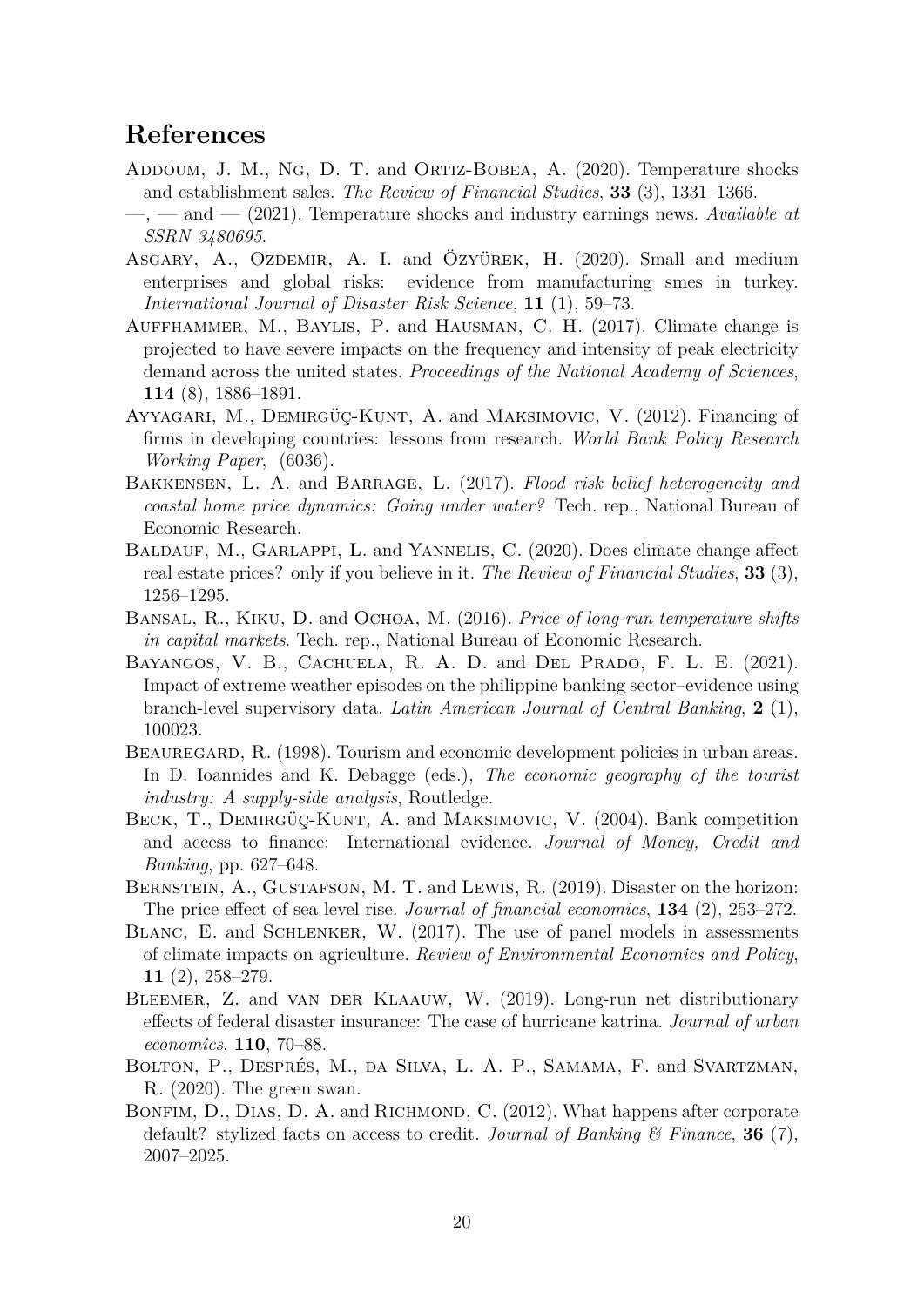- <span id="page-23-11"></span>BREI, M., MOHAN, P. and STROBL, E. (2019). The impact of natural disasters on the banking sector: Evidence from hurricane strikes in the caribbean. *The Quarterly Review of Economics and Finance*, **72**, 232–239.
- <span id="page-23-7"></span>BROWN, J. R., GUSTAFSON, M. and IVANOV, I. (2021). Weathering cash flow shocks. *The Journal of Finance*.
- <span id="page-23-13"></span>Bunten, D. M. and Kahn, M. E. (2014). *The impact of emerging climate risks on urban real estate price dynamics*. Tech. rep., National Bureau of Economic Research.
- <span id="page-23-1"></span>Burke, M., Hsiang, S. M. and Miguel, E. (2015). Global non-linear effect of temperature on economic production. *Nature*, **527** (7577), 235–239.
- <span id="page-23-17"></span>— and Tanutama, V. (2019). *Climatic constraints on aggregate economic output*. Tech. rep., National Bureau of Economic Research.
- <span id="page-23-4"></span>Calomiris, C. W., Larrain, M., Liberti, J. and Sturgess, J. (2017). How collateral laws shape lending and sectoral activity. *Journal of Financial Economics*, **123** (1), 163–188.
- <span id="page-23-2"></span>CARLETON, T. A. and HSIANG, S. M. (2016). Social and economic impacts of climate. *Science*, **353** (6304).
- <span id="page-23-16"></span>Chan, N. W. and Wichman, C. J. (2020). Climate change and recreation: evidence from north american cycling. *Environmental and Resource Economics*, **76** (1), 119– 151.
- <span id="page-23-9"></span>— and — (2021). Valuing nonmarket impacts of climate change on recreation: From reduced form to welfare. *Environmental and Resource Economics*, pp. 1–35.
- <span id="page-23-15"></span>Chodorow-Reich, G., Darmouni, O., Luck, S. and Plosser, M. (2021). Bank liquidity provision across the firm size distribution. *Journal of Financial Economics*.
- <span id="page-23-8"></span>Collier, B. L., Haughwout, A. F., Kunreuther, H. C. and Michel-Kerjan, E. O. (2020). Firmsâ management of infrequent shocks. *Journal of Money, Credit and Banking*, **52** (6), 1329–1359.
- <span id="page-23-3"></span>Colmer, J. (2021). Temperature, labor reallocation, and industrial production: Evidence from india. *American Economic Journal: Applied Economics*, **13** (4).
- <span id="page-23-19"></span>Conley, T. G. (1999). Gmm estimation with cross sectional dependence. *Journal of econometrics*, **92** (1), 1–45.
- <span id="page-23-12"></span>CORTÉS, K. R. and STRAHAN, P. E. (2017). Tracing out capital flows: How financially integrated banks respond to natural disasters. *Journal of Financial Economics*, **125** (1), 182–199.
- <span id="page-23-14"></span>Cui, X. (2020). Beyond yield response: Weather shocks and crop abandonment. *Journal of the Association of Environmental and Resource Economists*, **7** (5), 901– 932.
- <span id="page-23-10"></span>DAVLASHERIDZE, M. and GEYLANI, P. C. (2017). Small business vulnerability to floods and the effects of disaster loans. *Small Business Economics*, **49** (4), 865–888.
- <span id="page-23-6"></span>de Roux, N. (2021). Exogenous shocks, credit reports and access to credit: Evidence from colombian coffee producers. *Documento CEDE*, (57).
- <span id="page-23-0"></span>Dell, M., Jones, B. F. and Olken, B. A. (2012). Temperature shocks and economic growth: Evidence from the last half century. *American Economic Journal: Macroeconomics*, **4** (3), 66–95.
- <span id="page-23-5"></span> $\longrightarrow$ ,  $\longrightarrow$  and  $\longrightarrow$  (2014). What do we learn from the weather? the new climate-economy literature. *Journal of Economic Literature*, **52** (3), 740–98.
- <span id="page-23-18"></span>Deryugina, T. and Hsiang, S. M. (2014). *Does the environment still matter? Daily temperature and income in the United States*. Tech. rep., National Bureau of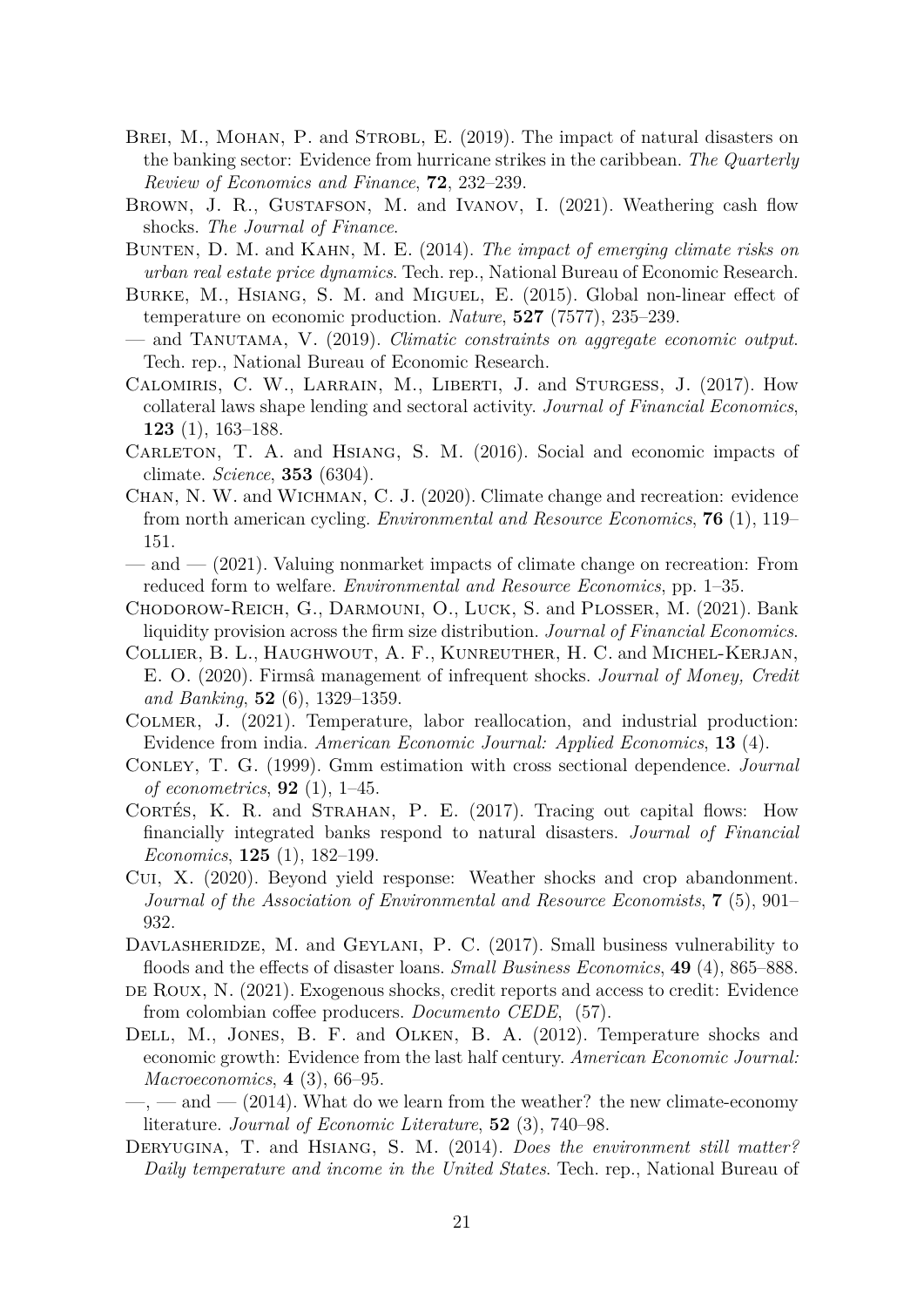Economic Research.

- <span id="page-24-6"></span>DJANKOV, S., MCLIESH, C. and SHLEIFER, A. (2007). Private credit in 129 countries. *Journal of financial Economics*, **84** (2), 299–329.
- <span id="page-24-5"></span>EGGERS, F. (2020). Masters of disasters? challenges and opportunities for smes in times of crisis. *Journal of Business Research*, **116**, 199–208.
- <span id="page-24-10"></span>Furukawa, K., Ichiue, H., Shiraki, N. *et al.* (2020). *How Does Climate Change Interact with the Financial System? A Survey*. Tech. rep., Bank of Japan.
- <span id="page-24-13"></span>GALLAGHER, J. and HARTLEY, D. (2017). Household finance after a natural disaster: The case of hurricane katrina. *American Economic Journal: Economic Policy*, **9** (3), 199–228.
- <span id="page-24-4"></span>Gourinchas, P.-O., Kalemli-Özcan, á., Penciakova, V. and Sander, N. (2020). *Covid-19 and SME failures*. Tech. rep., National Bureau of Economic Research.
- <span id="page-24-2"></span>GRAFF ZIVIN, J. and NEIDELL, M. (2014). Temperature and the allocation of time: Implications for climate change. *Journal of Labor Economics*, **32** (1), 1–26.
- <span id="page-24-7"></span>GUTIERREZ, E., JAUME, D. and TOBAL, M. (2021). Do credit supply shocks affect employment in middle-income countries?
- <span id="page-24-16"></span>HALLSTROM, D. G. and SMITH, V. K. (2005). Market responses to hurricanes. *Journal of Environmental Economics and Management*, **50** (3), 541–561.
- <span id="page-24-17"></span>Hino, M. and Burke, M. (2020). *Does Information About Climate Risk Affect Property Values?* Tech. rep., National Bureau of Economic Research.
- <span id="page-24-18"></span>Hong, H., Li, F. W. and Xu, J. (2019). Climate risks and market efficiency. *Journal of econometrics*, **208** (1), 265–281.
- <span id="page-24-1"></span>Hsiang, S., Oliva, P. and Walker, R. (2019). The distribution of environmental damages. *Review of Environmental Economics and Policy*, **13** (1), 83–103.
- <span id="page-24-9"></span>Hsiang, S. M. (2010). Temperatures and cyclones strongly associated with economic production in the caribbean and central america. *Proceedings of the National Academy of sciences*, **107** (35), 15367–15372.
- <span id="page-24-11"></span>IMF (2019). *Building Resilience in Developing Countries Vulnerable to Large Natural Disasters*. Tech. rep., IMF Policy Paper.
- <span id="page-24-19"></span>IMF (2019). Financial soundness indicators compilation guide. *International Monetary Fund*.
- <span id="page-24-8"></span>INEGI, C. E. (2019). Instituto nacional de estadística y geografía. *Censo Económico*.
- <span id="page-24-0"></span>IPCC (2021). *2021: Climate Change 2021: The Physical Science Basis*. Contribution of Working Group I to the Sixth Assessment Report of the Intergovernmental Panel on Climate Change [Masson-Delmotte.
- <span id="page-24-3"></span>Jessoe, K., Manning, D. T. and Taylor, J. E. (2018). Climate change and labour allocation in rural mexico: Evidence from annual fluctuations in weather. *The Economic Journal*, **128** (608), 230–261.
- <span id="page-24-15"></span>Klomp, J. (2014). Financial fragility and natural disasters: An empirical analysis. *Journal of Financial Stability*, **13**, 180–192.
- <span id="page-24-14"></span>KOETTER, M., NOTH, F. and REHBEIN, O. (2020). Borrowers under water! rare disasters, regional banks, and recovery lending. *Journal of Financial Intermediation*, **43**, 100811.
- <span id="page-24-12"></span>KOLSTAD, C. D. and MOORE, F. C. (2020). Estimating the economic impacts of climate change using weather observations. *Review of Environmental Economics and Policy*, **14** (1), 1–24.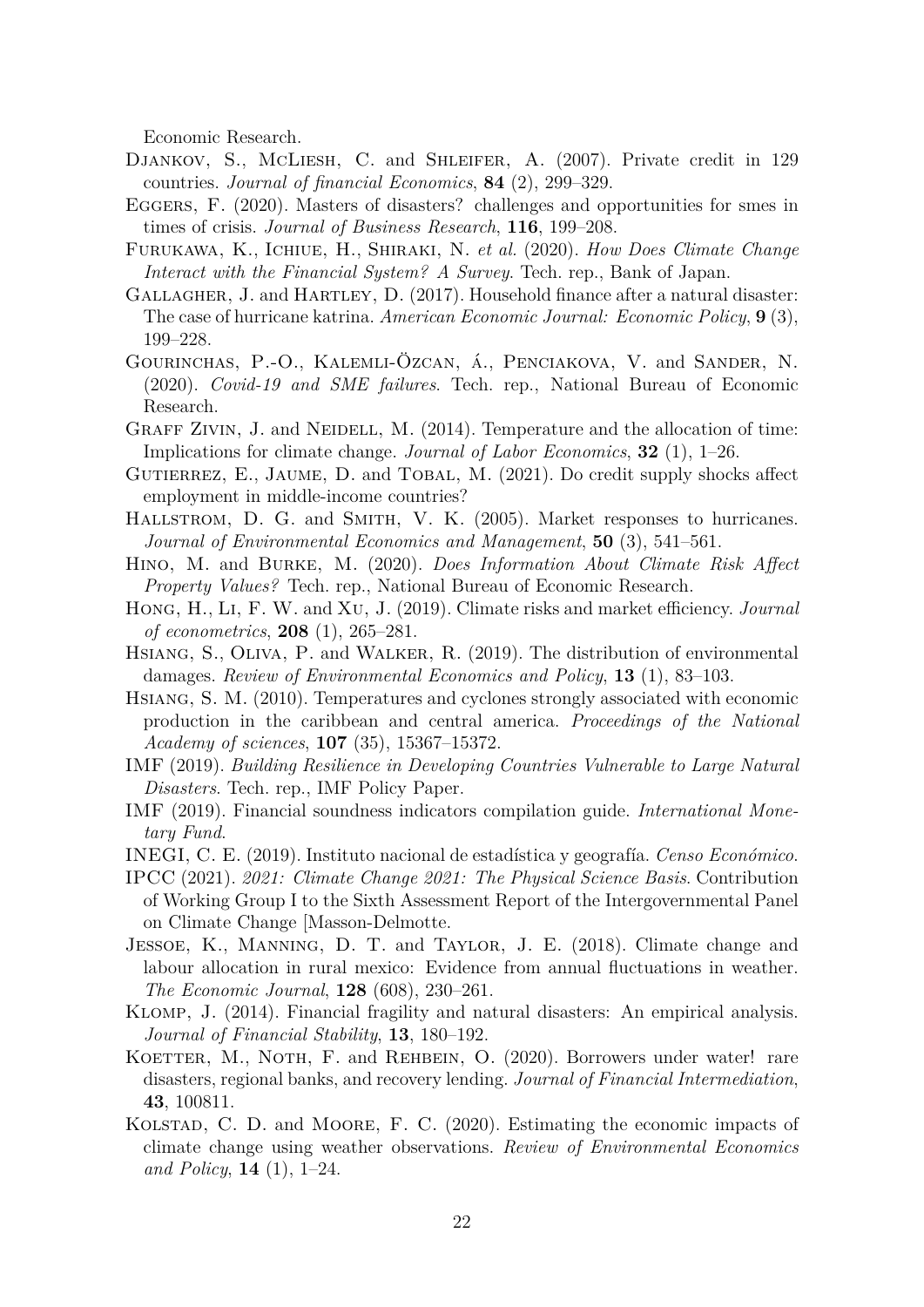- <span id="page-25-4"></span>Kousky, C. (2014). Informing climate adaptation: A review of the economic costs of natural disasters. *Energy economics*, **46**, 576–592.
- <span id="page-25-9"></span>Kuntchev, V., Ramalho, R., Rodríguez-Meza, J. and Yang, J. S. (2013). What have we learned from the enterprise surveys regarding access to credit by smes? *World Bank Policy Research Working Paper*, (6670).
- <span id="page-25-11"></span>Litterman, R., Anderson, C. E., Bullard, N., Caldecott, B., Cheung, M. L., Colas, J. T., Coviello, R., Davidson, P. W., Dukes, J., Duteil, H. P. *et al.* (2020). Managing climate risk in the us financial system.
- <span id="page-25-3"></span>MENDELSOHN, R., NORDHAUS, W. D. and SHAW, D. (1994). The impact of global warming on agriculture: a ricardian analysis. *The American economic review*, pp. 753–771.
- <span id="page-25-0"></span>Oppenheimer, M., Campos, M., Warren, R., Birkmann, J., Luber, G., O'Neill, B. and Takahashi, K. (2014). Climate change impacts, adaptation, and vulnerability. part a: Global and sectoral aspects. *Contribution of Working Group II to the Fifth Assessment Report of the Intergovernmental Panel on Climate Change*.
- <span id="page-25-7"></span>ORTEGA, F. and TASPINAR, S. (2018). Rising sea levels and sinking property values: Hurricane sandy and new yorkâs housing market. *Journal of Urban Economics*, **106**, 81–100.
- <span id="page-25-12"></span>PRA (2021). *Climate-related financial risk management and the role of capital requirements*. Tech. rep., Bank of England Prudential Regulation Authority.
- <span id="page-25-8"></span>SAGARPA (2017). *Compendio de Indicadores de Gestion y Resultados 2017*. The Secretariat of Agriculture, Livestock, Rural Development, Fisheries and Food of Mexico.
- <span id="page-25-10"></span>SCHLENKER, W. and ROBERTS, M. J. (2009). Nonlinear temperature effects indicate severe damages to us crop yields under climate change. *Proceedings of the National Academy of sciences*, **106** (37), 15594–15598.
- <span id="page-25-6"></span>SCHÜWER, U., LAMBERT, C. and NOTH, F. (2019). How do banks react to catastrophic events? evidence from hurricane katrina. *Review of Finance*, **23** (1), 75–116.
- <span id="page-25-5"></span>SEMENENKO, I. and Yoo, J. (2019). Climate change and real estate prices. *International Journal of Economics and Finance*, **11** (11).
- <span id="page-25-2"></span>Somanathan, E., Somanathan, R., Sudarshan, A. and Tewari, M. (2021). The impact of temperature on productivity and labor supply: Evidence from indian manufacturing. *Journal of Political Economy*, **129** (6), 1797–1827.
- <span id="page-25-1"></span>Zhang, P., Deschenes, O., Meng, K. and Zhang, J. (2018). Temperature effects on productivity and factor reallocation: Evidence from a half million chinese manufacturing plants. *Journal of Environmental Economics and Management*, **88**, 1–17.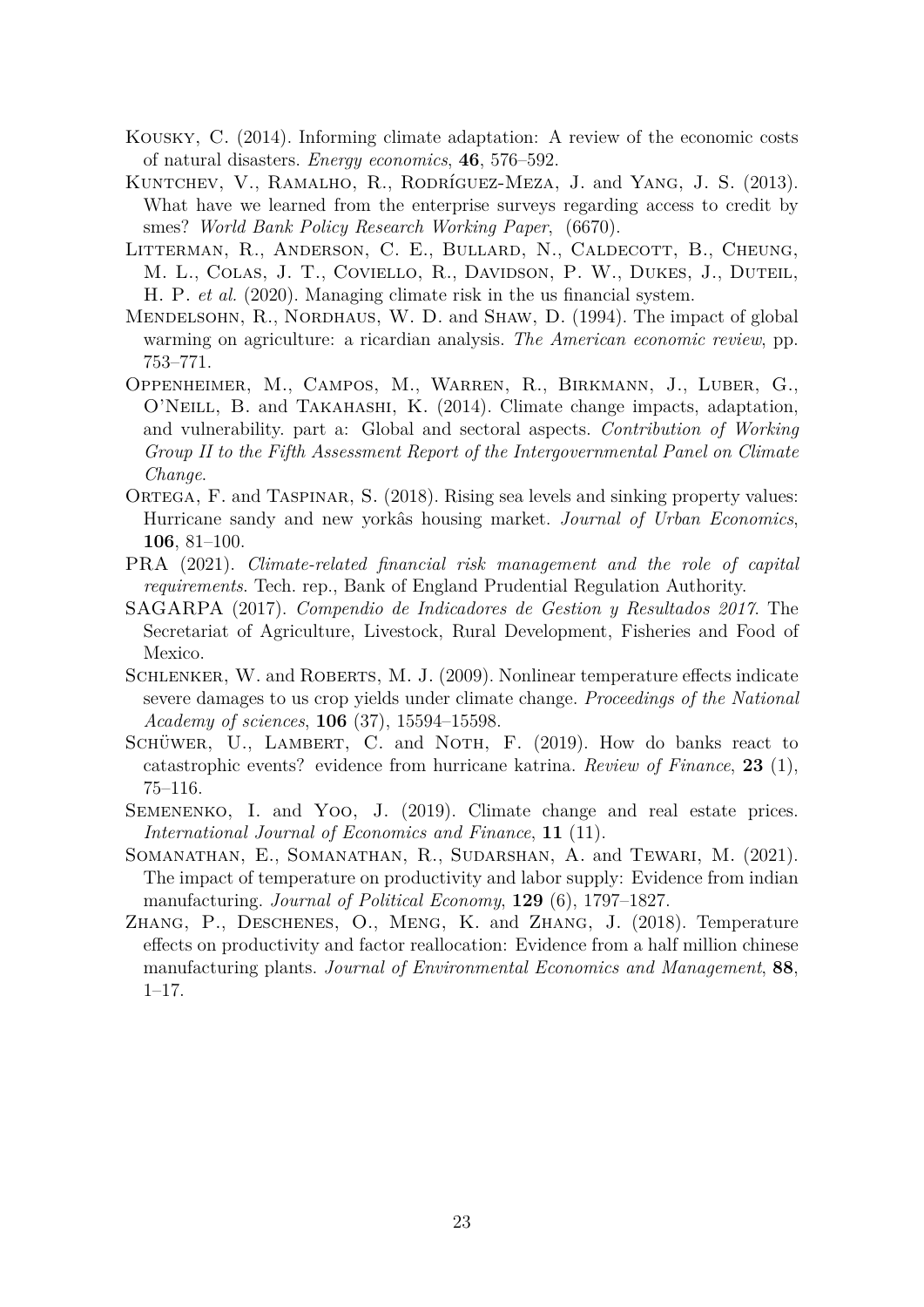<span id="page-26-0"></span>

<span id="page-26-1"></span>

Notes: The figure shows the distribution of minimum (blue) and maximum (red) daily temperature for Mexican municipalities. Bottom 5% of minimum temperature (less than  $3°C$ ) and top 5% of maximum temperature (more than 36◦C) are highlighted.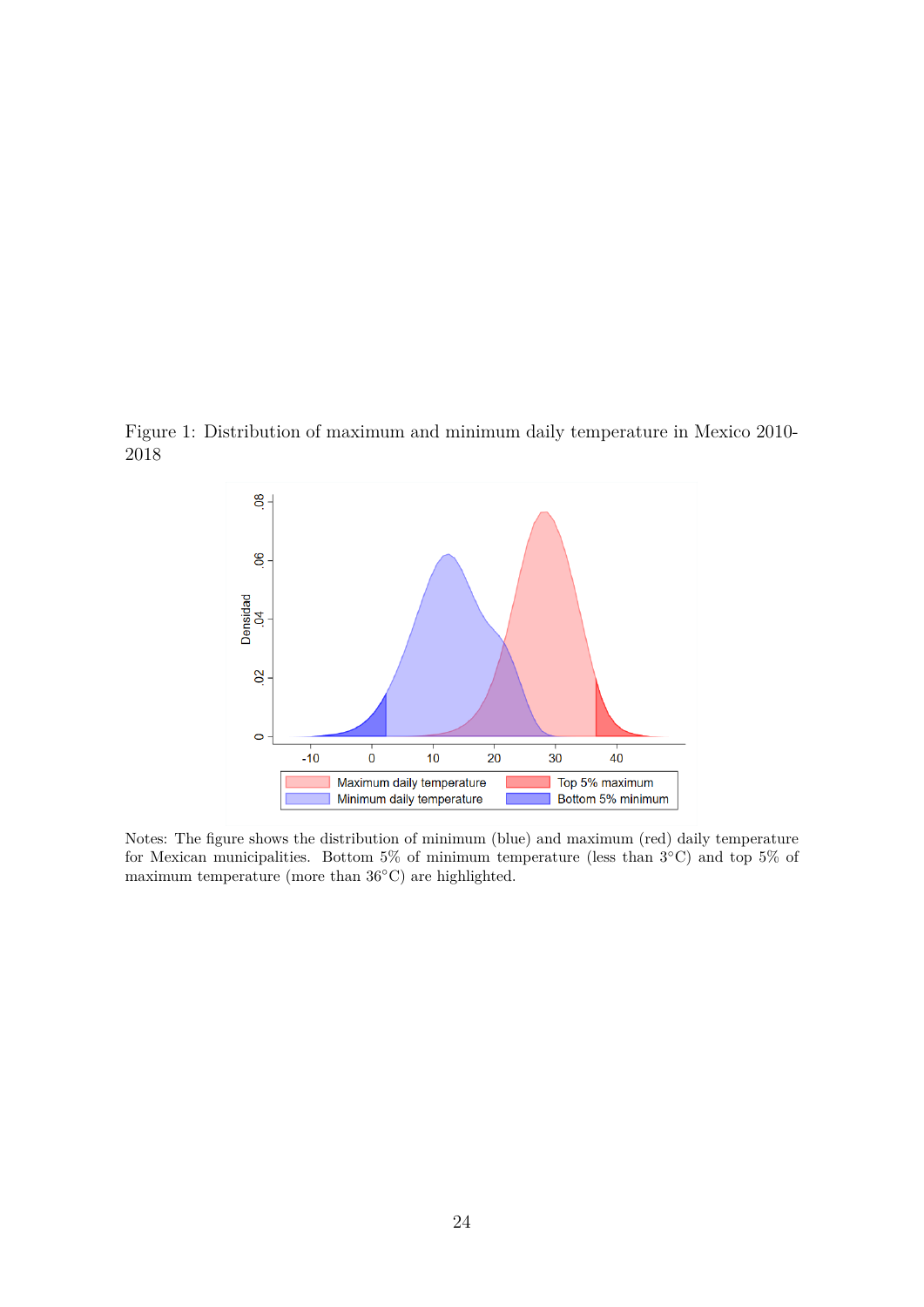

<span id="page-27-0"></span>Figure 2: Non-linear effects of extreme temperatures on delinquency rates



Notes: The figure shows the results of equation (3) separating the quarterly days of exposure to extreme temperature into four bins: 0-1 days, 2-10 days, 11-20 days and more than 11 days. Panel (a) aggregates days of exposure to extreme cold and heat temperature, while panels (b) and (c) present results for separate regressions distinguishing between extreme hot and cold days, respectively. The point estimates measure the effect of exposure to certain number days of extreme temperature with respect to the base category (0-1 days). The 90 and 95 percent confidence intervals are presented.

Standard errors are clustered at the municipality level.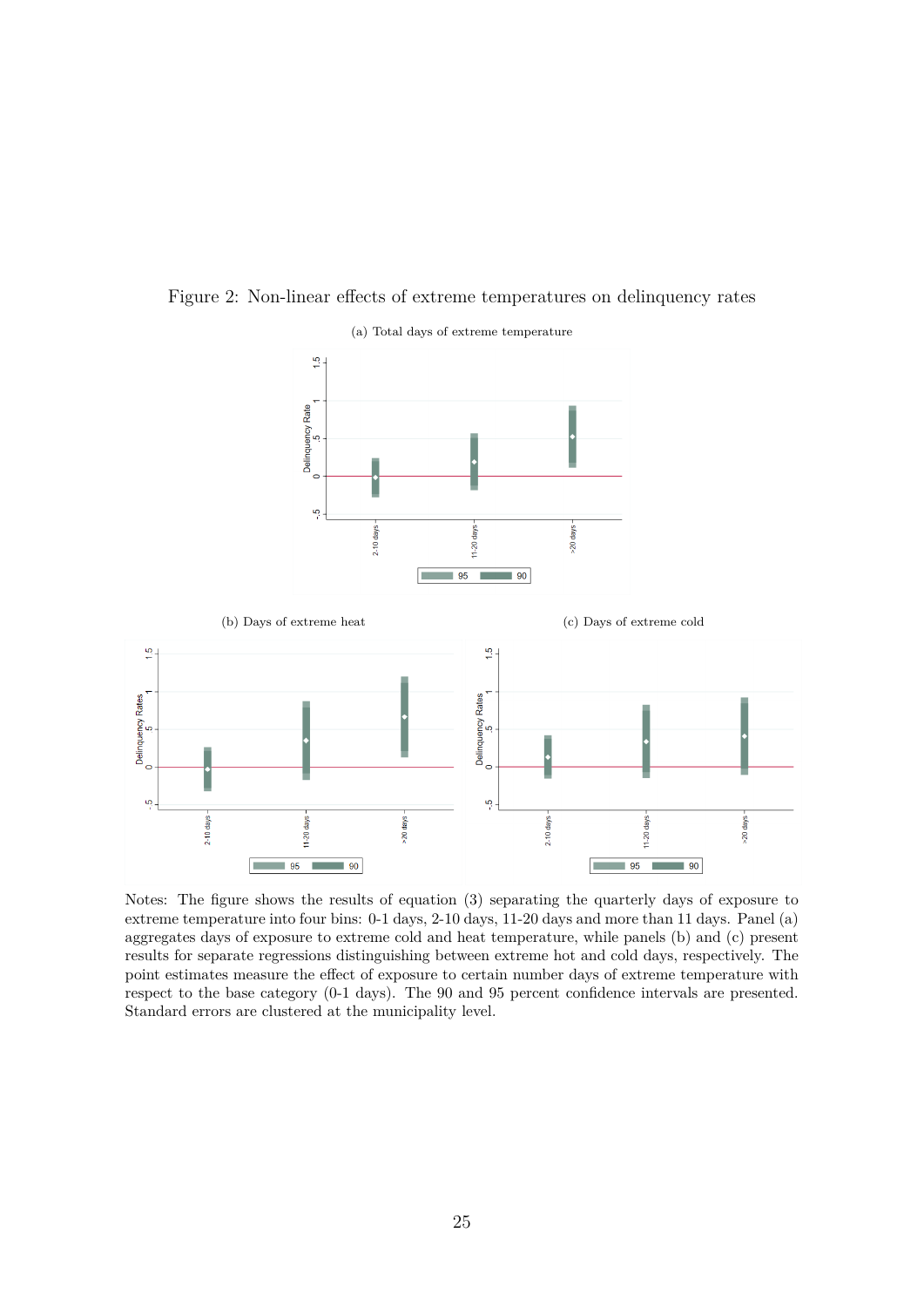<span id="page-28-0"></span>

|                                     | All            | High           | Low            |
|-------------------------------------|----------------|----------------|----------------|
|                                     | municipalities | agricultural   | agricultural   |
|                                     |                | municipalities | municipalities |
| Panel A: Temperature                |                |                |                |
| Mean temperature                    | 20.5           | 21.13          | 19.86          |
|                                     | (4.10)         | (4.04)         | (4.05)         |
| Days of extreme temperature         | 9.24           | 8.36           | 10.13          |
|                                     | (16.48)        | (15.87)        | (17.03)        |
| Days of extreme heat                | 4.26           | 4.09           | 4.44           |
|                                     | (12.30)        | (11.67)        | (12.90)        |
| Days of extreme cold                | 4.98           | 4.26           | 5.69           |
|                                     | (12.46)        | (12.01)        | (12.85)        |
| Panel B: Credit                     |                |                |                |
| Delinquency rate-all sectors        | 1.99           | 1.98           | 2.00           |
|                                     | (8.88)         | (9.69)         | (7.98)         |
| Delinquency rate - agricultural     | 2.91           | 3.53           | 2.38           |
|                                     | (14.03)        | (16.03)        | (12.01)        |
| Delinquency rate-non agricultural   | 1.93           | 1.83           | 2.03           |
|                                     | (8.88)         | (9.48)         | (8.25)         |
| Percentage of credit in agriculture | 12.64          | 17.72          | 7.56           |
|                                     | (23.71)        | (23.24)        | (16.61)        |
| Non-performing credit*              | 5.24           | 2.83           | 7.65           |
|                                     | (7.11)         | (5.54)         | (7.67)         |
| Outstanding credit*                 | 17             | 15.90          | 18.11          |
|                                     | (2.84)         | (2.33)         | (2.87)         |
| Panel C: Agricultural intensity     |                |                |                |
| Employment in agriculture $(\%)$    | 0.29           | 0.45           | 0.13           |
|                                     | (0.19)         | (0.12)         | (0.08)         |
| Municipalities                      | 1,604          | 851            | 753            |
| Observations                        | 50,248         | 25,129         | 25,119         |

Table 1: Descriptive statistics

Notes: Authors' calculation using quarterly credit data on small firms (2010-2018), quarterly temperature data (2010-2018), and census data for employment in agriculture (2010). The table shows sample averages with standard deviations in parenthesis. High agricultural regions are municipalities with employment in agriculture above the median of the sample  $(28$  percent).<sup>\*</sup> Inverse hyperbolic sine transformation.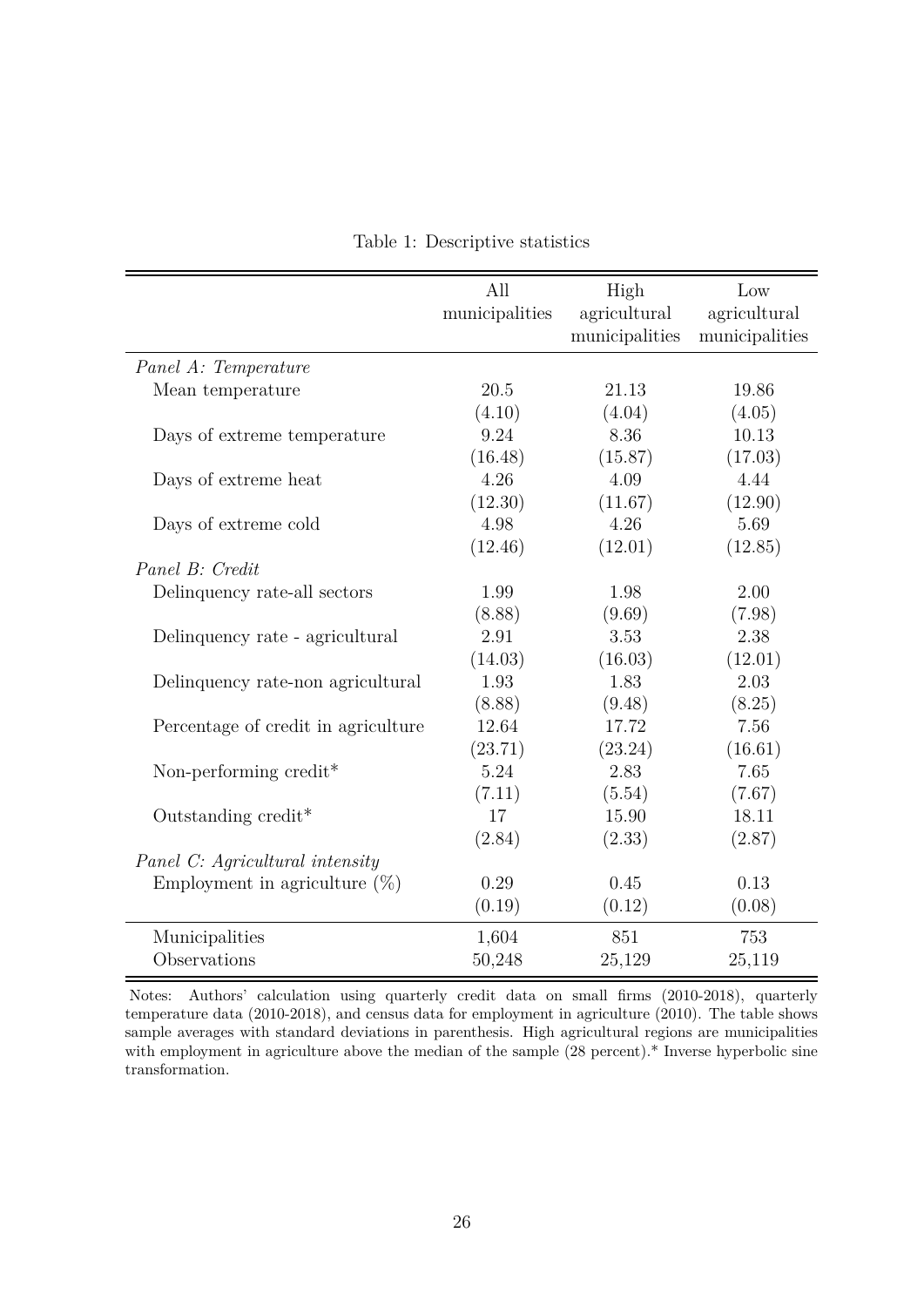<span id="page-29-0"></span>

|                                | All<br>(1)            | Small firms<br>$\left( 2\right)$ | Large firms<br>(3) | All<br>(4)           | Small firms<br>(5)   | Large firms<br>(6)  |
|--------------------------------|-----------------------|----------------------------------|--------------------|----------------------|----------------------|---------------------|
| Days of extreme<br>temperature | $0.012***$<br>(0.005) | $0.012***$<br>(0.004)            | 0.001<br>(0.015)   |                      |                      |                     |
| Days of extreme<br>heat        |                       |                                  |                    | $0.017**$<br>(0.007) | $0.016**$<br>(0.007) | $-0.021$<br>(0.015) |
| Days of extreme<br>cold        |                       |                                  |                    | 0.008<br>(0.006)     | 0.008<br>(0.006)     | 0.028<br>(0.026)    |
| Observations                   | 50,270                | 50,248                           | 864                | 50,270               | 50,248               | 864                 |

<span id="page-29-1"></span>Table 2: Effect of extreme temperatures on delinquency rates by firms' size

Notes: Authors' estimation using 2010-2018 credit data. The point estimate measures the effect of one day of unusual exposure to extreme temperature in a quarter on firm credit delinquency rates. All regressions include municipality by quarter fixed effects, municipality by year fixed effects, quarter by year fixed effects, and average precipitation at the municipality level in each quarter. Columns  $(1)-(3)$  display results for equation (1). Columns (4)-(6) estimate equation (2) distinguishing between exposure to extreme hot and cold days. Small firms are defined based on the largest credit during the sample period (less than 100 million pesos). Standard errors are clustered at the municipality level. \*\*\* indicates significance at the 1% level, \*\* indicates significance at the 5% level and \* indicates significance at the 10% level.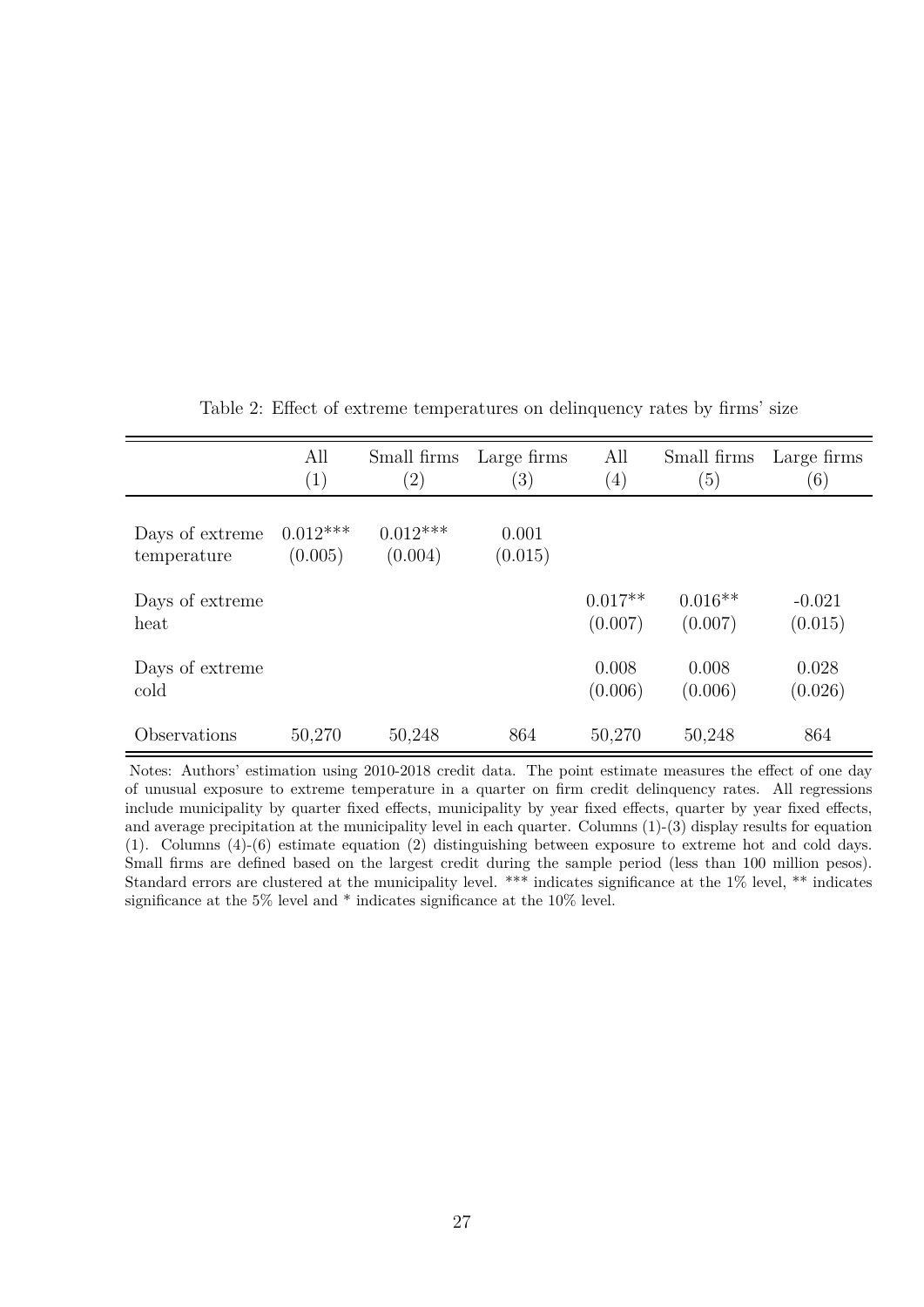|                                | Non-performing<br>(1) | Performing<br>$\left( 2\right)$ | Non-performing<br>$\left(3\right)$ | Performing<br>$\left( 4\right)$ |
|--------------------------------|-----------------------|---------------------------------|------------------------------------|---------------------------------|
| Days of extreme<br>temperature | $0.009***$<br>(0.003) | $-0.001$<br>(0.001)             |                                    |                                 |
| Days of extreme heat           |                       |                                 | $0.012***$<br>(0.004)              | $-0.001$<br>(0.001)             |
| Days of extreme cold           |                       |                                 | $0.007*$<br>(0.004)                | 0.001<br>(0.001)                |
| Observations<br>R-squared      | 50,248<br>0.810       | 50,248<br>0.966                 | 50,248<br>0.810                    | 50,248<br>0.966                 |

<span id="page-30-0"></span>Table 3: Effect of extreme temperatures on the log of total non-performing and performing loans

Notes: Authors' estimation using 2010-2018 credit data on small firms. The point estimate measures the percentage change the total non-performing and performing loans at the municipality level of one day of unusual exposure to extreme temperature.All regressions include municipality by quarter fixed effects, municipality by year fixed effects, quarter by year fixed effects, and average precipitation at the municipality level in each quarter. Columns  $(1)-(2)$  display results for equation  $(1)$  changing the dependent variable to the logarithm of non-performing and outstanding loans. Columns (3)-(4) further distinguish between exposure to extreme hot and cold days. Standard errors are clustered at the municipality level.\*\*\* indicates significance at the  $1\%$  level, \*\* indicates significance at the 5% level and \* indicates significance at the 10% level.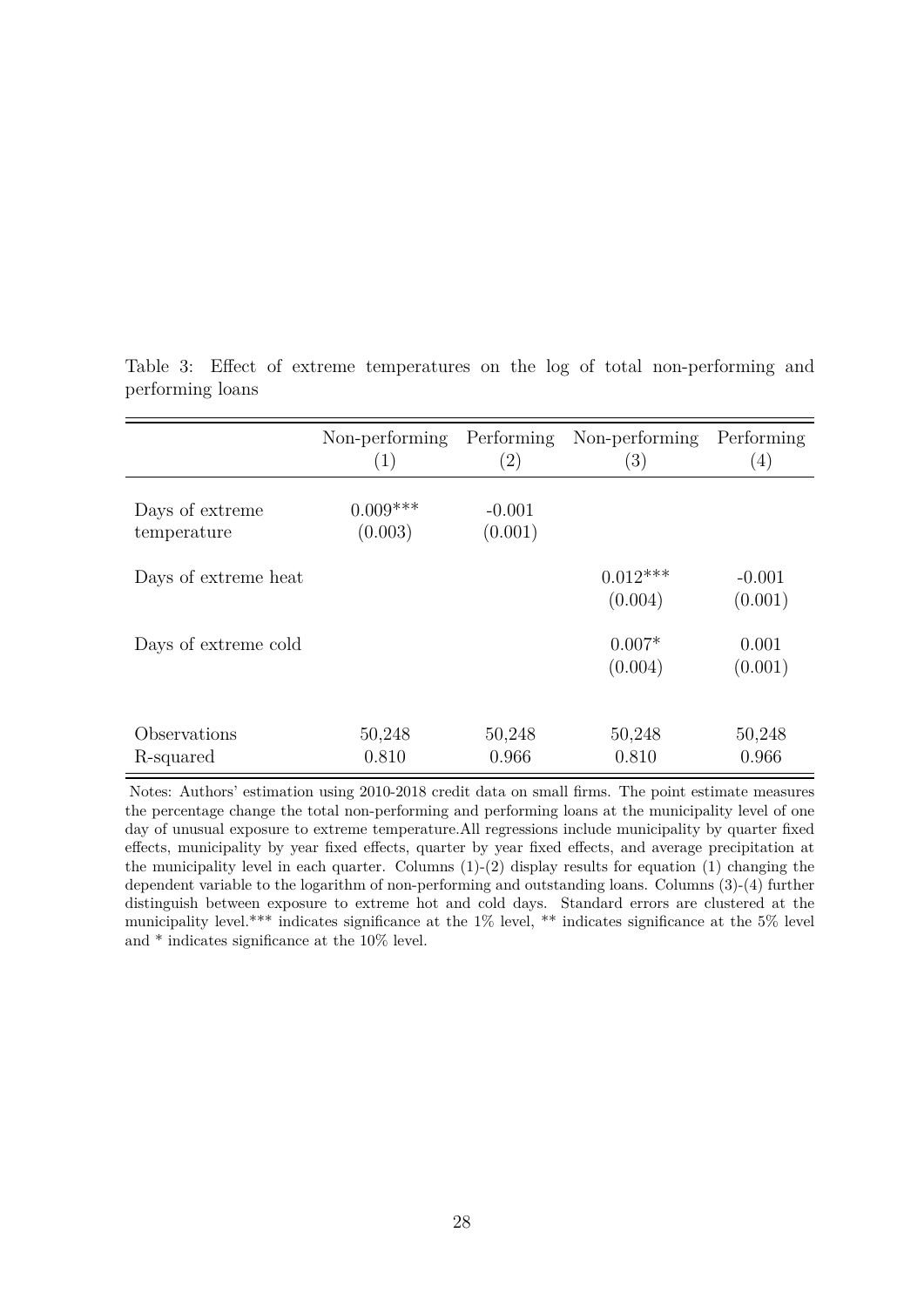|                                | Agriculture<br>(1) | Non-Agriculture<br>$\left( 2\right)$ | Agriculture<br>(3)   | Non-Agriculture<br>$\left( 4\right)$ |
|--------------------------------|--------------------|--------------------------------------|----------------------|--------------------------------------|
| Days of extreme<br>temperature | 0.014<br>(0.010)   | $0.010**$<br>(0.004)                 |                      |                                      |
| Days of extreme heat           |                    |                                      | $0.034**$<br>(0.014) | $0.012**$<br>(0.006)                 |
| Days of extreme cold           |                    |                                      | $-0.015$<br>(0.015)  | 0.008<br>(0.007)                     |
| Observations<br>R-squared      | 23,534<br>0.726    | 48,923<br>0.653                      | 23,534<br>0.726      | 48,923<br>0.653                      |

<span id="page-31-0"></span>Table 4: Effect of extreme temperatures on delinquency rates by firm's sector

Notes: Authors' estimation using 2010-2018 credit data on small firms. The point estimate measures the effect of one day of unusual exposure to extreme temperature in a quarter on firm credit delinquency rates. All regressions include municipality by quarter fixed effects, municipality by year fixed effects, quarter by year fixed effects, and average precipitation at the municipality level in each quarter. Columns (1)- (2) display results for equation (1). Columns (3)-(4) estimate equation (2) by distinguishing between exposure to extreme hot and cold days. Non-agriculture includes commerce, construction, industrial, transportation and services. Standard errors are clustered at the municipality level. \*\*\* indicates significance at the 1% level, \*\* indicates significance at the 5% level and \* indicates significance at the  $10\%$  level.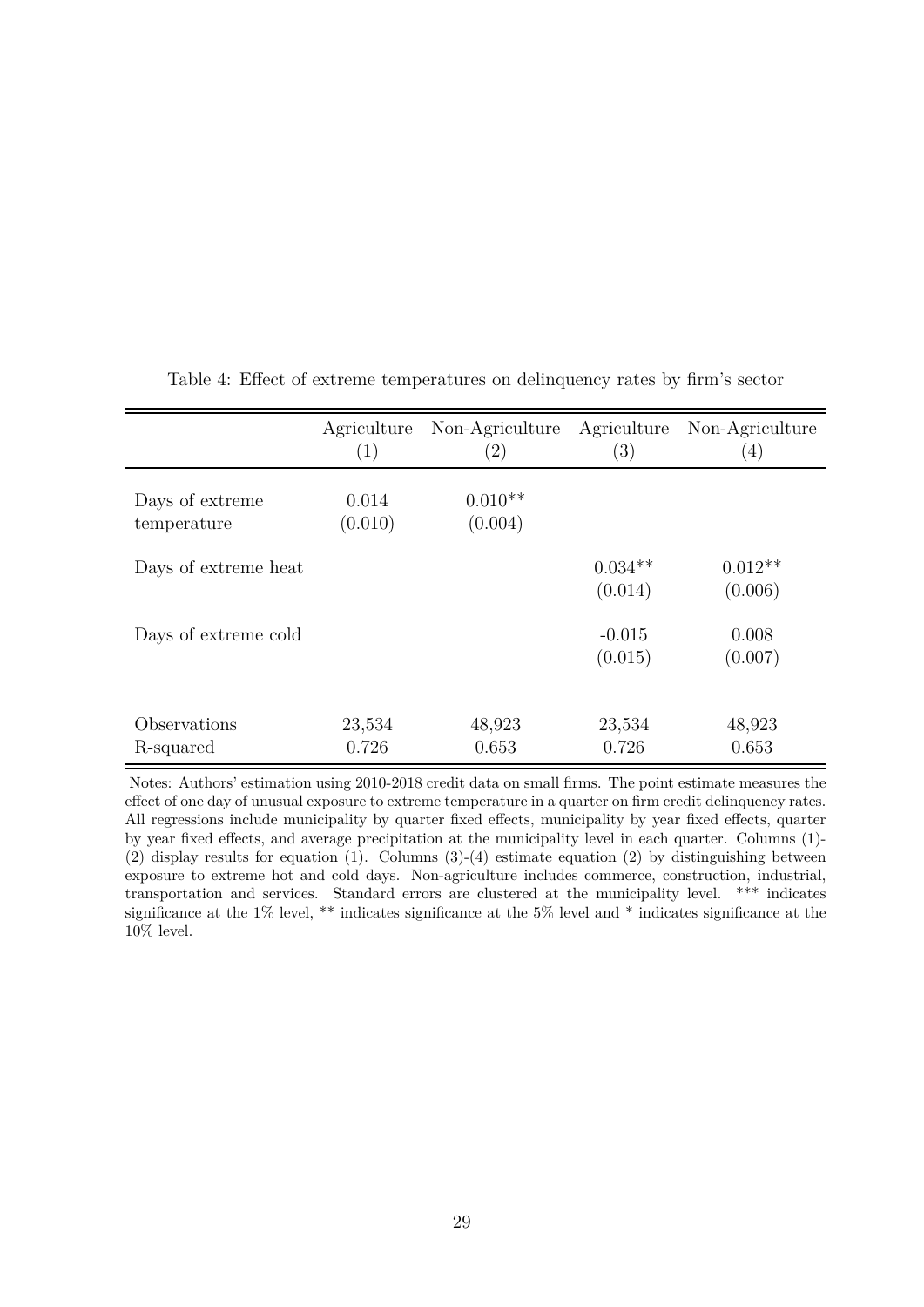|                                            | All Sectors                            |                                       |                                        | Credit to firms in<br>agriculture                   |                                        | Credit to firms in<br>non-agriculture |  |
|--------------------------------------------|----------------------------------------|---------------------------------------|----------------------------------------|-----------------------------------------------------|----------------------------------------|---------------------------------------|--|
|                                            | High<br>agricultural<br>regions<br>(1) | Low<br>agricultural<br>regions<br>(2) | High<br>agricultural<br>regions<br>(3) | Low<br>agricultural<br>regions<br>$\left( 4\right)$ | High<br>agricultural<br>regions<br>(5) | Low<br>agricultural<br>regions<br>(6) |  |
| Panel A: Total days of extreme temperature |                                        |                                       |                                        |                                                     |                                        |                                       |  |
| Days of extreme                            | 0.013                                  | $0.011**$                             | 0.029                                  | 0.005                                               | 0.012                                  | 0.008                                 |  |
| temperature                                | (0.008)                                | (0.004)                               | (0.018)                                | (0.011)                                             | (0.008)                                | (0.005)                               |  |
| Panel B: Separating heat and cold          |                                        |                                       |                                        |                                                     |                                        |                                       |  |
| Days of extreme heat                       | $0.025**$                              | 0.006                                 | $0.052**$                              | 0.019                                               | $0.022**$                              | $-0.000$                              |  |
|                                            | (0.011)                                | (0.006)                               | (0.022)                                | (0.017)                                             | (0.009)                                | (0.007)                               |  |
| Days of extreme cold                       | $-0.003$                               | $0.015**$                             | $-0.016$                               | $-0.011$                                            | $-0.002$                               | $0.014**$                             |  |
|                                            | (0.012)                                | (0.007)                               | (0.028)                                | (0.018)                                             | (0.013)                                | (0.007)                               |  |
| Observations                               | 24,792                                 | 25,456                                | 10,577                                 | 12,957                                              | 23,572                                 | 25,351                                |  |

Table 5: Effect of extreme temperatures on delinquency rates by region and sector

<span id="page-32-0"></span>Notes: Authors' estimation using 2010-2018 credit data on small firms. The point estimate measures the effect of one day of unusual exposure to extreme temperature in <sup>a</sup> quarter on firm credit delinquency rates. All regressions include municipality by quarter fixed effects, municipality by year fixed effects, quarter by year fixed effects, and average precipitation at the municipality level in each quarter. Panel (A) display results for equation (1) with different controls for trends at the municipality level. Panel (B) estimate equation (2) distinguishing between exposure to extreme hot and cold days. Credit to firms in non-agriculture includes commerce, construction, industrial, transportation and services. High agricultural regions are municipalities with employment in agriculture above the median of the sample (28 percent). Standard errors are clustered at the municipality level. \*\*\* indicates significance at the 1%level, \*\* indicates significance at the 5% level and \* indicates significance at the 10% level.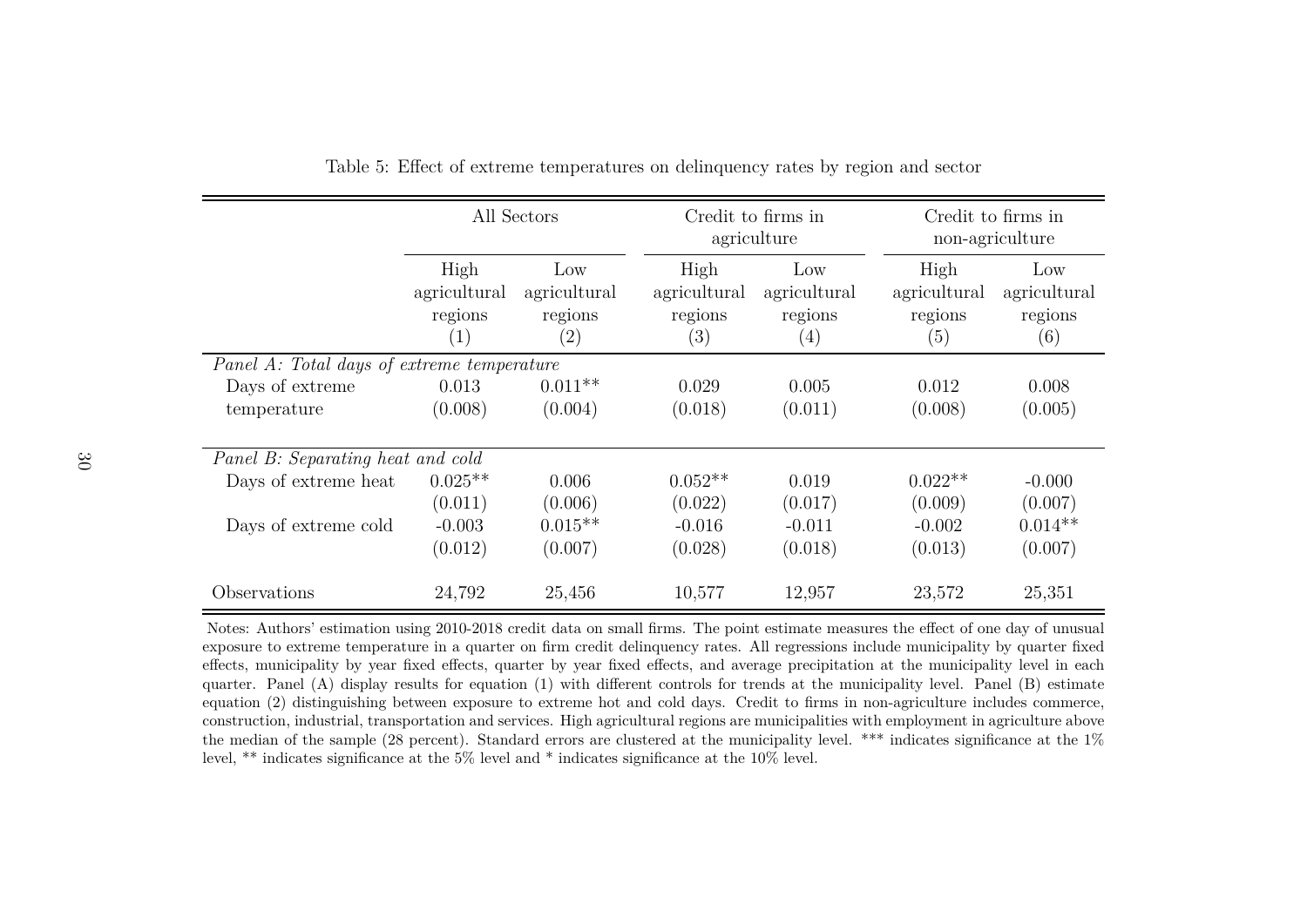|                 | All municipalities |                   |                  | High agricultural regions | Low agricultural regions |                 |
|-----------------|--------------------|-------------------|------------------|---------------------------|--------------------------|-----------------|
|                 | Non-agriculture    | Non-agriculture   | Non-agriculture  | Non-agriculture           | Non-agriculture          | Non-agriculture |
|                 | $&$ non-tradable   | $&$ tradable      | $&$ non-tradable | $&$ tradable              | $&$ non-tradable         | $&$ tradable    |
|                 | $\left( 1\right)$  | $\left( 2\right)$ | (3)              | $\left( 4\right)$         | (5)                      | (6)             |
| Days of extreme | $0.011*$           | 0.006             | $0.024**$        | 0.005                     | $-0.003$                 | 0.006           |
| heat            | (0.006)            | (0.007)           | (0.009)          | (0.010)                   | (0.007)                  | (0.009)         |
| Days of extreme | 0.006              | 0.012             | $-0.004$         | 0.021                     | $0.013**$                | 0.006           |
| cold            | (0.006)            | (0.008)           | (0.012)          | (0.013)                   | (0.006)                  | (0.010)         |
| Observations    | 48,923             | 48,923            | 23,572           | 23,572                    | 25,351                   | 25,351          |
| R-squared       | 0.641              | 0.627             | 0.633            | 0.548                     | 0.653                    | 0.665           |

Table 6: Effect of extreme temperatures on delinquency rates in the non-agriculture sector

<span id="page-33-0"></span>Notes: Authors' estimation of equation (2) using 2010-2018 credit data on small firms distinguishing between exposure to extreme hot and cold days. The point estimate measures the effect of one day of unusual exposure to extreme temperature in <sup>a</sup> quarter on firm credit delinquency rates. All regressions include municipality by quarter fixed effects, municipality by year fixed effects, quarter by year fixed effects, and average precipitation at the municipality level in each quarter. Non-tradable sectors include: commerce, construction and services. tradable sector refers to manufacturing. High agricultural regions are municipalities with employment in agriculture above the median of the sample (28 percent). Standard errors are clustered at the municipality level.\*\*\* indicates significance at the 1% level, \*\* indicates significance at the 5% level and \* indicates significance at the 10% level.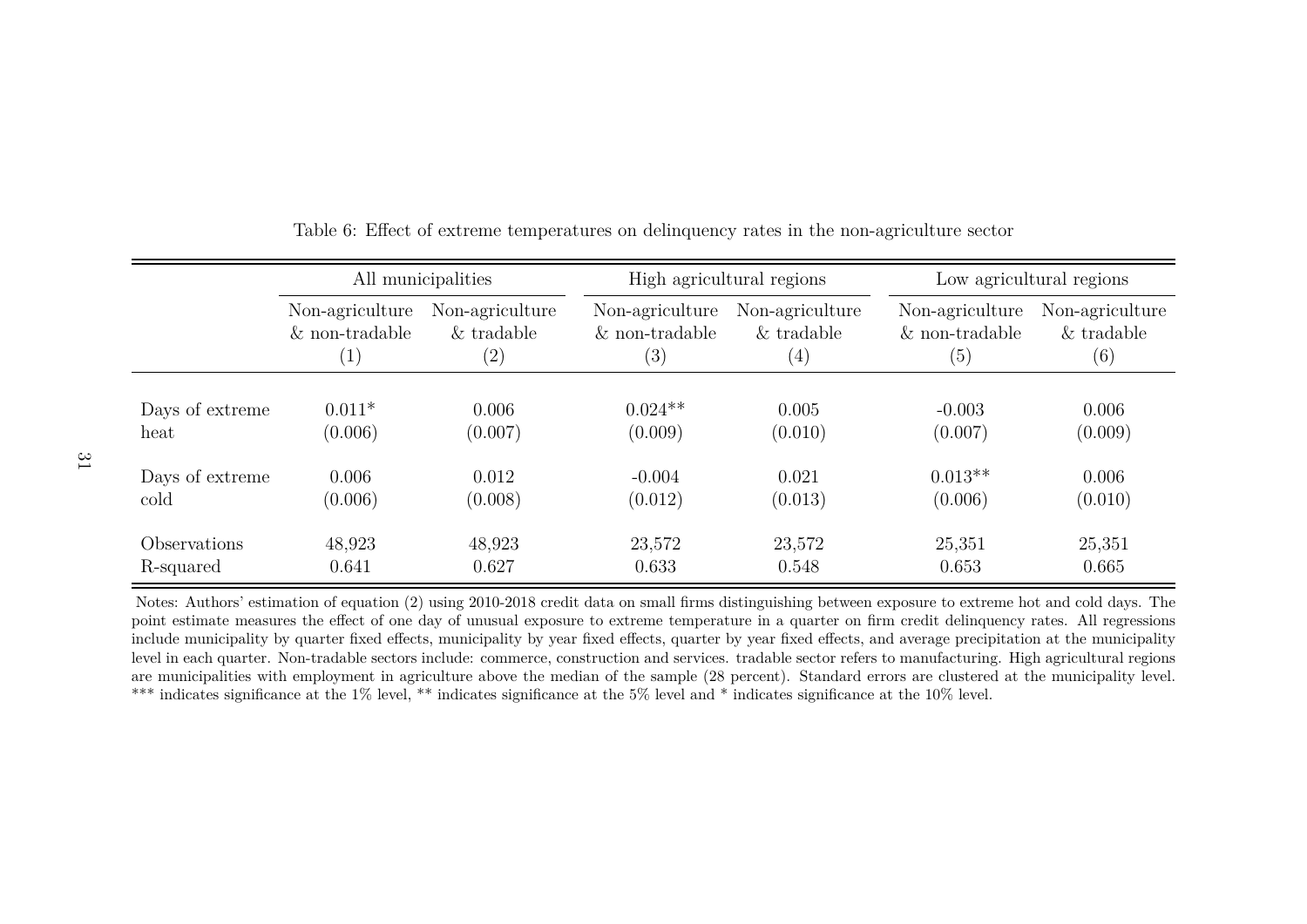|                                            | $10 - 90$                      | 7.5-92.5                       | $5 - 95$                       | $2.5 - 97.5$                   | 1-99                                |  |  |
|--------------------------------------------|--------------------------------|--------------------------------|--------------------------------|--------------------------------|-------------------------------------|--|--|
|                                            | Min $5^\circ$ , Max $34^\circ$ | Min $4^\circ$ , Max $35^\circ$ | Min $3^\circ$ , Max $36^\circ$ | Min $1^\circ$ , Max $37^\circ$ | Min $-2^{\circ}$ , Max $39^{\circ}$ |  |  |
|                                            | $\left( 1\right)$              | $\left( 2\right)$              | $\left( 3\right)$              | $\left( 4\right)$              | (5)                                 |  |  |
| Panel A: Total days of extreme temperature |                                |                                |                                |                                |                                     |  |  |
| Days of extreme                            | $0.007*$                       | $0.009**$                      | $0.012***$                     | $0.015**$                      | 0.011                               |  |  |
| temperature                                | (0.004)                        | (0.004)                        | (0.004)                        | (0.006)                        | (0.010)                             |  |  |
|                                            |                                |                                |                                |                                |                                     |  |  |
| Panel B: Separating heat and cold          |                                |                                |                                |                                |                                     |  |  |
| Days of extreme                            | 0.005                          | $0.010*$                       | $0.016**$                      | $0.022***$                     | $0.017*$                            |  |  |
| heat                                       | (0.005)                        | (0.006)                        | (0.007)                        | (0.008)                        | (0.010)                             |  |  |
| Days of extreme                            | $0.010*$                       | 0.008                          | 0.008                          | 0.007                          | 0.004                               |  |  |
| cold                                       | (0.005)                        | (0.006)                        | (0.006)                        | (0.009)                        | (0.016)                             |  |  |

Table 7: Robustness to using different percentiles to define extreme temperature days

<span id="page-34-0"></span>Notes: Authors' estimation using 2010-2018 credit data on small firms. The point estimate measures the effect of one day of unusual exposure to extreme temperature in <sup>a</sup> quarter on firm credit delinquency rates for alternative definitions of extreme temperatures based on different percentiles of the minimum and maximum daily temperature distribution displayed in Figure [1.](#page-26-1) All regressions include municipality by quarter fixed effects, municipality by year fixed effects, quarter by year fixed effects, and average precipitation at the municipality level in each quarter. Panel (A) display results for equation (1) and Panel (B) distinguishes between exposure to extremehot and cold days. Column (3) contains the main results from Table [2.](#page-29-1) Standard errors are clustered at the municipality level. \*\*\* indicates significance at the 1% level, \*\* indicates significance at the 5% level and \* indicates significance at the 10% level.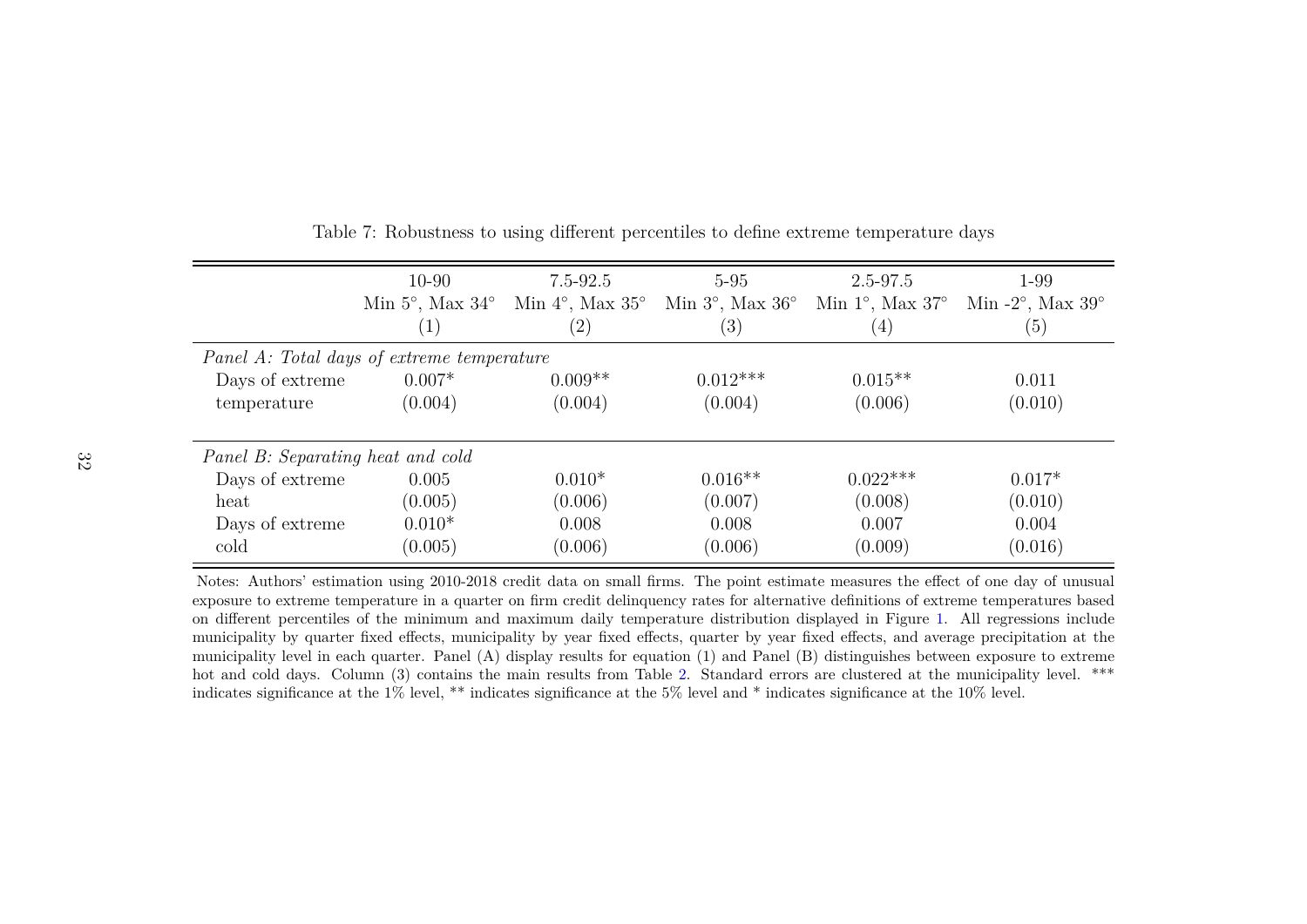|                             | (1)                  |                      |
|-----------------------------|----------------------|----------------------|
| Days of extreme temperature | $0.012**$<br>(0.005) |                      |
| Days of extreme heat        |                      | $0.021**$<br>(0.008) |
| Days of extreme cold        |                      | 0.008<br>(0.006)     |
| Observations                | 50,248               | 50,248               |

<span id="page-35-0"></span>Table 8: Alternative definition of extreme temperature days by using the mean temperature distribution

Notes: Authors' estimation using 2010-2018 credit data on small firms. The point estimate measures the effect of one day of unusual exposure to extreme temperature in a quarter on firm credit delinquency rates. All regressions include municipality by quarter fixed effects, municipality by year fixed effects, quarter by year fixed effects, and average precipitation at the municipality level in each quarter. Extreme cold/hot temperature days are defined by days with mean temperature below/above the 5th/95th percentile of the mean temperature distribution for the period 2010-2018 (13<sup>°</sup> and 30<sup>°</sup>, respectively) . Column (1) display results for aggregating extreme hot and cold days and Panel (B) distinguishes between exposure to extreme hot and cold days. Standard errors are clustered at the municipality level. \*\*\* indicates significance at the 1% level, \*\* indicates significance at the 5% level and \* indicates significance at the 10% level.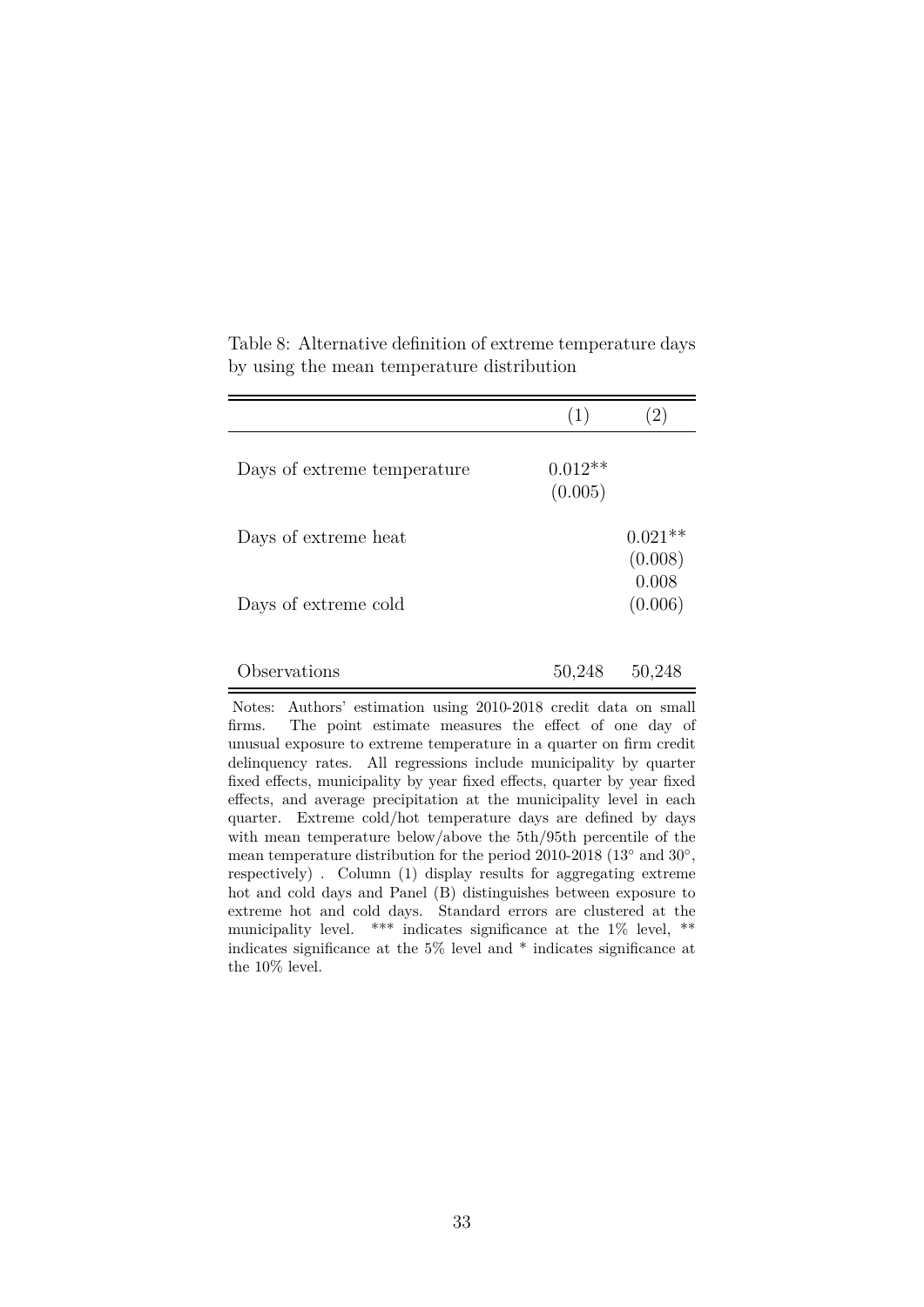|                                            | (1)       | (2)       | (3)       |
|--------------------------------------------|-----------|-----------|-----------|
| Panel A: Total days of extreme temperature |           |           |           |
|                                            |           |           |           |
| Days of extreme temperature in t           | $0.011**$ | $0.014**$ | $0.015**$ |
|                                            | (0.005)   | (0.006)   | (0.006)   |
| Days of extreme temperature in t-1         | $-0.006$  | $-0.006$  | $-0.007$  |
|                                            | (0.005)   | (0.005)   | (0.005)   |
| Days of extreme temperature in t-2         |           | 0.005     | 0.006     |
|                                            |           | (0.005)   | (0.005)   |
| Days of extreme temperature in t-3         |           |           | 0.001     |
|                                            |           |           | (0.005)   |
|                                            |           |           |           |
| Panel B: Separating heat and cold          |           |           |           |
|                                            |           |           |           |
| Days of extreme heat in t                  | $0.016**$ | $0.017**$ | $0.018**$ |
|                                            | (0.007)   | (0.008)   | (0.009)   |
| Days of extreme heat in t-1                | 0.000     | $-0.002$  | $-0.003$  |
|                                            | (0.007)   | (0.007)   | (0.007)   |
| Days of extreme heat in t-2                |           | 0.002     | 0.003     |
|                                            |           | (0.007)   | (0.007)   |
| Days of extreme heat in t-3                |           |           | 0.004     |
|                                            |           |           | (0.007)   |
|                                            | 0.006     | 0.011     | 0.011     |
| Days of extreme cold in t                  | (0.007)   | (0.008)   | (0.009)   |
| Days of extreme cold in t-1                | $-0.010$  | $-0.008$  | $-0.011$  |
|                                            | (0.006)   | (0.007)   | (0.008)   |
| Days of extreme cold in t-2                |           | 0.008     | 0.008     |
|                                            |           | (0.007)   | (0.009)   |
| Days of extreme cold in t-3                |           |           | $-0.003$  |
|                                            |           |           | (0.008)   |
|                                            |           |           |           |
| Observations                               | 50,248    | 48,931    | 46,303    |

<span id="page-36-0"></span>Table 9: Dynamic effects of extreme temperatures on delinquency rates

Notes: Authors' estimation using 2010-2018 credit data on small firms. The point estimate measures the effect of one day of unusual exposure to extreme temperature present and past quarters on firm credit delinquency rates. All regressions include municipality by quarter fixed effects, municipality by year fixed effects, quarter by year fixed effects, and average precipitation at the municipality level in each quarter. Panel (A) display results for equation (1) and Panel (B) distinguishes between exposure to extreme hot and cold days. Columns (1) to (3) add lags to the main specification in column (3) of Table [2.](#page-29-0) \*\*\* indicates significance at the 1% level, \*\* indicates significance at the 5% level and \* indicates significance at the 10% level.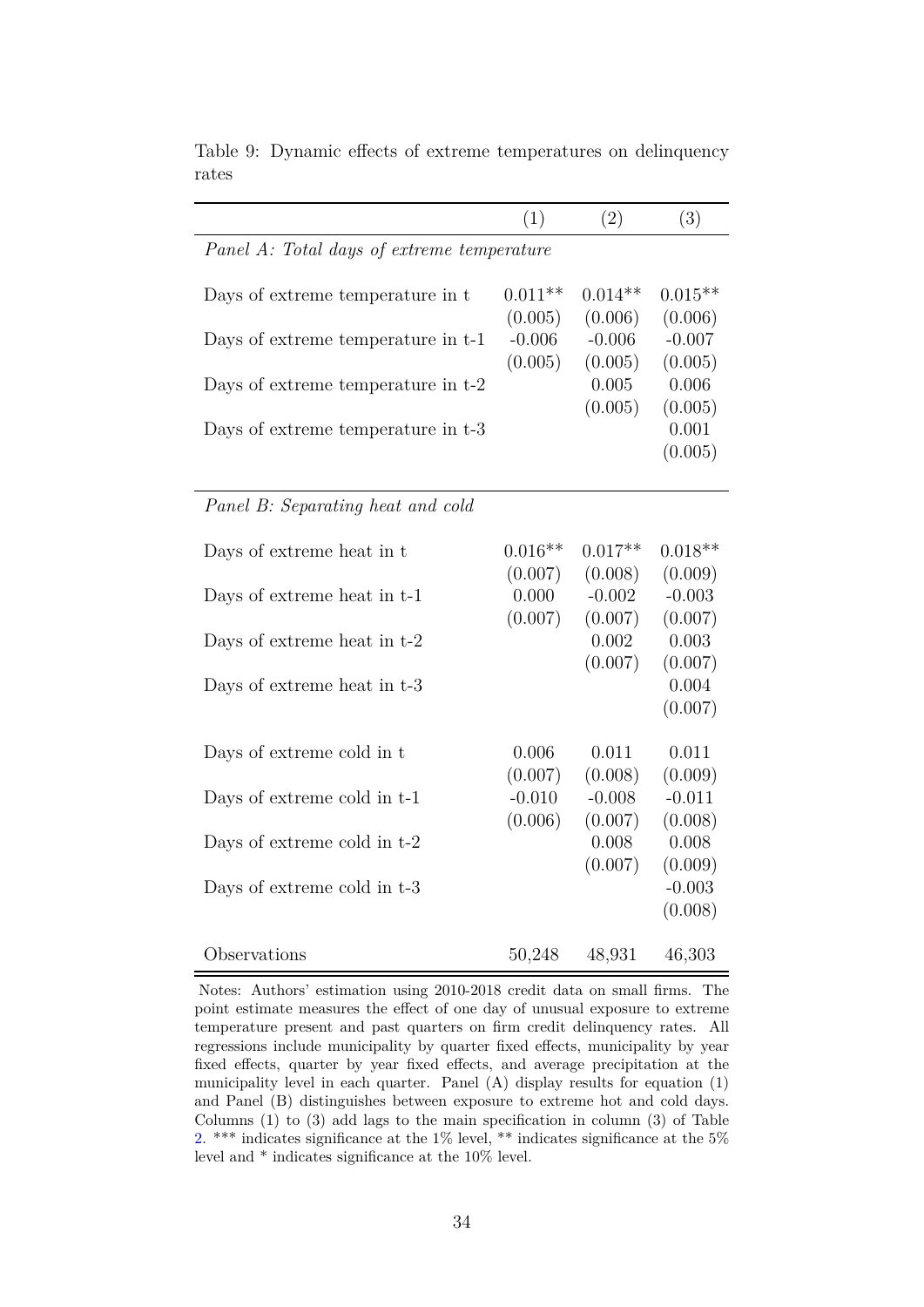**Online Appendix**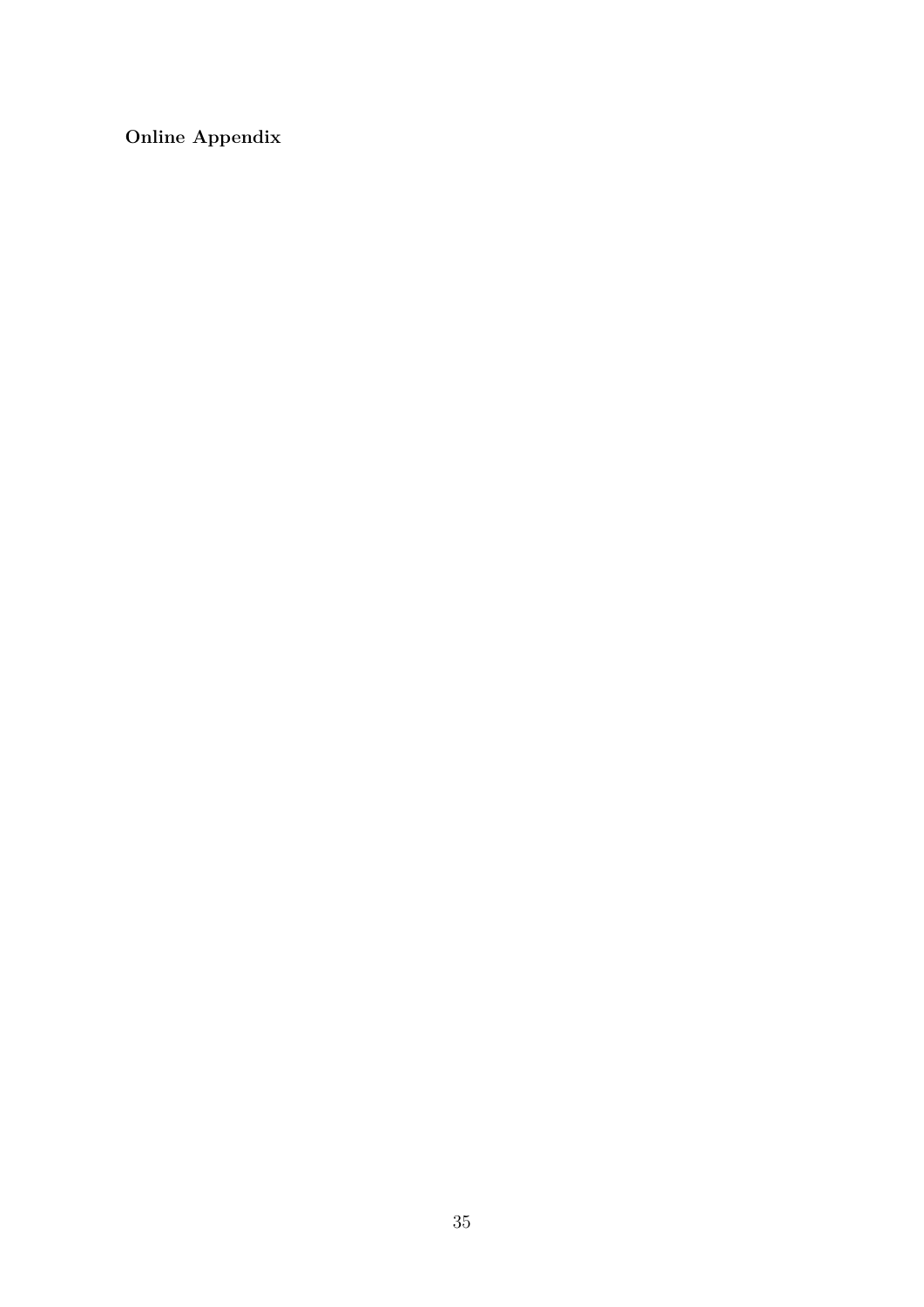<span id="page-38-0"></span>

|                                | $\left( 1\right)$        | $\left( 2\right)$       | $\left( 3\right)$       | $\left(4\right)$                | (5)                             | (6)                             |
|--------------------------------|--------------------------|-------------------------|-------------------------|---------------------------------|---------------------------------|---------------------------------|
| Days of extreme<br>temperature | $0.012***$<br>(0.000375) | $0.012***$<br>(0.00366) | $0.012***$<br>(0.00389) |                                 |                                 |                                 |
| Days of extreme heat           |                          |                         |                         | $0.016***$                      | $0.016***$                      | $0.016***$                      |
| Days of extreme                |                          |                         |                         | (0.00507)<br>0.008<br>(0.00551) | (0.00509)<br>0.008<br>(0.00529) | (0.00517)<br>0.008<br>(0.00594) |
| Observations                   | 50,248                   | 50,248                  | 50,248                  | 50,248                          | 50,248                          | 50,248                          |
| Distance cut-off               | 25km                     | 50km                    | 100km                   | 25km                            | 50km                            | 100km                           |

#### Table A1: Robustness allowing spatially-correlated standard errors

Notes: Authors' estimation using 2010-2018 credit data on small firms. The point estimate measures the effect of one day of unusual exposure to extreme temperature in a quarter on firm credit delinquency rates for alternative definitions of extreme temperatures based on different percentiles of municipality-specific distribution of minimum and maximum daily temperature. All regressions include municipality by quarter fixed effects, municipality by year fixed effects, quarter by year fixed effects, and average precipitation at the municipality level in each quarter. Standard errors are estimated allowing for spatial correlation in error terms applying [Conley](#page-23-19) [\(1999\)](#page-23-19) approach and using different values of the reference distance. Columns (1) to (3) are comparable to column (3) from Table [2.](#page-29-0) Columns (4) to (6) are comparable to column (6) from Table 2. \*\*\* indicates significance at the 1% level, \*\* indicates significance at the 5% level and \* indicates significance at the 10% level.